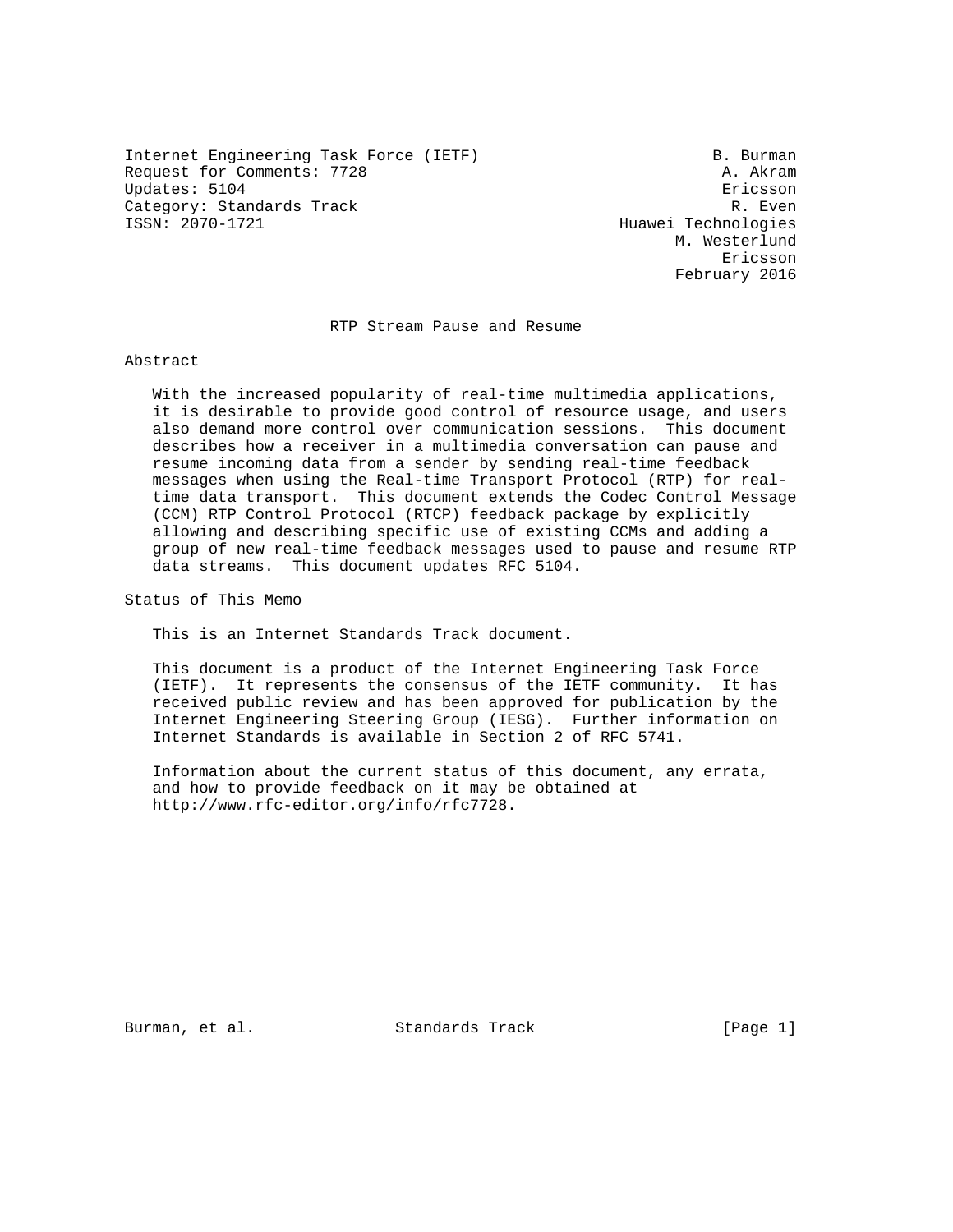Copyright Notice

 Copyright (c) 2016 IETF Trust and the persons identified as the document authors. All rights reserved.

 This document is subject to BCP 78 and the IETF Trust's Legal Provisions Relating to IETF Documents

 (http://trustee.ietf.org/license-info) in effect on the date of publication of this document. Please review these documents carefully, as they describe your rights and restrictions with respect to this document. Code Components extracted from this document must include Simplified BSD License text as described in Section 4.e of the Trust Legal Provisions and are provided without warranty as described in the Simplified BSD License.

 This document may contain material from IETF Documents or IETF Contributions published or made publicly available before November 10, 2008. The person(s) controlling the copyright in some of this material may not have granted the IETF Trust the right to allow modifications of such material outside the IETF Standards Process. Without obtaining an adequate license from the person(s) controlling the copyright in such materials, this document may not be modified outside the IETF Standards Process, and derivative works of it may not be created outside the IETF Standards Process, except to format it for publication as an RFC or to translate it into languages other than English.

Burman, et al. Standards Track [Page 2]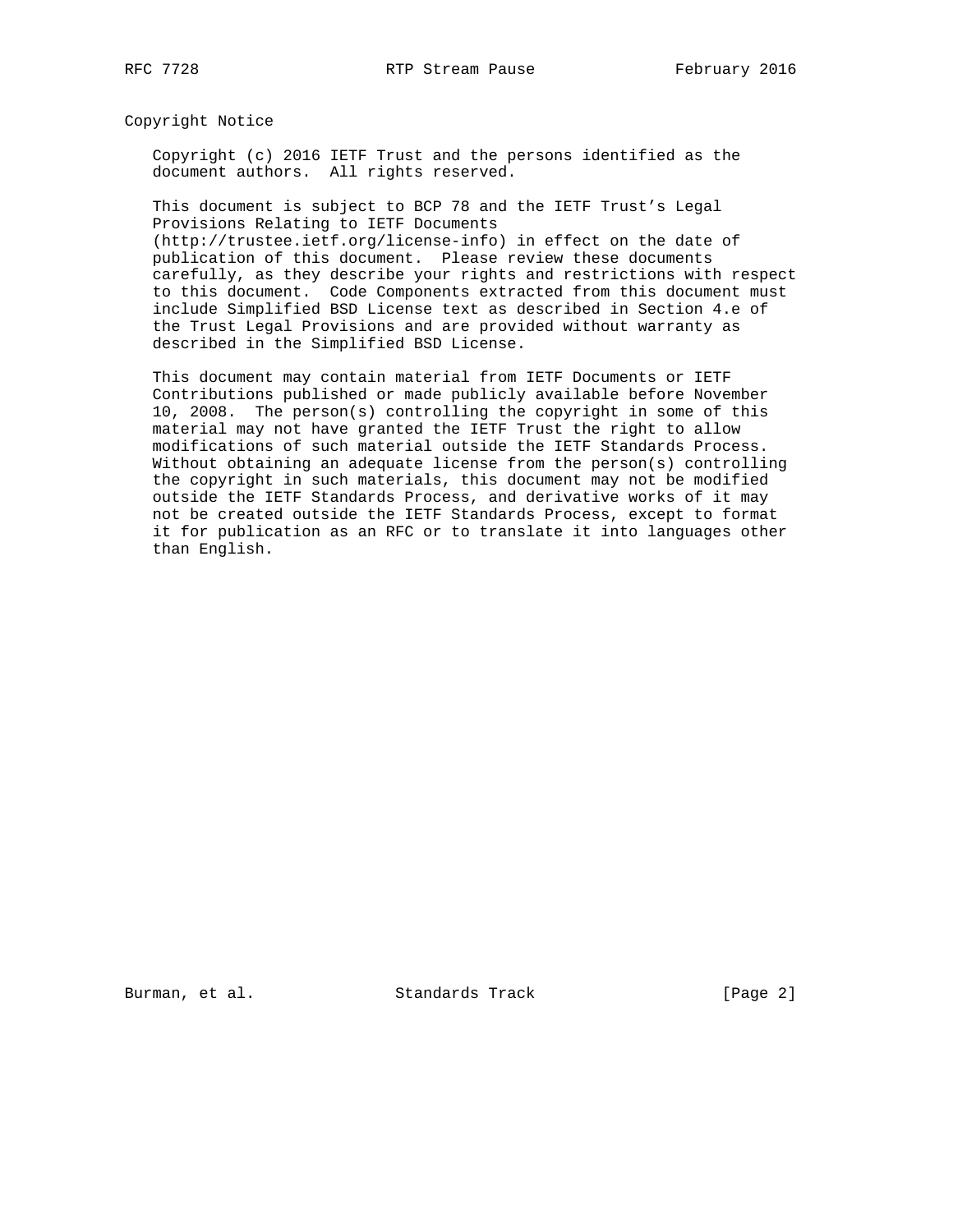# Table of Contents

| 1. |                | Introduction<br>4                                      |
|----|----------------|--------------------------------------------------------|
| 2. |                | 5                                                      |
|    | 2.1.           | 5                                                      |
|    | 2.2.           | 6                                                      |
|    | 2.3.           | 7<br>Requirements Language                             |
|    | 3 <sub>1</sub> | 8                                                      |
|    | 3.1.           | 8                                                      |
|    | 3.2.           | $\mathsf{Q}$<br>RTP Mixer to Media Sender              |
|    | 3.3.           | RTP Mixer to Media Sender in Point to Multipoint<br>10 |
|    | 3.4.           | Media Receiver to RTP Mixer<br>11                      |
|    | 3.5.           | Media Receiver to Media Sender across RTP Mixer<br>11  |
|    | 4.             | 12<br>Design Considerations                            |
|    | 4.1.           | Real-Time Nature<br>12                                 |
|    | 4.2.           | 12<br>Message Direction                                |
|    | 4.3.           | Apply to Individual Sources<br>12                      |
|    | 4.4.           | 13                                                     |
|    | 4.5.           | Message Acknowledgments<br>13                          |
|    | 4.6.           | Request Retransmission<br>14                           |
|    | 4.7.           | 14<br>Sequence Numbering                               |
|    | 4.8.           | Relation to Other Solutions<br>14                      |
|    | 5.             | 15                                                     |
|    | 5.1.           | Expressing Capability<br>16                            |
|    | 5.2.           | 16                                                     |
|    | 5.3.           | Requesting to Pause<br>17                              |
|    | 5.4.           | Media Sender Pausing<br>18                             |
|    | 5.5.           | Requesting to Resume<br>19                             |
|    | 5.6.           | TMMBR/TMMBN Considerations<br>20                       |
| б. |                | Participant States<br>22                               |
|    | 6.1.           | 22                                                     |
|    | 6.2.           | 22                                                     |
|    | 6.3.           | 23                                                     |
|    | 6.3.1.         | 24<br>RTCP BYE Message                                 |
|    | 6.3.2.         | 24                                                     |
|    | 6.4.           | Local Paused State<br>24                               |
|    | 7.             | 26                                                     |
|    | 8.             | 28                                                     |
|    | 8.1.           | 29                                                     |
|    | 8.2.           | 30<br>PAUSED                                           |
|    | 8.3.           | 31<br>RESUME                                           |
|    | 8.4.           | 32                                                     |
|    | 8.5.           | Transmission Rules<br>32                               |
|    | 9.             | 33<br>Signaling.                                       |
|    |                |                                                        |
|    | 9.1.           | 37                                                     |
|    | 9.2.           | 39<br>Declarative Use                                  |

Burman, et al. Standards Track [Page 3]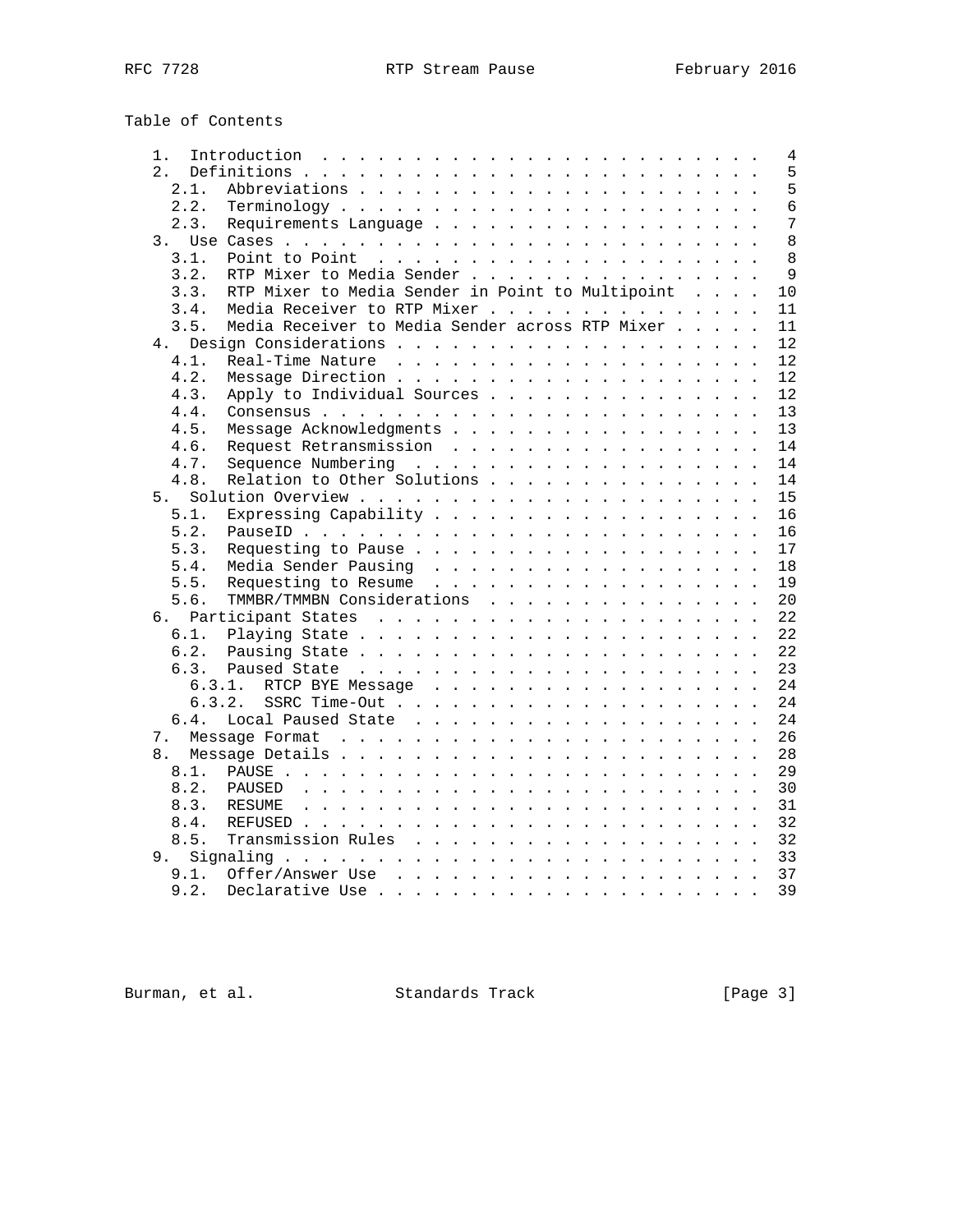| 10.2. Point-to-Point Session 41               |    |
|-----------------------------------------------|----|
| 10.3. Point to Multipoint Using Mixer 45      |    |
| 10.4. Point to Multipoint Using Translator 47 |    |
|                                               |    |
|                                               |    |
|                                               |    |
| 13.1. Normative References                    | 52 |
|                                               | 53 |
|                                               | 54 |
|                                               |    |
|                                               |    |

#### 1. Introduction

 As real-time communication attracts more people, more applications are created; multimedia conversation applications is one example. Multimedia conversation further exists in many forms, for example, peer-to-peer chat application and multiparty video conferencing controlled by central media nodes, such as RTP Mixers.

 Multimedia conferencing may involve many participants; each has its own preferences for the communication session, not only at the start but also during the session. This document describes several scenarios in multimedia communication where a conferencing node or participant chooses to temporarily pause an incoming RTP [RFC3550] stream and later resume it when needed. The receiver does not need to terminate or inactivate the RTP session and start all over again by negotiating the session parameters, for example, using SIP [RFC3261] with the Session Description Protocol (SDP) [RFC4566] offer/answer [RFC3264].

 Centralized nodes, like RTP Mixers or Multipoint Control Units (MCUs) that use either logic based on voice activity, other measurements, or user input could reduce the resources consumed in both the sender and the network by temporarily pausing the RTP streams that aren't required by the RTP Mixer. If the number of conference participants are greater than what the conference logic has chosen to present simultaneously to receiving participants, some participant RTP streams sent to the RTP Mixer may not need to be forwarded to any other participant. Those RTP streams could then be temporarily paused. This becomes especially useful when the media sources are provided in multiple encoding versions (Simulcast) [SDP-SIMULCAST] or with Multi-Session Transmission (MST) of scalable encoding such as Scalable Video Coding (SVC) [RFC6190]. There may be some of the

Burman, et al. Standards Track [Page 4]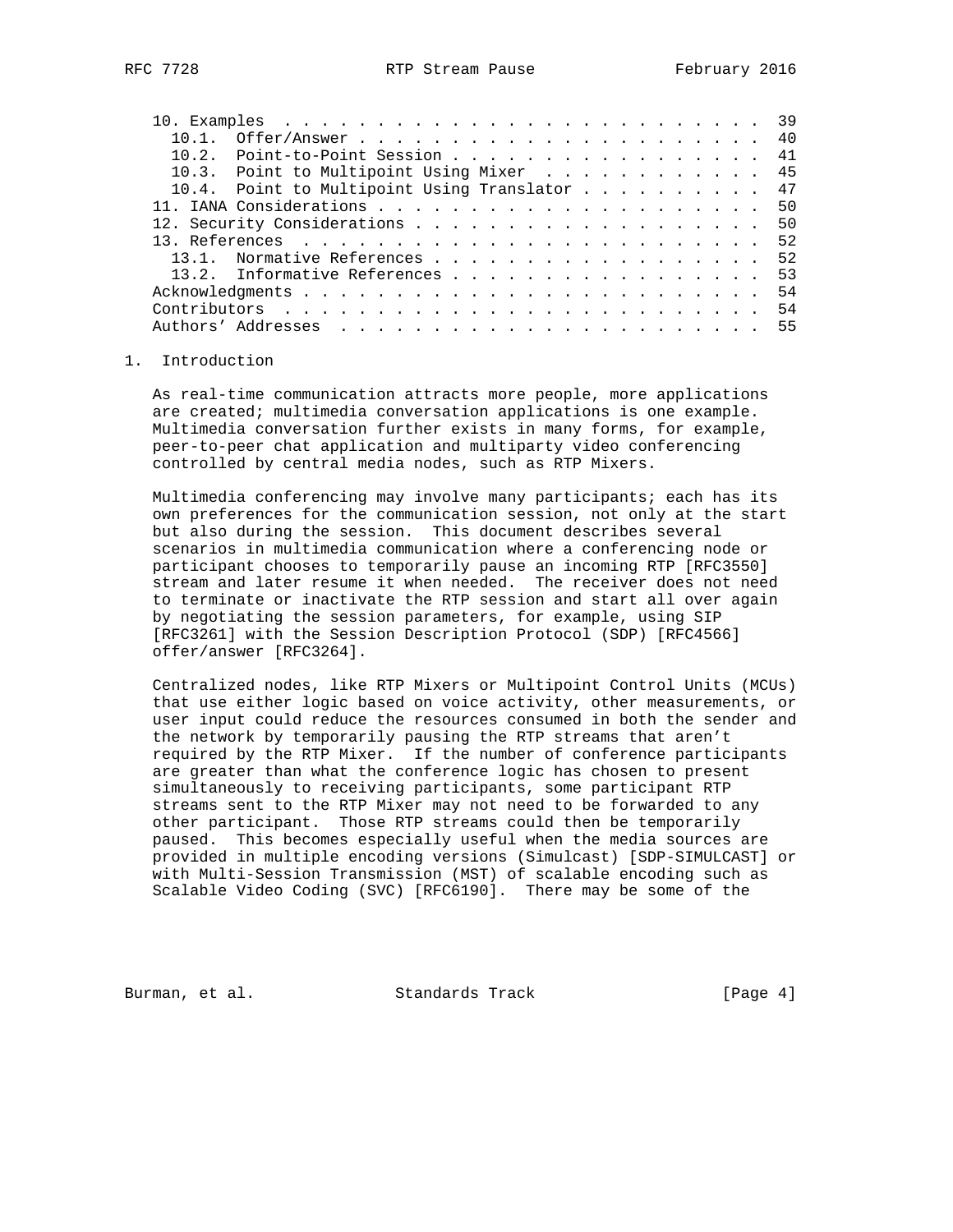defined encodings or a combination of scalable layers that are not used or cannot be used all of the time. As an example, a centralized node may choose to pause such unused RTP streams without being explicitly requested to do so, maybe due to temporarily limited network or processing resources. It may then also send an explicit indication that the streams are paused.

 As the set of RTP streams required at any given point in time is highly dynamic in such scenarios, using the out-of-band signaling channel for pausing, and even more importantly resuming, an RTP stream is difficult due to the performance requirements. Instead, the pause and resume signaling should be in the media plane and go directly between the affected nodes. When using RTP [RFC3550] for media transport, using "Extended RTP Profile for Real-time Transport Control Protocol (RTCP)-Based Feedback (RTP/AVPF)" [RFC4585] appears appropriate. No currently existing RTCP feedback message explicitly supports pausing and resuming an incoming RTP stream. As this affects the generation of packets and may even allow the encoding process to be paused, the functionality appears to match Codec Control Messages (CCMs) in the RTP Audio-Visual Profile with Feedback (AVPF) [RFC5104]. This document defines the solution as a CCM extension.

 The Temporary Maximum Media Bitrate Request (TMMBR) message of CCM is used by video conferencing systems for flow control. It is desirable to be able to use that method with a bitrate value of zero for pause, whenever possible. This specification updates RFC 5104 by adding the new pause and resume semantics to the TMMBR and Temporary Maximum Media Bitrate Notification (TMMBN) messages.

- 2. Definitions
- 2.1. Abbreviations
	- AVPF: Audio-Visual Profile with Feedback (RFC 4585)
	- CCM: Codec Control Message (RFC 5104)
	- CNAME: Canonical Name (RTCP Source Description)
	- CSRC: Contributing Source (RTP)
	- FCI: Feedback Control Information (AVPF)
	- FIR: Full Intra Refresh (CCM)
	- FMT: Feedback Message Type (AVPF)

Burman, et al. Standards Track [Page 5]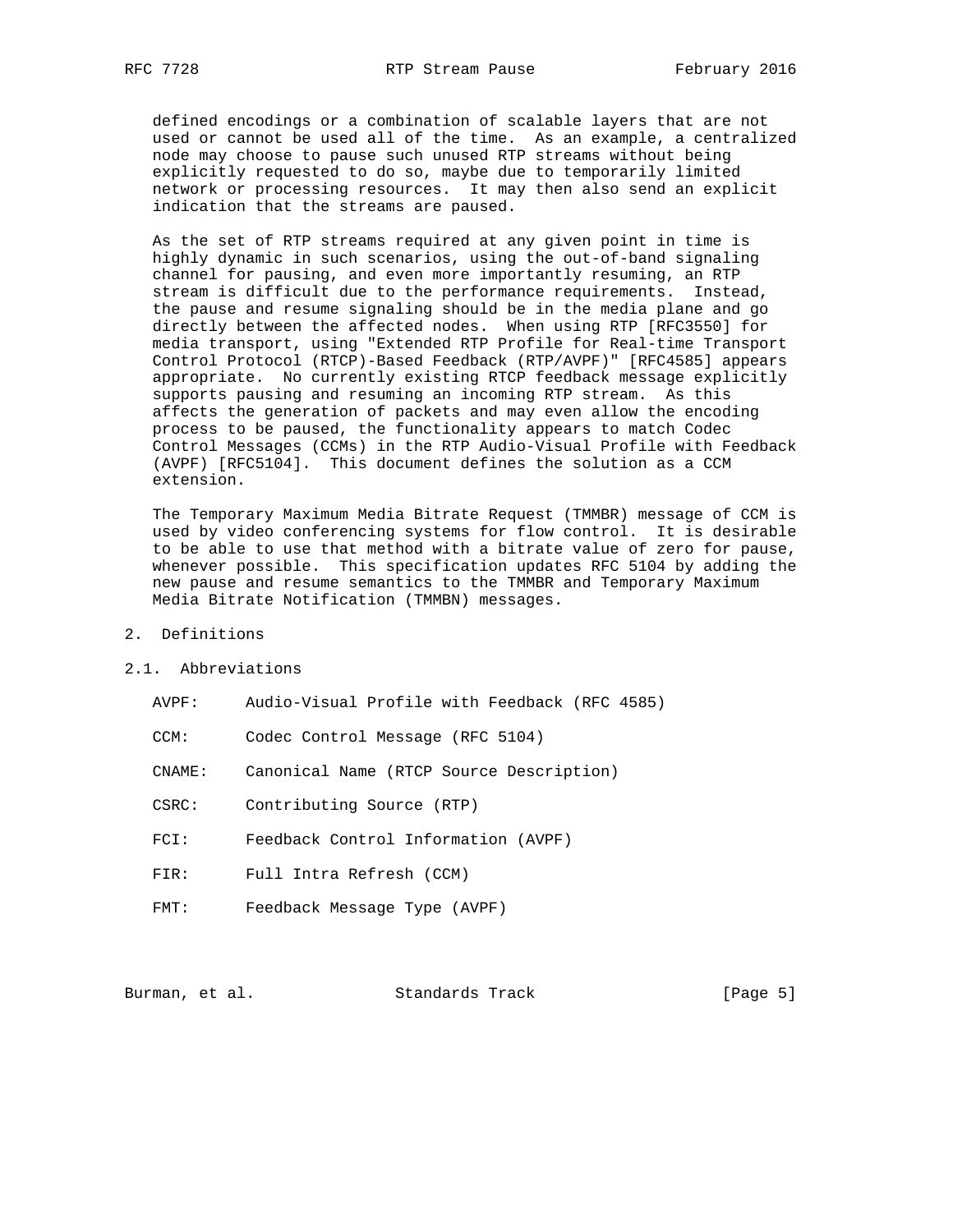- MCU: Multipoint Control Unit
- MTU: Maximum Transfer Unit
- PT: Payload Type (RTP)
- RTP: Real-time Transport Protocol (RFC 3550)
- RTCP: RTP Control Protocol (RFC 3550)
- RTCP RR: RTCP Receiver Report
- RTCP SR: RTCP Sender Report
- SDP: Session Description Protocol (RFC 4566)
- SIP: Session Initiation Protocol (RFC 3261)
- SSRC: Synchronization Source (RTP)
- SVC: Scalable Video Coding
- TMMBR: Temporary Maximum Media Bitrate Request (CCM)
- TMMBN: Temporary Maximum Media Bitrate Notification (CCM)
- UA: User Agent (SIP)
- UDP: User Datagram Protocol (RFC 768)
- 2.2. Terminology

 In addition to the following, the definitions from RTP [RFC3550], AVPF [RFC4585], CCM [RFC5104], and RTP Taxonomy [RFC7656] also apply in this document.

- Feedback Messages: CCM [RFC5104] categorized different RTCP feedback messages into four types: Request, Command, Indication, and Notification. This document places the PAUSE and RESUME messages into the Request category, PAUSED as an Indication, and REFUSED as a Notification.
	- PAUSE: Request from an RTP stream receiver to pause a stream
	- RESUME: Request from an RTP stream receiver to resume a paused stream

Burman, et al. Standards Track [Page 6]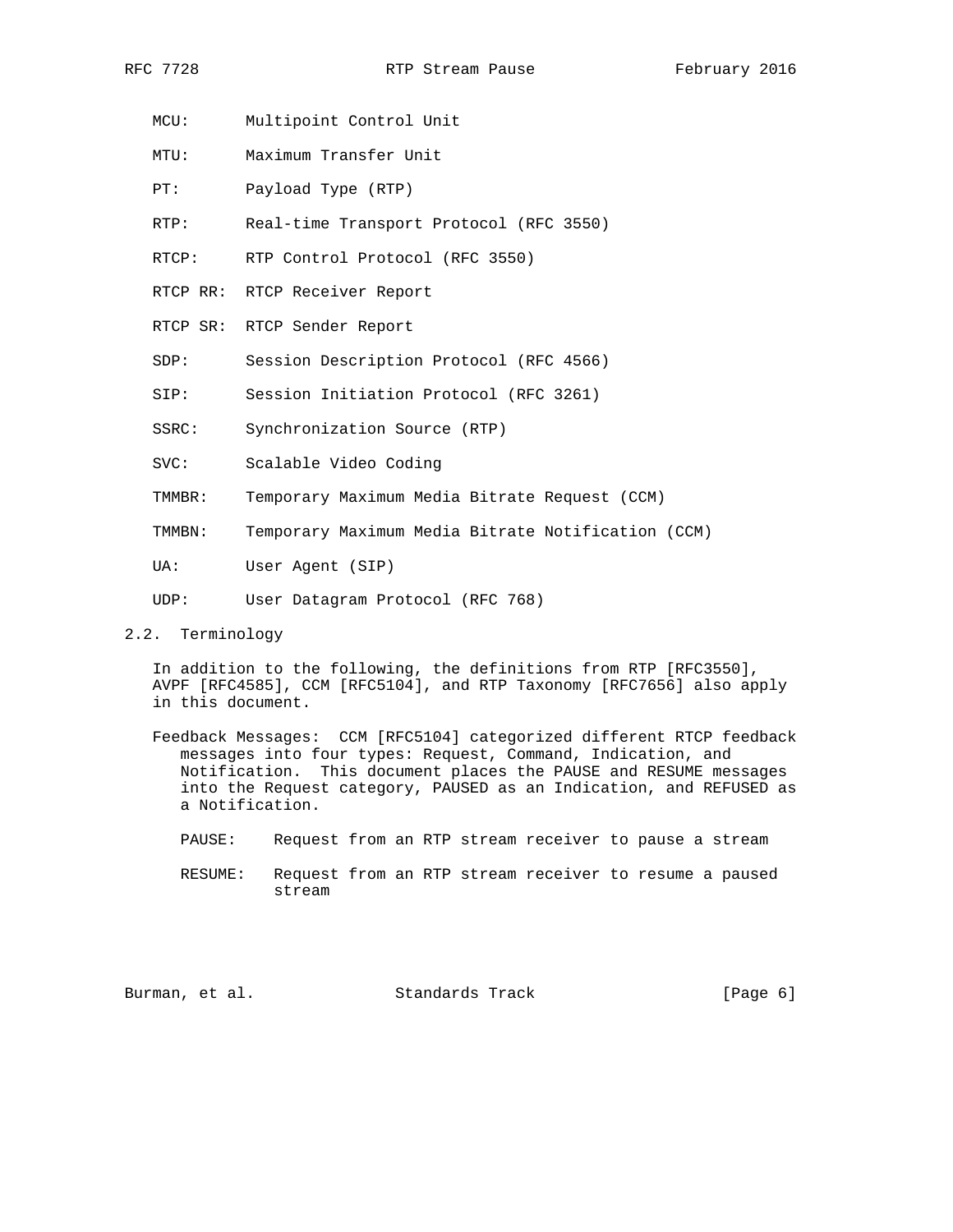- PAUSED: Indication from an RTP stream sender that a stream is paused
- REFUSED: Notification from an RTP stream sender that a PAUSE or RESUME request will not be honored
- Mixer: The intermediate RTP node that receives an RTP stream from different endpoints, combines them to make one RTP stream, and forwards them to destinations, in the sense described for Topo- Mixer in "RTP Topologies" [RFC7667].
- Participant: A member that is part of an RTP session, acting as the receiver, sender, or both.
- Paused sender: An RTP stream sender that has stopped its transmission, i.e., no other participant receives its RTP transmission, based on having received either a PAUSE request, defined in this specification, or a local decision.
- Pausing receiver: An RTP stream receiver that sends a PAUSE request, defined in this specification, to another participant(s).

Stream: Used as a short term for RTP stream, unless otherwise noted.

- Stream receiver: Short for RTP stream receiver; the RTP entity responsible for receiving an RTP stream, usually a Media Depacketizer.
- Stream sender: Short for RTP stream sender; the RTP entity responsible for creating an RTP stream, usually a Media Packetizer.
- 2.3. Requirements Language

 The key words "MUST", "MUST NOT", "REQUIRED", "SHALL", "SHALL NOT", "SHOULD", "SHOULD NOT", "RECOMMENDED", "NOT RECOMMENDED", "MAY", and "OPTIONAL" in this document are to be interpreted as described in RFC 2119 [RFC2119].

Burman, et al. Standards Track [Page 7]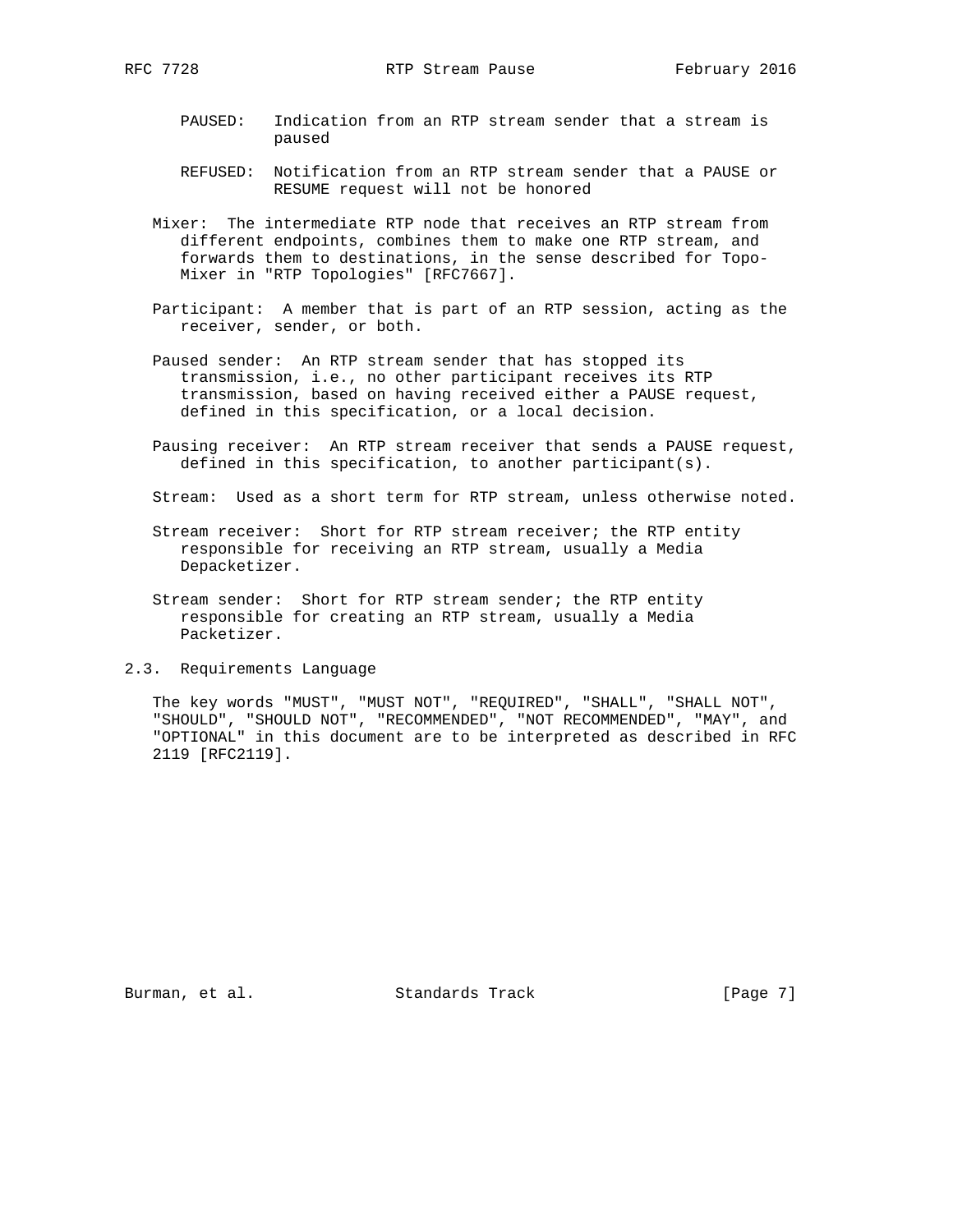3. Use Cases

 This section discusses the main use cases for RTP stream pause and resume.

 The RTCWEB WG's use case and requirements document [RFC7478] defines the following API requirements in Appendix A, which is also used by the W3C WebRTC WG:

- A8 The web API must provide means for the web application to mute/ unmute a stream or stream component(s). When a stream is sent to a peer, mute status must be preserved in the stream received by the peer.
- A9 The web API must provide means for the web application to cease the sending of a stream to a peer.

 This document provides means to optimize transport usage by stopping the sending of muted streams and starting the sending of streams again when unmuted. Here, it is assumed that "mute" above can be taken to apply also to media other than audio. At the time of publication for this specification, the RTCWEB WG did not specify any pause/resume functionality.

## 3.1. Point to Point

 This is the most basic use case with an RTP session containing two endpoints. Each endpoint sends one or more streams.

 +---+ +---+ | A |<------->| B | +---+ +---+

Figure 1: Point to Point

 The usage of RTP stream pause in this use case is to temporarily halt delivery of streams that the sender provides but the receiver does not currently use. This can, for example, be due to minimized applications where the video stream is not actually shown on any display, or it is not used in any other way, such as being recorded. In this case, since there is only a single receiver of the stream, pausing or resuming a stream does not impact anyone else other than the sender and the single receiver of that stream.

Burman, et al. Standards Track [Page 8]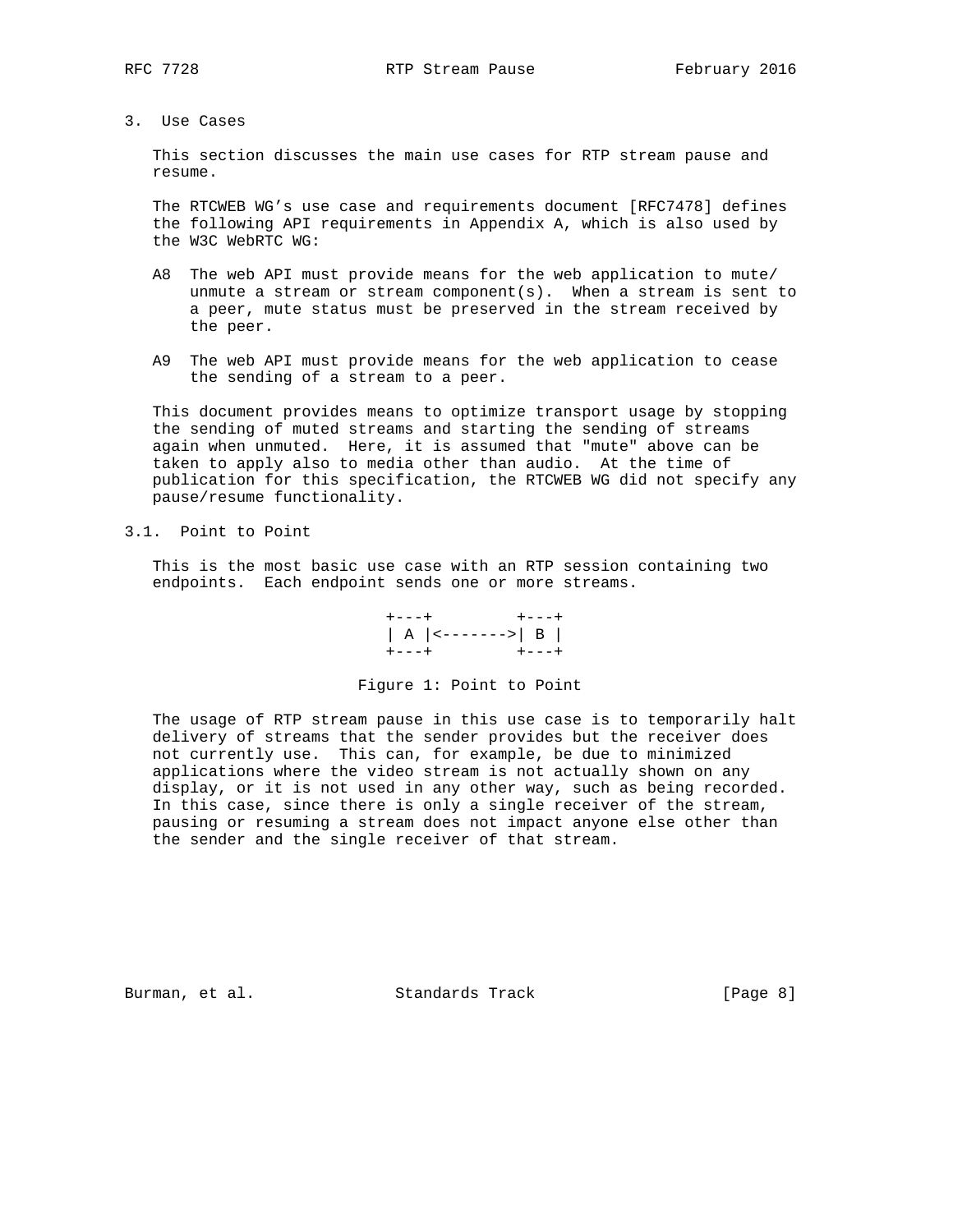## 3.2. RTP Mixer to Media Sender

 One of the most commonly used topologies in centralized conferencing is based on the RTP Mixer [RFC7667]. The main reason for this is that it provides a very consistent view of the RTP session towards each participant. That is accomplished through the Mixer originating its own streams, identified by distinct SSRC values, and any RTP streams sent to the participants will be sent using those SSRC values. If the Mixer wants to identify the underlying media sources for its conceptual streams, it can identify them using CSRC. The stream the Mixer provides can be an actual mix of multiple media sources, but it might also be switching received streams as described in Sections 3.6 - 3.8 of "RTP Topologies" [RFC7667].

| $ $ A $ $ <----> |       | $ $ <----> $ $ B $ $ |
|------------------|-------|----------------------|
| $+ - - - +$      |       |                      |
|                  | Mixer |                      |
|                  |       |                      |
| $ C $ <---->     |       | $ $ <----> $ $ D $ $ |
|                  |       |                      |

Figure 2: RTP Mixer in Unicast Only

Which streams from clients B, C, and D that are delivered to a given receiver, A, can depend on several things:

- o The RTP Mixer's own logic and measurements, such as voice activity on the incoming audio streams.
- o The number of sent media sources exceed what is reasonable to present simultaneously at any given receiver.
- o A human controlling the conference that determines how the media should be mixed. This would be more common in lecture or similar applications where regular listeners may be prevented from breaking into the session unless approved by the moderator.
- o The streams may also be part of a Simulcast [SDP-SIMULCAST] or scalable encoded (for Multi-Session Transmission) [RFC6190], thus providing multiple versions that can be delivered by the RTP stream sender.

 These examples indicate that there are numerous reasons why a particular stream would not currently be in use but must be available for use at very short notice if any dynamic event occurs that causes a different stream selection to be done in the Mixer.

Burman, et al. Standards Track [Page 9]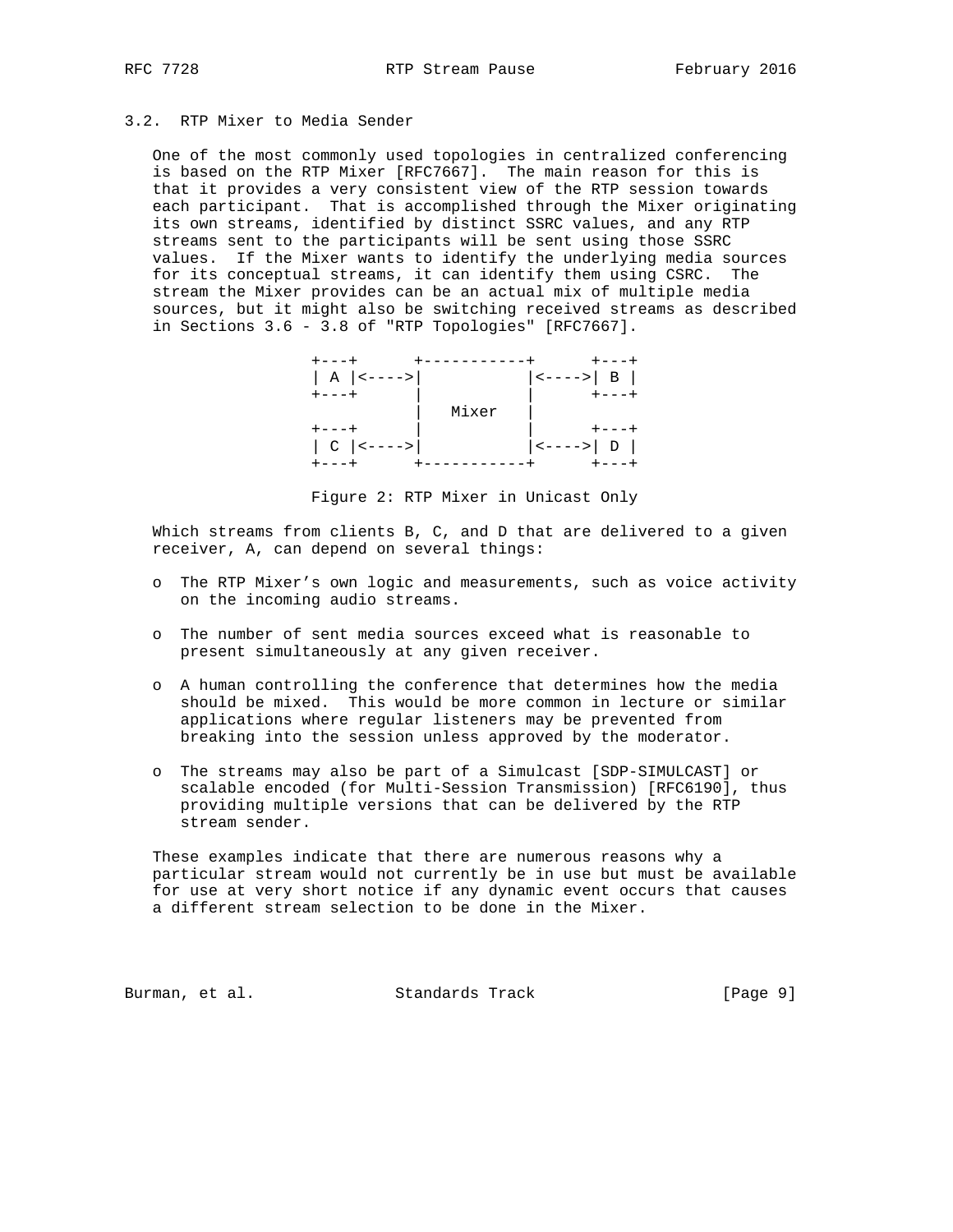Because of this, it would be highly beneficial if the Mixer could request the RTP stream sender to pause a particular stream. The Mixer also needs to be able to request the RTP stream sender to resume delivery with minimal delay.

 In some cases, especially when the Mixer sends multiple RTP streams per receiving client, there may be situations that make it desirable for the Mixer to pause some of its sent RTP streams, even without being explicitly asked to do so by the receiving client. Such situations can, for example, be caused by a temporary lack of available Mixer network or processing resources. An RTP stream receiver that no longer receives an RTP stream could interpret this as an error condition and try to take action to re-establish the RTP stream. Such action would likely be undesirable if the RTP stream was in fact deliberately paused by the Mixer. Undesirable RTP stream receiver actions could be avoided if the Mixer is able to explicitly indicate that an RTP stream is deliberately paused.

 Just as for point to point (Section 3.1), there is only a single receiver of the stream, the RTP Mixer, and pausing or resuming a stream does not affect anyone else other than the sender and single receiver of that stream.

3.3. RTP Mixer to Media Sender in Point to Multipoint

 This use case is similar to the previous section; however, the RTP Mixer is involved in three domains that need to be separated: the Multicast Network (including participants A and C), participant B, and participant D. The difference from above is that A and C share a multicast domain, which is depicted below.



Figure 3: RTP Mixer in Point to Multipoint

 If the RTP Mixer pauses a stream from A, it will not only pause the stream towards itself but will also stop the stream from arriving to C, which C is heavily impacted by, might not approve of, and should thus have a say on.

Burman, et al. Standards Track [Page 10]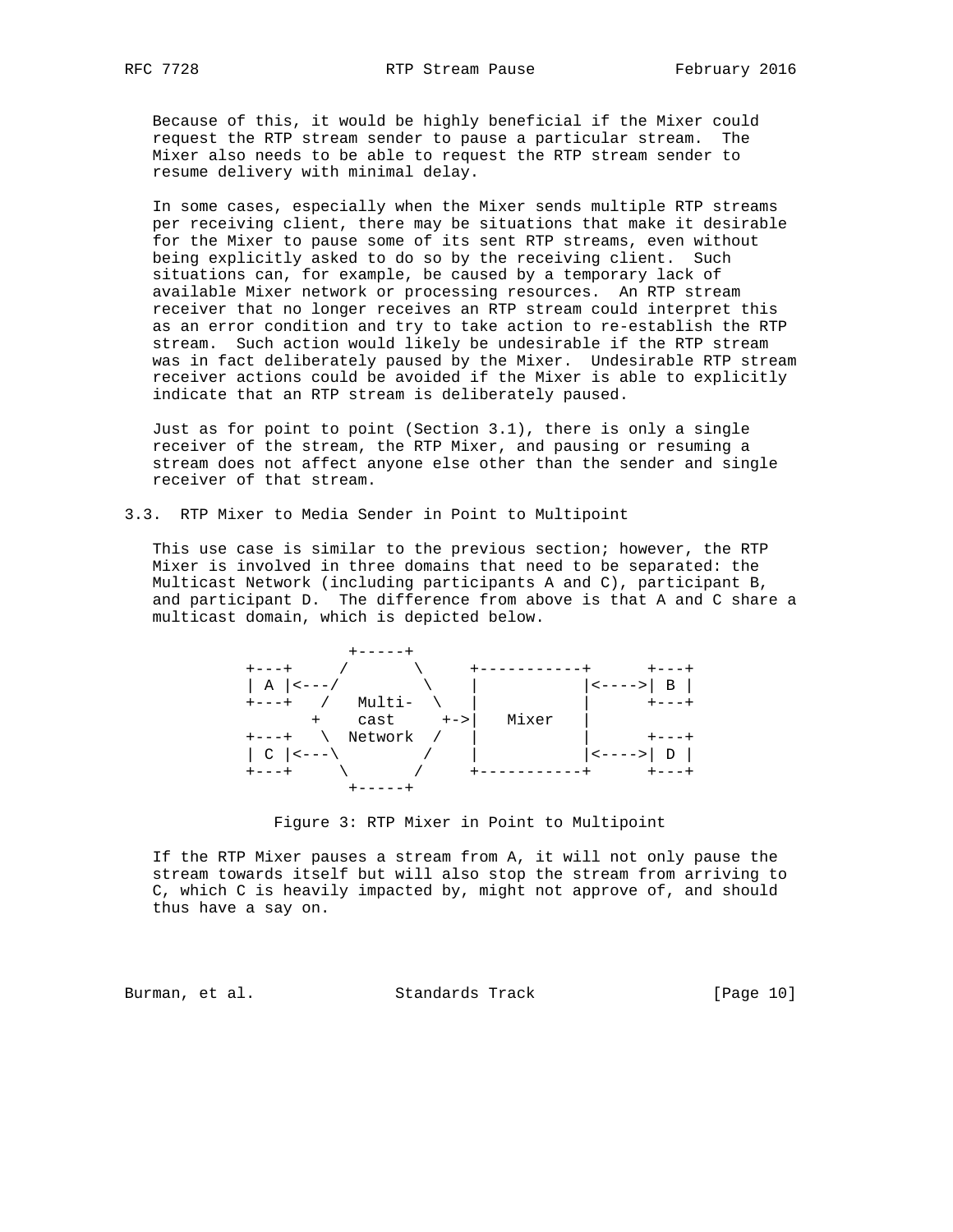If the Mixer resumes a paused stream from A, it will be resumed also towards C. In this case, if C is not interested, it can simply ignore the stream and is not impacted as much as above.

 In this use case, there are several receivers of a stream, and the Mixer must take special care so as not to pause a stream that is still wanted by some receivers.

3.4. Media Receiver to RTP Mixer

 In this use case, the direction of the request to pause is the opposite compared to the two previous use cases. An endpoint in Figure 2 could potentially request to pause the delivery of a given stream. Possible reasons include those in the point-to-point case (Section 3.1) above.

 When the RTP Mixer is only connected to individual unicast paths, the use case and any considerations are identical to the point-to-point use case.

 However, when the endpoint requesting stream pause is connected to the RTP Mixer through a multicast network, such as A or C in Figure 3, the use case instead becomes identical to the one in Section 3.3, only with reverse direction of the streams and pause/ resume requests.

3.5. Media Receiver to Media Sender across RTP Mixer

 An endpoint, like A in Figure 2, could potentially request to pause the delivery of a given stream, like one of B's, over any of the SSRCs used by the Mixer by sending a pause request for the CSRC identifying the stream. However, the authors are of the opinion that this is not a suitable solution for several reasons:

- 1. The Mixer might not include CSRC in its stream indications.
- 2. An endpoint cannot rely on the CSRC to correctly identify the stream to be paused when the delivered media is some type of mix. A more elaborate stream identification solution is needed to support this in the general case.
- 3. The endpoint cannot determine if a given stream is still needed by the RTP Mixer to deliver to another session participant.

 Due to the above reasons, we exclude this use case from further consideration.

Burman, et al. Standards Track [Page 11]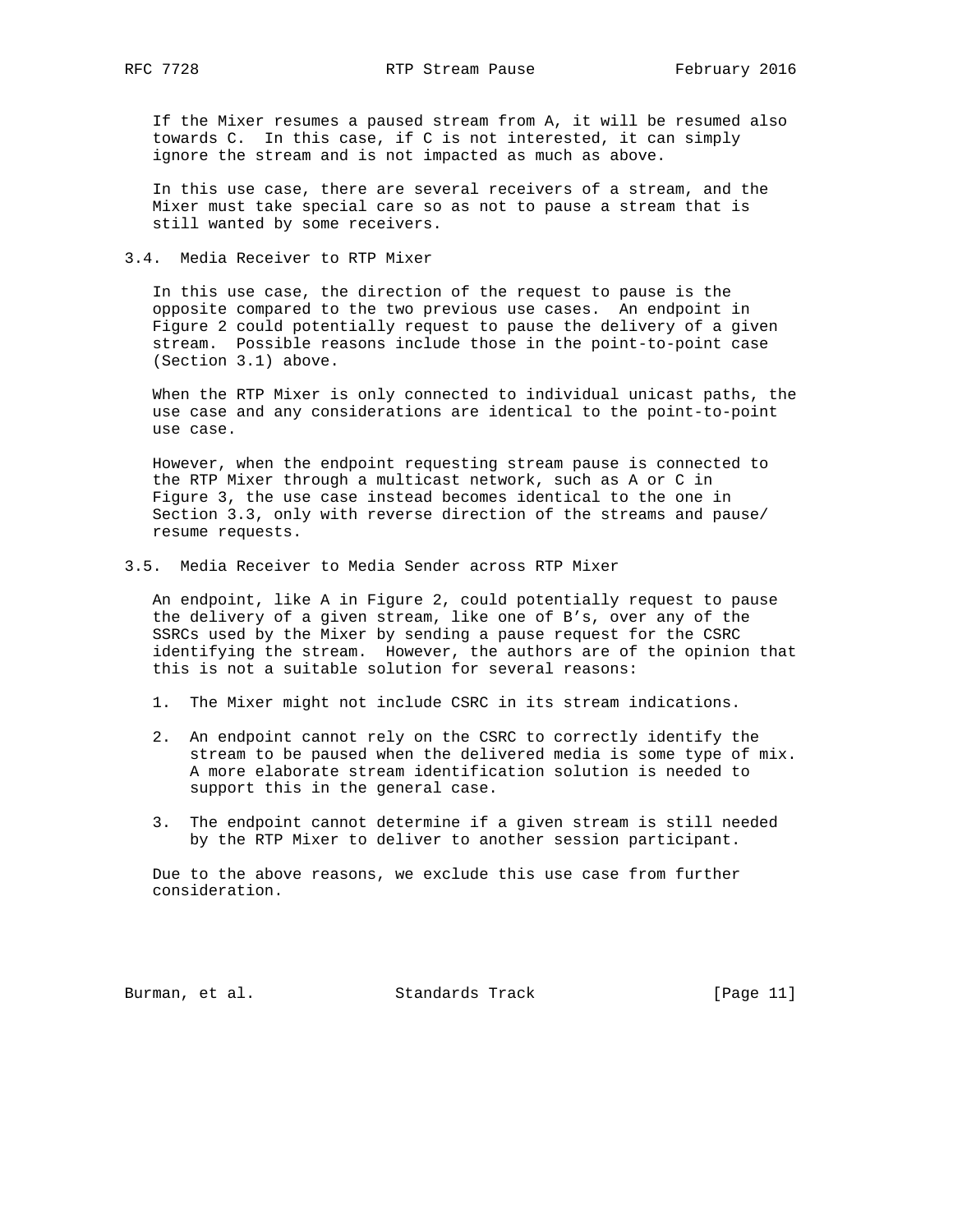#### 4. Design Considerations

 This section describes the requirements that this specification needs to meet.

#### 4.1. Real-Time Nature

 The first section (Section 1) of this specification describes some possible reasons why a receiver may pause an RTP sender. Pausing and resuming is time dependent, i.e., a receiver may choose to pause an RTP stream for a certain duration, after which the receiver may want the sender to resume. This time dependency means that the messages related to pause and resume must be transmitted to the sender in a timely fashion in order for them to be purposeful. The pause operation is arguably not as time critical as the resume operation, since it mainly provides a reduction of resource usage. Timely handling of the resume operation is, however, likely to directly impact the end-user's perceived quality experience, since it affects the availability of media that the user expects to receive more or less instantly. It may also be highly desirable for a receiver to quickly learn that an RTP stream is intentionally paused on the RTP sender's own behalf.

## 4.2. Message Direction

 It is the responsibility of an RTP stream receiver that wants to pause or resume a stream from the sender(s) to transmit PAUSE and RESUME messages. An RTP stream sender that wants to pause itself can often simply do it, but sometimes this will adversely affect the receiver and an explicit indication that the RTP stream is paused may then help. Any indication that an RTP stream is paused is the responsibility of the RTP stream sender and may in some cases not even be needed by the stream receiver.

#### 4.3. Apply to Individual Sources

 The PAUSE and RESUME messages apply to single RTP streams identified by their SSRC, which means the receiver targets the sender's SSRC in the PAUSE and RESUME requests. If a paused sender starts sending with a new SSRC, the receivers will need to send a new PAUSE request in order to pause it. PAUSED indications refer to a single one of the sender's own paused SSRC.

Burman, et al. Standards Track [Page 12]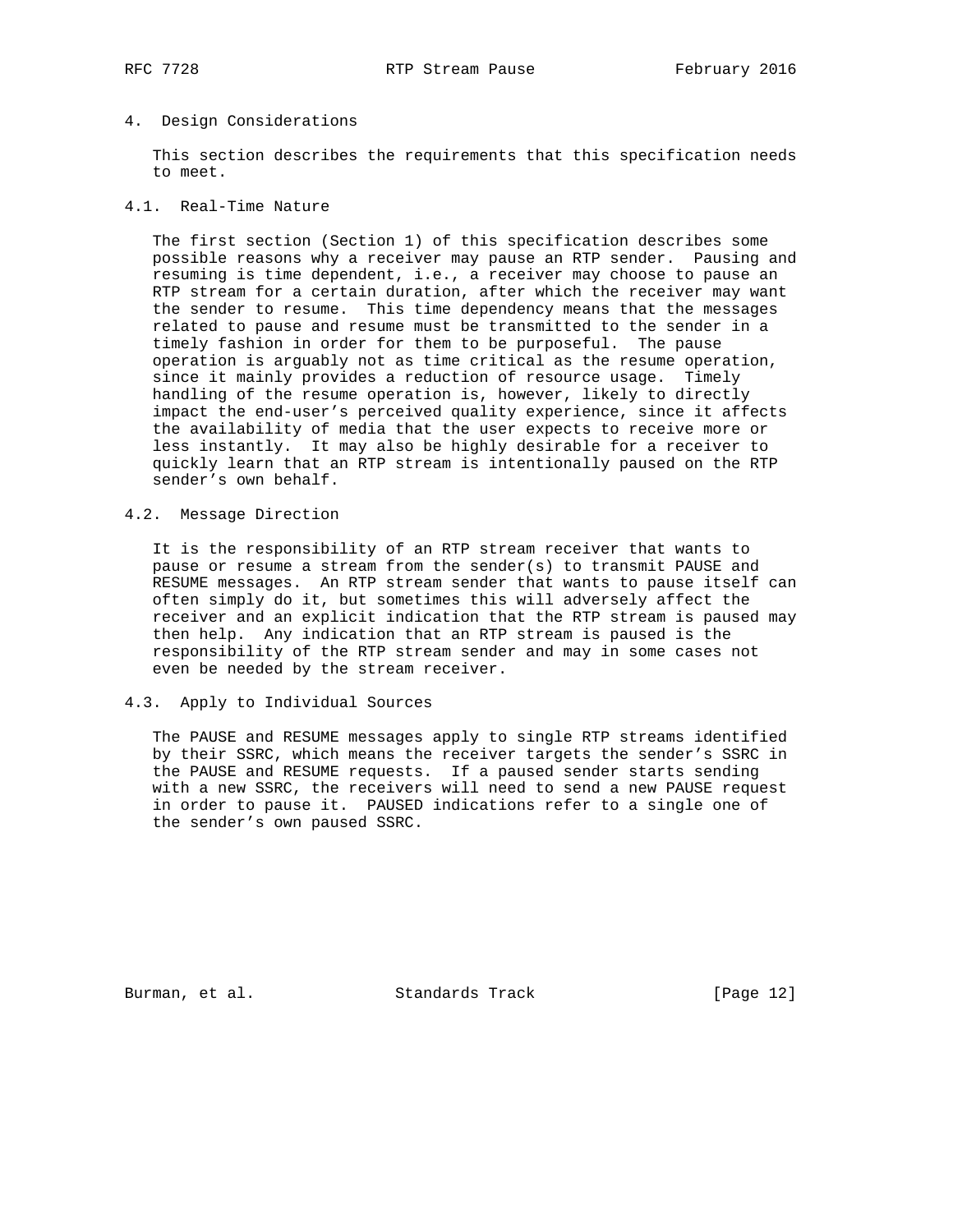## 4.4. Consensus

 An RTP stream sender should not pause an SSRC that some receiver still wishes to receive.

 The reason is that in RTP topologies where the stream is shared between multiple receivers, a single receiver on that shared network must not single-handedly cause the stream to be paused without letting all other receivers voice their opinions on whether or not the stream should be paused. Such shared networks can, for example, be multicast, a mesh with a joint RTP session, or a transport Translator-based network. A consequence of this is that a newly joining receiver first needs to learn the existence of paused streams and secondly should be able to resume any paused stream. A newly joining receiver can, for example, be detected through an RTCP Receiver Report containing both a new SSRC and a CNAME that does not already occur in the session. Any single receiver wanting to resume a stream should also cause it to be resumed. An important exception to this is when the RTP stream sender is aware of conditions that make it desirable or even necessary to pause the RTP stream on its own behalf, without being explicitly asked to do so. Such local consideration in the RTP sender takes precedence over RTP receiver wishes to receive the stream.

## 4.5. Message Acknowledgments

 RTP and RTCP does not guarantee reliable data transmission. It uses whatever assurance the lower-layer transport protocol can provide. However, this is commonly UDP that provides no reliability guarantees. Thus, it is possible that a PAUSE and/or RESUME message transmitted from an RTP endpoint does not reach its destination, i.e., the targeted RTP stream sender. When PAUSE or RESUME reaches the RTP stream sender and is effective, i.e., an active RTP stream sender pauses or a resuming RTP stream sender has media data to transmit, it is immediately seen from the arrival or non-arrival of RTP packets for that RTP stream. Thus, no explicit acknowledgments are required in this case.

 In some cases, when a PAUSE or RESUME message reaches the RTP stream sender, it will not be able to pause or resume the stream due to some local consideration, for example, lack of data to transmit. In this error condition, a negative acknowledgment may be needed to avoid unnecessary retransmission of requests (Section 4.6).

Burman, et al. Standards Track [Page 13]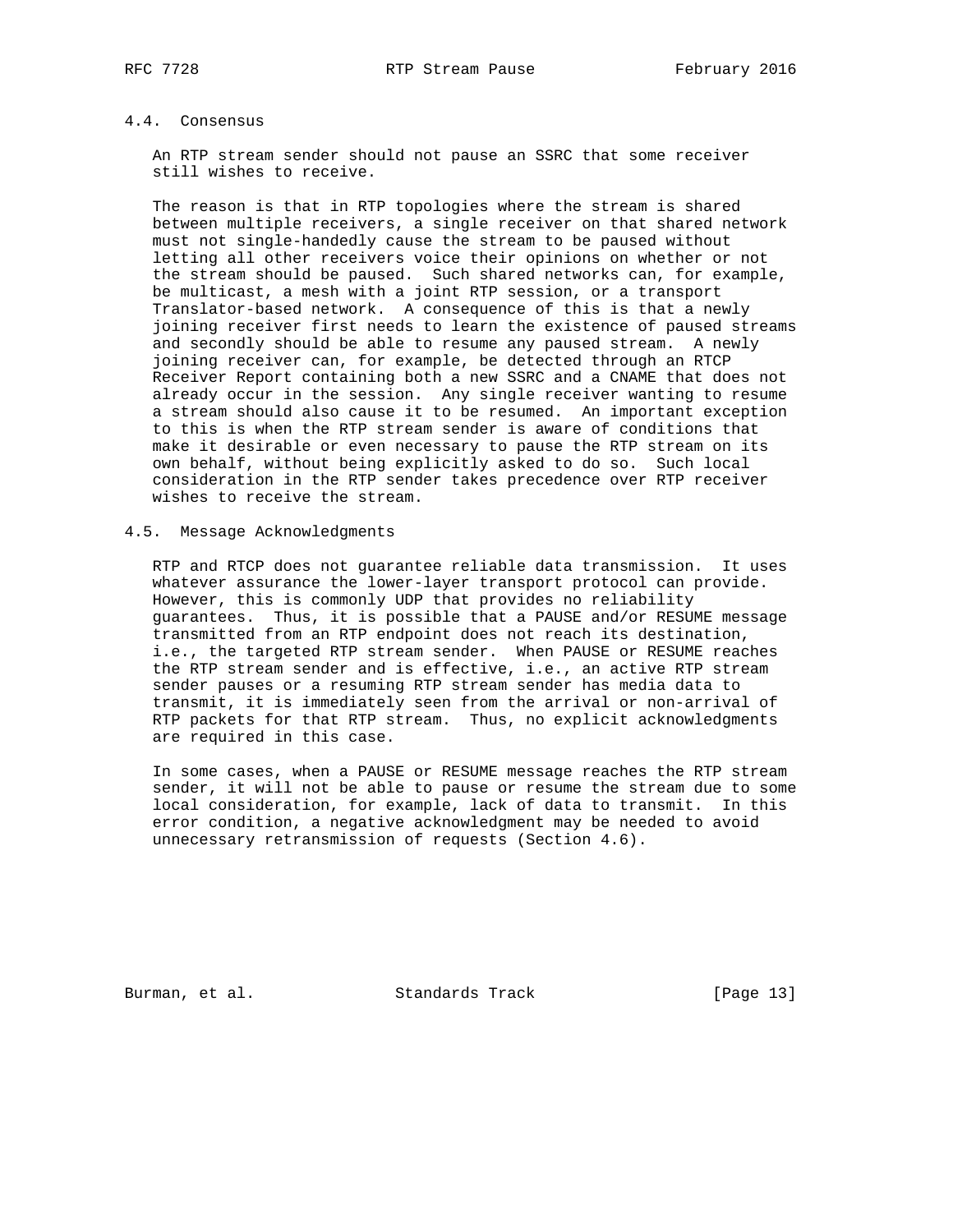#### 4.6. Request Retransmission

 When the stream is not affected as expected by a PAUSE or RESUME request, the request may have been lost and the sender of the request will need to retransmit it. The retransmission should take the round-trip time into account, and will also need to take the normal RTCP bandwidth and timing rules applicable to the RTP session into account, when scheduling retransmission of feedback.

 When it comes to resume requests or unsolicited paused indications that are more time critical, the best performance may be achieved by repeating the message as often as possible until a sufficient number have been sent to reach a high probability of message delivery or at an explicit indication that the message was delivered. For resume requests, such explicit indication can be delivery of the RTP stream being requested to be resumed.

## 4.7. Sequence Numbering

 A PAUSE request message will need to have a sequence number to separate retransmissions from new requests. A retransmission keeps the sequence number unchanged, while it is incremented every time a new PAUSE request is transmitted that is not a retransmission of a previous request.

 Since RESUME always takes precedence over PAUSE and is even allowed to avoid pausing a stream, there is a need to keep strict ordering of PAUSE and RESUME. Thus, RESUME needs to share sequence number space with PAUSE and implicitly reference which PAUSE it refers to. For the same reasons, the explicit PAUSED indication also needs to share sequence number space with PAUSE and RESUME.

#### 4.8. Relation to Other Solutions

 A performance comparison between SIP/SDP and RTCP signaling technologies was made and included in draft versions of this specification. Using SIP and SDP to carry pause and resume information means that they will need to traverse the entire signaling path to reach the signaling destination (either the remote endpoint or the entity controlling the RTP Mixer) across any signaling proxies that potentially also have to process the SDP content to determine if they are expected to act on it. The amount of bandwidth required for a signaling solution based on SIP/SDP is in the order of at least 10 times more than an RTCP-based solution. Especially for a UA sitting on mobile wireless access, this will risk introducing delays that are too long (Section 4.1) to provide a good user experience, and the bandwidth cost may also be considered infeasible compared to an RTCP-based solution. RTCP data sent

Burman, et al. Standards Track [Page 14]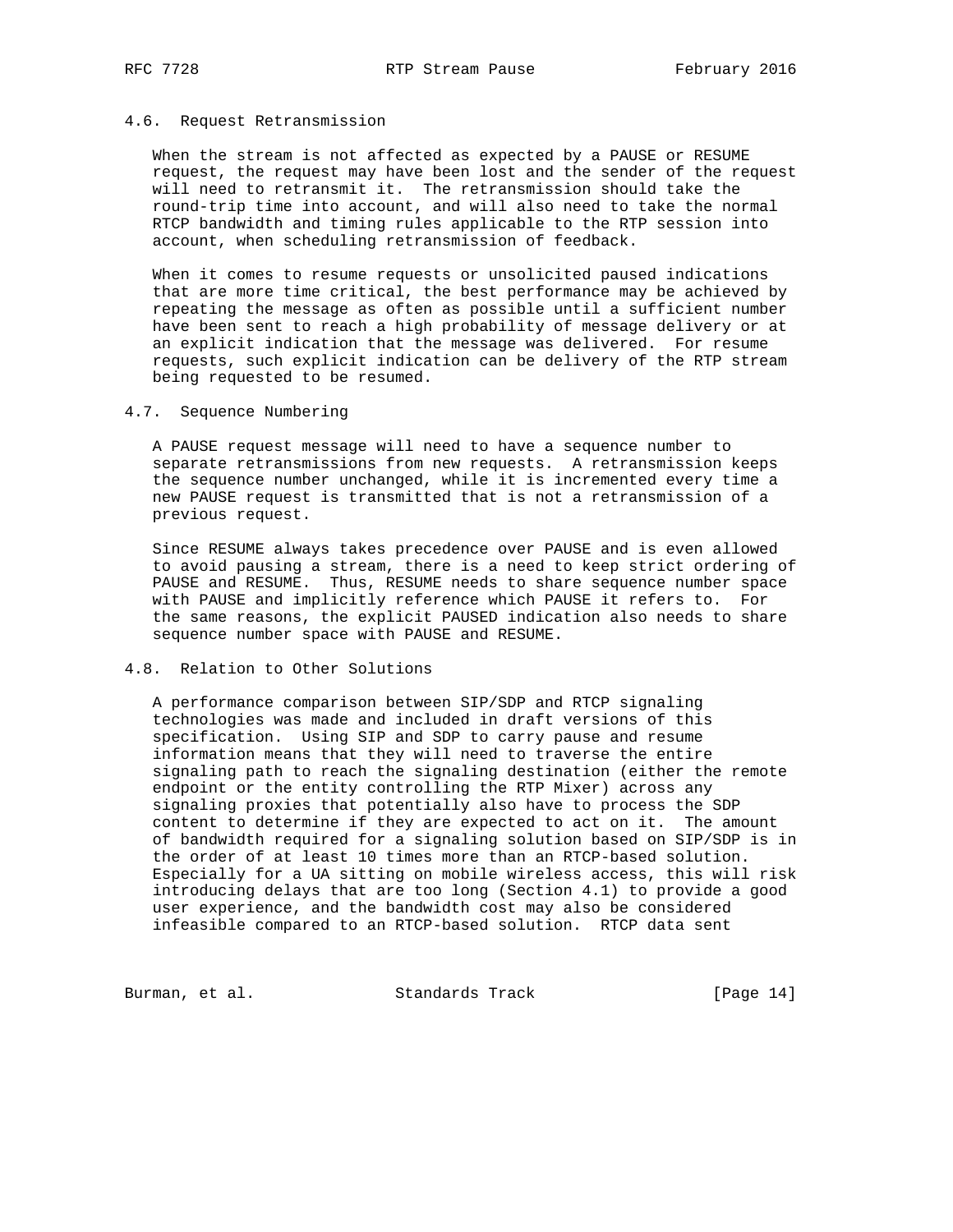through the media path, which is likely shorter (contains fewer intermediate nodes) than the signaling path, may have to traverse a few intermediate nodes anyway. The amount of processing and buffering required in intermediate nodes to forward those RTCP messages is, however, believed to be significantly less than for intermediate nodes in the signaling path. Based on those considerations, RTCP is chosen as the signaling protocol for the pause and resume functionality.

#### 5. Solution Overview

 The proposed solution implements pause and resume functionality based on sending AVPF RTCP feedback messages from any RTP session participant that wants to pause or resume a stream targeted at the stream sender, as identified by the sender SSRC.

 This solution reuses CCM TMMBR and TMMBN [RFC5104] to the extent possible and defines a small set of new RTCP feedback messages where new semantics is needed.

 A single feedback message specification is used to implement the new messages. The message consists of a number of Feedback Control Information (FCI) blocks, where each block can be a PAUSE request, a RESUME request, a PAUSED indication, a REFUSED notification, or an extension to this specification. This structure allows a single feedback message to handle pause functionality on a number of streams.

 The PAUSED functionality is also defined in such a way that it can be used as a standalone by the RTP stream sender to indicate a local decision to pause, and it can inform any receiver of the fact that halting media delivery is deliberate and which RTP packet was the last transmitted.

 Special considerations that apply when using TMMBR/TMMBN for pause and resume purposes are described in Section 5.6. This specification applies to both the new messages defined herein as well as their TMMBR/TMMBN counterparts, except when explicitly stated otherwise. An obvious exception is any reference to the message parameters that are only available in the messages defined here. For example, any reference to PAUSE in the text below is equally applicable to TMMBR 0, and any reference to PAUSED is equally applicable to TMMBN 0. Therefore, and for brevity, TMMBR/TMMBN will not be mentioned in the text, unless there is specific reason to do so.

 This section is intended to be explanatory and therefore intentionally contains no mandatory statements. Such statements can instead be found in other parts of this specification.

Burman, et al. Standards Track [Page 15]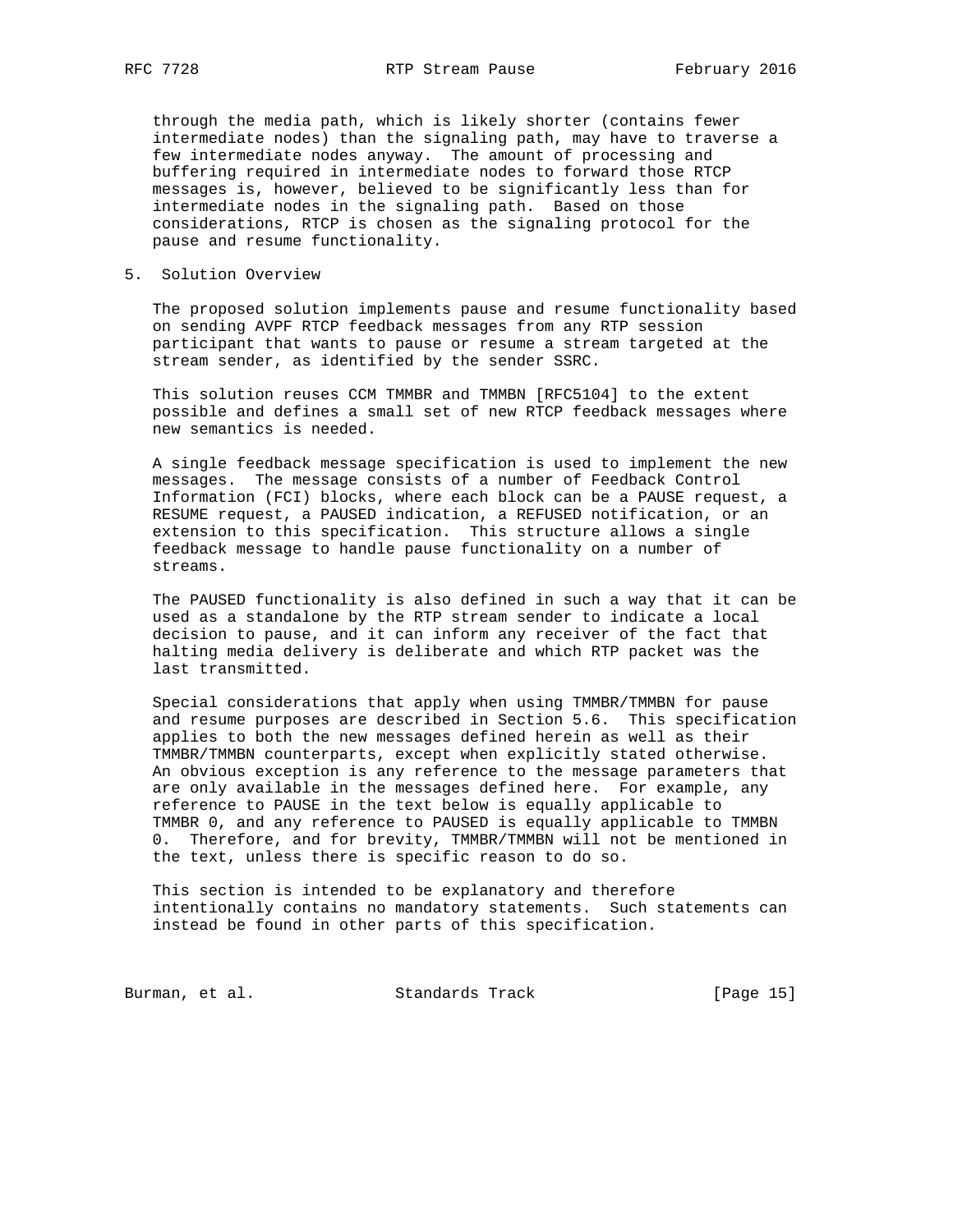#### 5.1. Expressing Capability

 An endpoint can use an extension to CCM SDP signaling to declare capability to understand the messages defined in this specification. Capability to understand only a subset of messages is possible, to support partial implementation, which is specifically believed to be feasible for the 'RTP Mixer to Media Sender' use case (Section 3.2). In that use case, only the RTP Mixer has capability to request the media sender to pause or resume. Consequently, in that same use case, only the media sender has capability to pause and resume its sent streams based on requests from the RTP Mixer. Allowing for partial implementation of this specification is not believed to hamper interoperability, as long as the subsets are well defined and describe a consistent functionality, including a description of how a more capable implementation must perform fallback.

 For the case when TMMBR/TMMBN are used for pause and resume purposes, it is possible to explicitly express joint support for TMMBR and TMMBN, but not for TMMBN only.

#### 5.2. PauseID

 All messages defined in this specification (Section 8) contain a PauseID, satisfying the design consideration on sequence numbering (Section 4.7). This PauseID is scoped by and thus a property of the targeted RTP stream (SSRC) and is not only a sequence number for individual messages. Instead, it numbers an entire "pause and resume operation" for the RTP stream, typically keeping PauseID constant for multiple, related messages. The PauseID value used during such operation is called the current PauseID. A new "pause and resume operation" is defined to start when the RTP stream sender resumes the RTP stream after it was being paused. The current PauseID is then incremented by one in modulo arithmetic. In the subsequent descriptions below, it is sometimes necessary to refer to PauseID values that were already used as the current PauseID, which is denoted as the past PauseID. It should be noted that since PauseID uses modulo arithmetic, a past PauseID may have a larger value than the current PauseID. Since PauseID uses modulo arithmetic, it is also useful to define what PauseID values are considered "past" to clearly separate it from what could be considered "future" PauseID values. Half of the entire PauseID value range is chosen to represent a past PauseID, while a quarter of the PauseID value range is chosen to represent future values. The remaining quarter of the PauseID value range is intentionally left undefined in that respect.

Burman, et al. Standards Track [Page 16]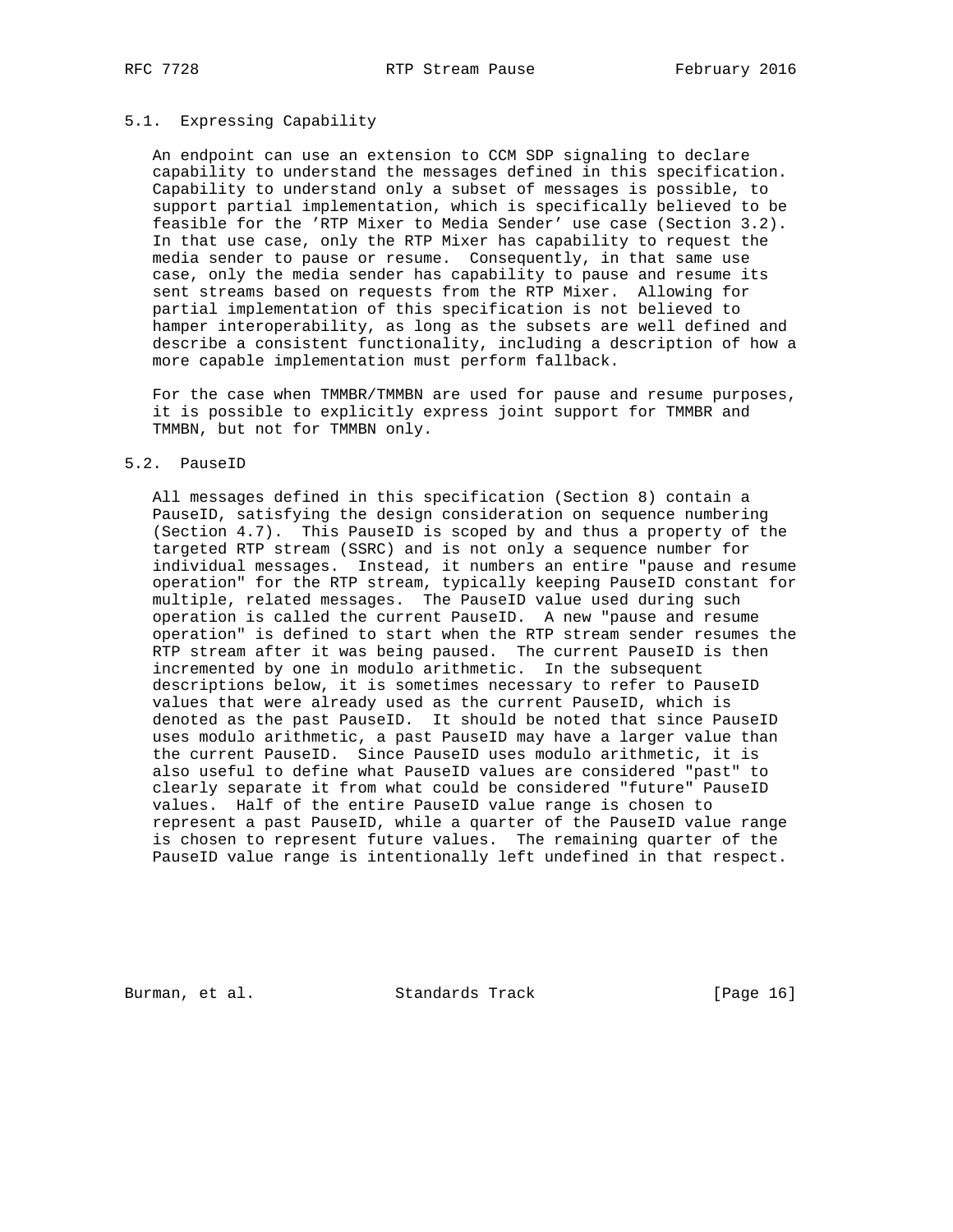#### 5.3. Requesting to Pause

 An RTP stream receiver can choose to send a PAUSE request at any time, subject to AVPF timing rules.

The PAUSE request contains the current PauseID (Section 5.2).

 When a non-paused RTP stream sender receives the PAUSE request, it continues to send the RTP stream while waiting for some time to allow other RTP stream receivers in the same RTP session that saw this PAUSE request to disapprove by sending a RESUME (Section 5.5) for the same stream and with the same current PauseID as in the PAUSE being disapproved. If such a disapproving RESUME arrives at the RTP stream sender during the hold-off period before the stream is paused, the pause is not performed. In point-to-point configurations, the hold off period may be set to zero. Using a hold-off period of zero is also appropriate when using TMMBR 0 and is in line with the semantics for that message.

 If the RTP stream sender receives further PAUSE requests with the current PauseID while waiting as described above, those additional requests are ignored.

 If the PAUSE request is lost before it reaches the RTP stream sender, it will be discovered by the RTP stream receiver because it continues to receive the RTP stream. It will also not see any PAUSED indication (Section 5.4) for the stream. The same condition can be caused by the RTP stream sender having received a disapproving RESUME from stream receiver A for a PAUSE request sent by stream sender B, except that the PAUSE sender (B) did not receive the RESUME (from A) and may instead think that the PAUSE was lost. In both cases, a PAUSE request can be retransmitted using the same current PauseID. If using TMMBR 0, the request MAY be retransmitted when the requester fails to receive a TMMBN 0 confirmation.

 If the pending stream pause is aborted due to a disapproving RESUME, the pause and resume operation for that PauseID is concluded, the current PauseID is updated, and any new PAUSE must therefore use the new current PauseID to be effective.

 An RTP stream sender receiving a PAUSE not using the current PauseID informs the RTP stream receiver sending the ineffective PAUSE of this condition by sending a REFUSED notification that contains the current PauseID value.

 A situation where an ineffective PauseID is chosen can appear when a new RTP stream receiver joins a session and wants to PAUSE a stream but does not yet know the current PauseID to use. The REFUSED

Burman, et al. Standards Track [Page 17]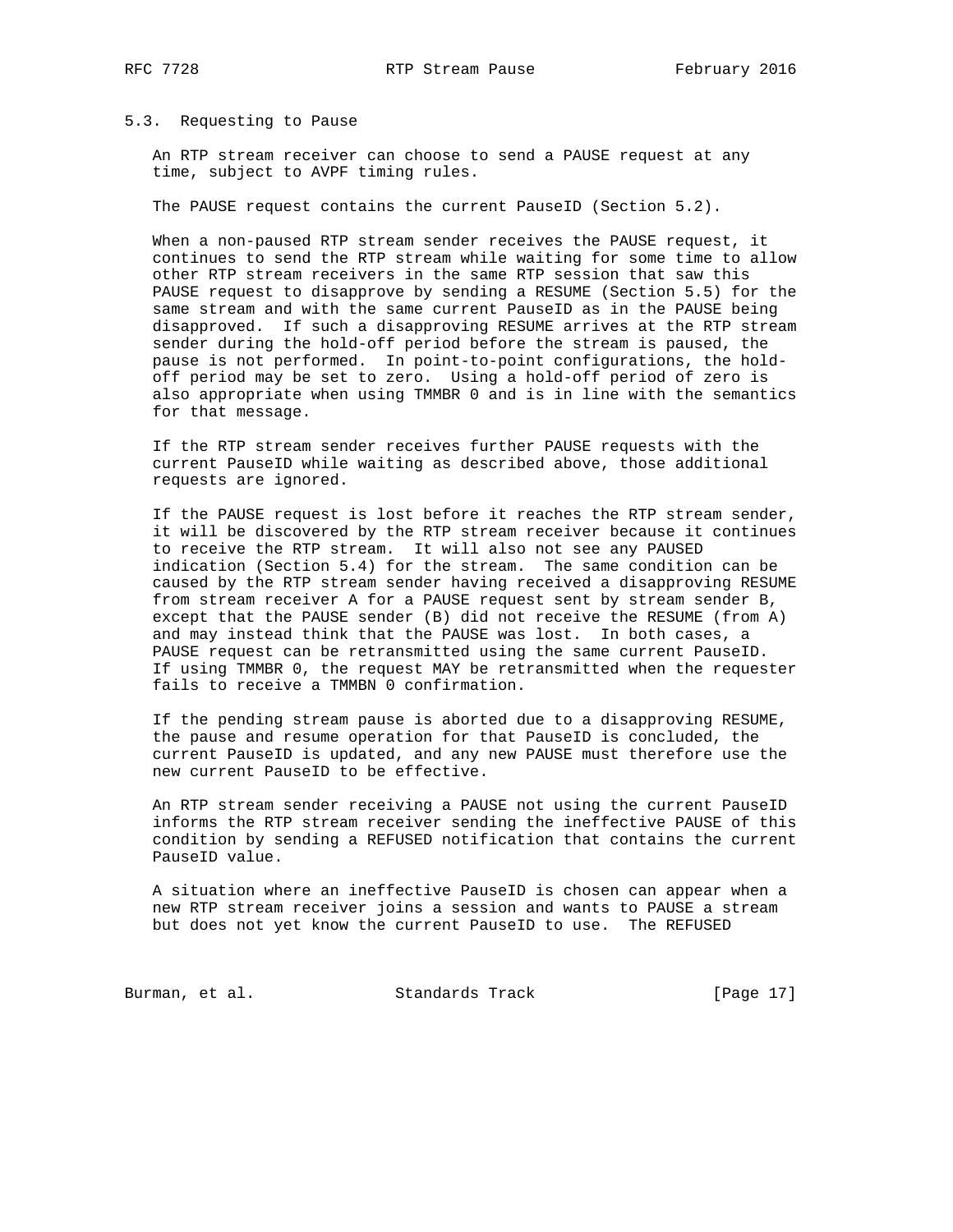notification will then provide sufficient information to create a valid PAUSE. The required extra signaling round trip is not considered harmful, since it is assumed that pausing a stream is not time critical (Section 4.1).

 There may be local considerations making it impossible or infeasible to pause the stream, and the RTP stream sender can then respond with a REFUSED. In this case, if the used current PauseID would otherwise have been effective, REFUSED contains the same current PauseID as in the PAUSE request. Note that when using TMMBR 0 as PAUSE, that request cannot be refused (TMMBN > 0) due to the existing restriction in Section 4.2.2.2 of [RFC5104] that TMMBN shall contain the current bounding set, and the fact that a TMMBR 0 will always be the most restrictive point in any bounding set, regardless of the bounding set overhead value.

 If the RTP stream sender receives several identical PAUSE requests for an RTP stream that was already responded to at least once with REFUSED and the condition causing REFUSED remains, those additional REFUSED notifications should be sent with regular RTCP timing. A single REFUSED can respond to several identical PAUSE requests.

### 5.4. Media Sender Pausing

 An RTP stream sender can choose to pause the stream at any time. This can be either a result of receiving a PAUSE or based on some local sender consideration. When it does, it sends a PAUSED indication, containing the current PauseID. Note that the current PauseID in an unsolicited PAUSED (without having received a PAUSE) is incremented compared to a previously sent PAUSED. It also sends the PAUSED indication in the next two regular RTCP reports, given that the pause condition is then still effective.

 There is no reply to a PAUSED indication; it is simply an explicit indication of the fact that an RTP stream is paused. This can be helpful for the RTP stream receiver, for example, to quickly understand that transmission is deliberately and temporarily suspended and no specific corrective action is needed.

 The RTP stream sender may want to apply some local consideration to exactly when the RTP stream is paused, for example, completing some media unit or a forward error correction block, before pausing the stream.

 The PAUSED indication also contains information about the RTP extended highest sequence number when the pause became effective. This provides RTP stream receivers with firsthand information that allows them to know whether they lost any packets just before the

Burman, et al. Standards Track [Page 18]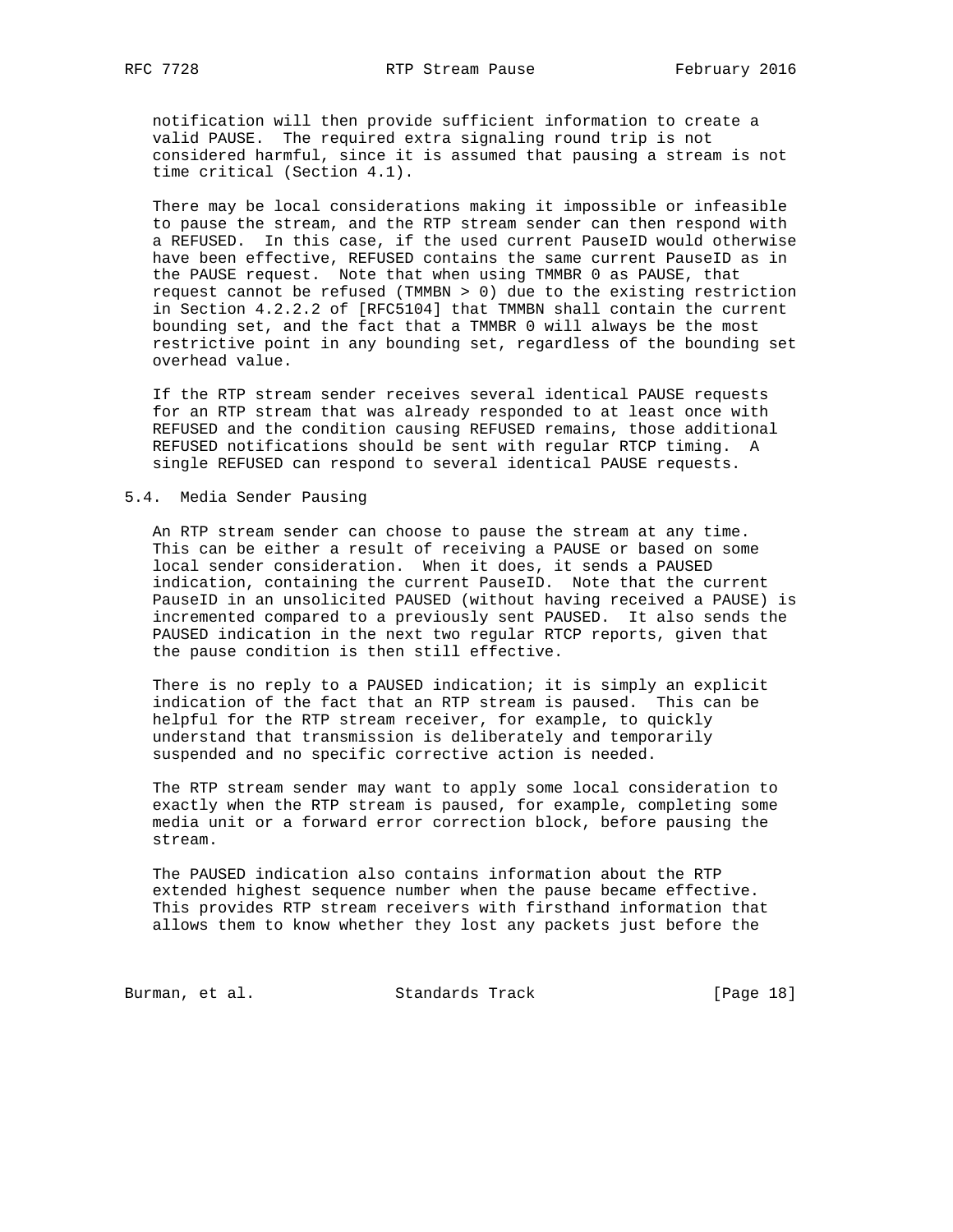stream paused or when the stream is resumed again. This allows RTP stream receivers to quickly and safely take into account that the stream is paused in, for example, retransmission or congestion control algorithms.

 If the RTP stream sender receives PAUSE requests with the current PauseID while the stream is already paused, those requests are ignored.

 As long as the stream is being paused, the PAUSED indication MAY be sent together with any regular RTCP Sender Report (SR) or Receiver Report (RR). Including PAUSED in this way allows RTP stream receivers to join while the stream is paused and to quickly know that there is a paused stream, what the last sent extended RTP sequence number is, and what the current PauseID is, which enables them to construct valid PAUSE and RESUME requests at a later stage.

 When the RTP stream sender learns that a new endpoint has joined the RTP session, for example, by a new SSRC and a CNAME that was not previously seen in the RTP session, it should send PAUSED indications for all its paused streams at its earliest opportunity. In addition, it should continue to include PAUSED indications in at least two regular RTCP reports.

#### 5.5. Requesting to Resume

 An RTP stream receiver can request the RTP stream sender to resume a stream with a RESUME request at any time, subject to AVPF timing rules. The RTP stream receiver must include the current PauseID in the RESUME request for it to be effective.

 A pausing RTP stream sender that receives a RESUME including the current PauseID resumes the stream at the earliest opportunity. Receiving RESUME requests for a stream that is not paused does not require any action and can be ignored.

 There may be local considerations at the RTP stream sender, for example, that the media device is not ready, making it temporarily impossible to resume the stream at that point in time, and the RTP stream sender can then respond with a REFUSED containing the current PauseID. When receiving such REFUSED with a current PauseID identical to the one in the sent RESUME, RTP stream receivers should avoid sending further RESUME requests for some reasonable amount of time to allow the condition to clear. An RTP stream sender having sent a REFUSED SHOULD resume the stream through local considerations (see below) when the condition that caused the REFUSED is no longer true.

Burman, et al. Standards Track [Page 19]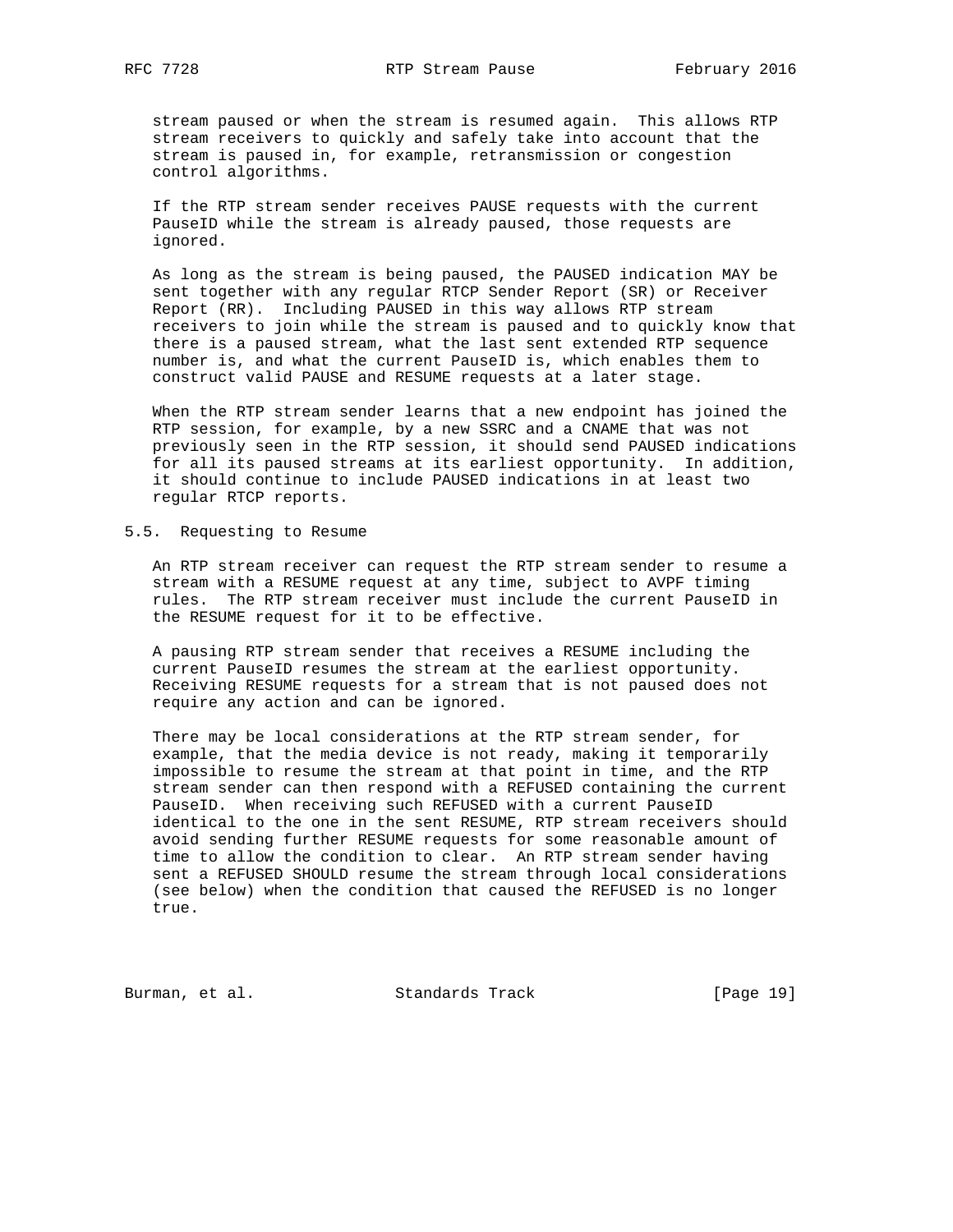If the RTP stream sender receives several identical RESUME requests for an RTP stream that was already at least once responded to with REFUSED and the condition causing REFUSED remains, those additional REFUSED notifications should be sent with regular RTCP timing. A single REFUSED can respond to several identical RESUME requests.

 A pausing RTP stream sender can apply local considerations and can resume a paused RTP stream at any time. If TMMBR 0 was used to pause the RTP stream, resumption is prevented by protocol, even if the RTP sender would like to resume due to local considerations. If TMMBR/ TMMBN signaling is used, the RTP stream is paused due to local considerations (Section 5.4), and the RTP stream sender thus owns the TMMBN bounding set, the RTP stream can be resumed due to local considerations.

 When resuming a paused stream, especially for media that makes use of temporal redundancy between samples such as video, it may not be appropriate to use such temporal dependency in the encoding between samples taken before the pause and at the time instant the stream is resumed. Should such temporal dependency between media samples before and after the media was paused be used by the RTP stream sender, it requires the RTP stream receiver to have saved the samples from before the pause for successful continued decoding when resuming. The use of this temporal dependency of media samples from before the pause is left up to the RTP stream sender. If temporal dependency on samples from before the pause is not used when the RTP stream is resumed, the first encoded sample after the pause will not contain any temporal dependency on samples before the pause (for video it may be a so-called intra picture). If temporal dependency on samples from before the pause is used by the RTP stream sender when resuming, and if the RTP stream receiver did not save any sample from before the pause, the RTP stream receiver can use a FIR request [RFC5104] to explicitly ask for a sample without temporal dependency (for video a so-called intra picture), even at the same time as sending the RESUME.

## 5.6. TMMBR/TMMBN Considerations

 As stated above, TMMBR/TMMBN may be used to provide pause and resume functionality for the point-to-point case. If the topology is not point to point, TMMBR/TMMBN cannot safely be used for pause or resume. This use is expected to be mainly for interworking with implementations that don't support the messages defined in this specification (Section 8) but make use of TMMBR/TMMBN to achieve a similar effect.

Burman, et al. Standards Track [Page 20]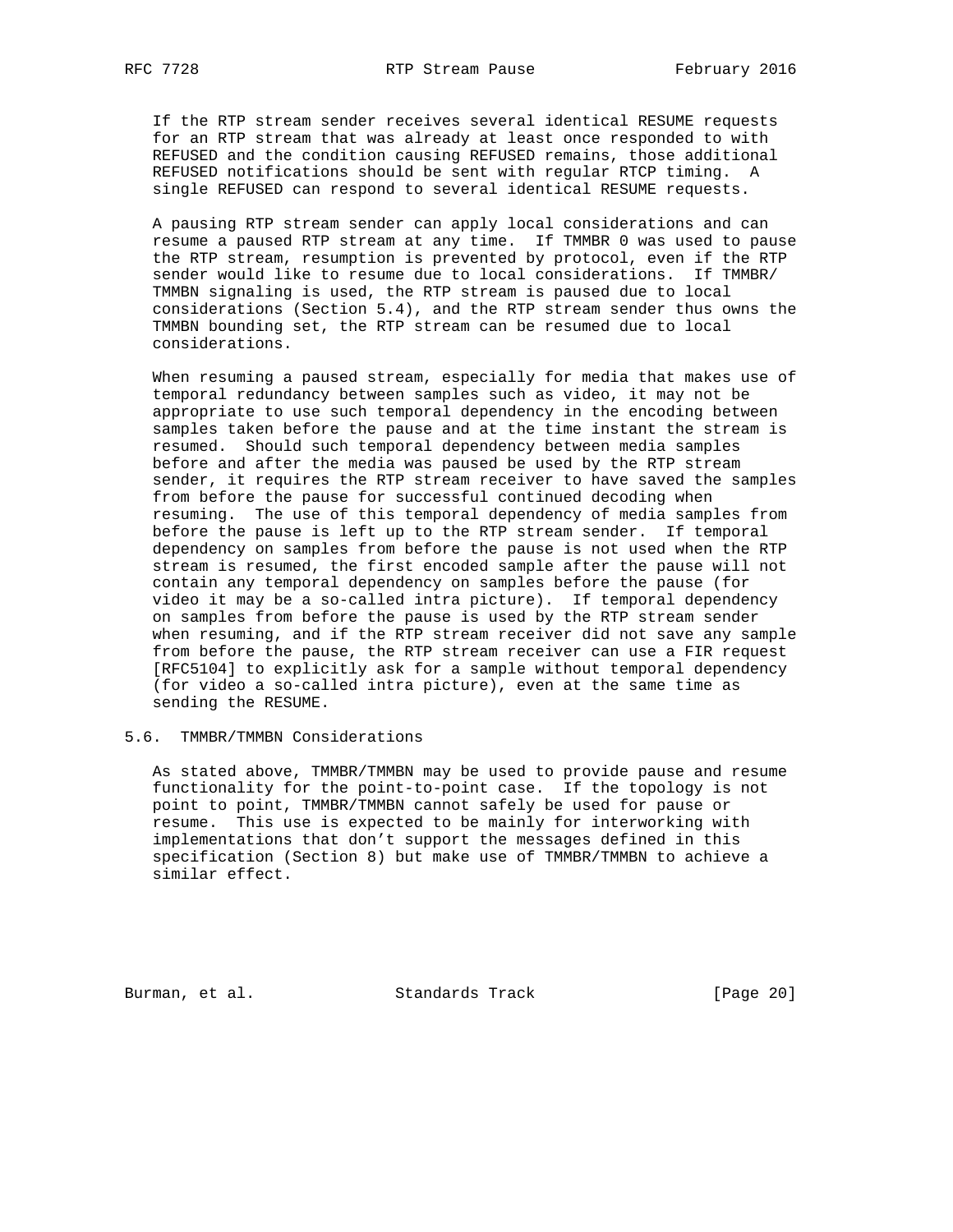This is a brief summary of what functionality is provided when using TMMBR/TMMBN:

- TMMBR 0: Corresponds to PAUSE, without the requirement for any hold off period to wait for RESUME before pausing the RTP stream.
- TMMBR > 0: Corresponds to RESUME when the RTP stream was previously paused with TMMBR 0. Since there is only a single RTP stream receiver, there is no need for the RTP stream sender to delay resuming the stream until after sending TMMBN > 0 or to apply the hold-off period specified in [RFC5104] before increasing the bitrate from zero. The bitrate value used when resuming after pausing with TMMBR 0 is either according to known limitations or based on starting a stream with the configured maximum for the stream or session, for example, given by "b=" line in SDP.
- TMMBN 0: Corresponds to PAUSED when the RTP stream was paused with TMMBR 0 but may, just as PAUSED, also be used unsolicited. An unsolicited RTP stream pause based on local sender considerations uses the RTP stream's own SSRC as the TMMBR restriction owner in the TMMBN message bounding set. It also corresponds to a REFUSED notification when a stream is requested to be resumed with TMMBR > 0, thus resulting in the stream sender becoming the owner of the bounding set in the TMMBN message.
- TMMBN > 0: Cannot be used as a REFUSED notification when a stream is requested to be paused with TMMBR 0, for reasons stated in Section 5.3.

Burman, et al. Standards Track [Page 21]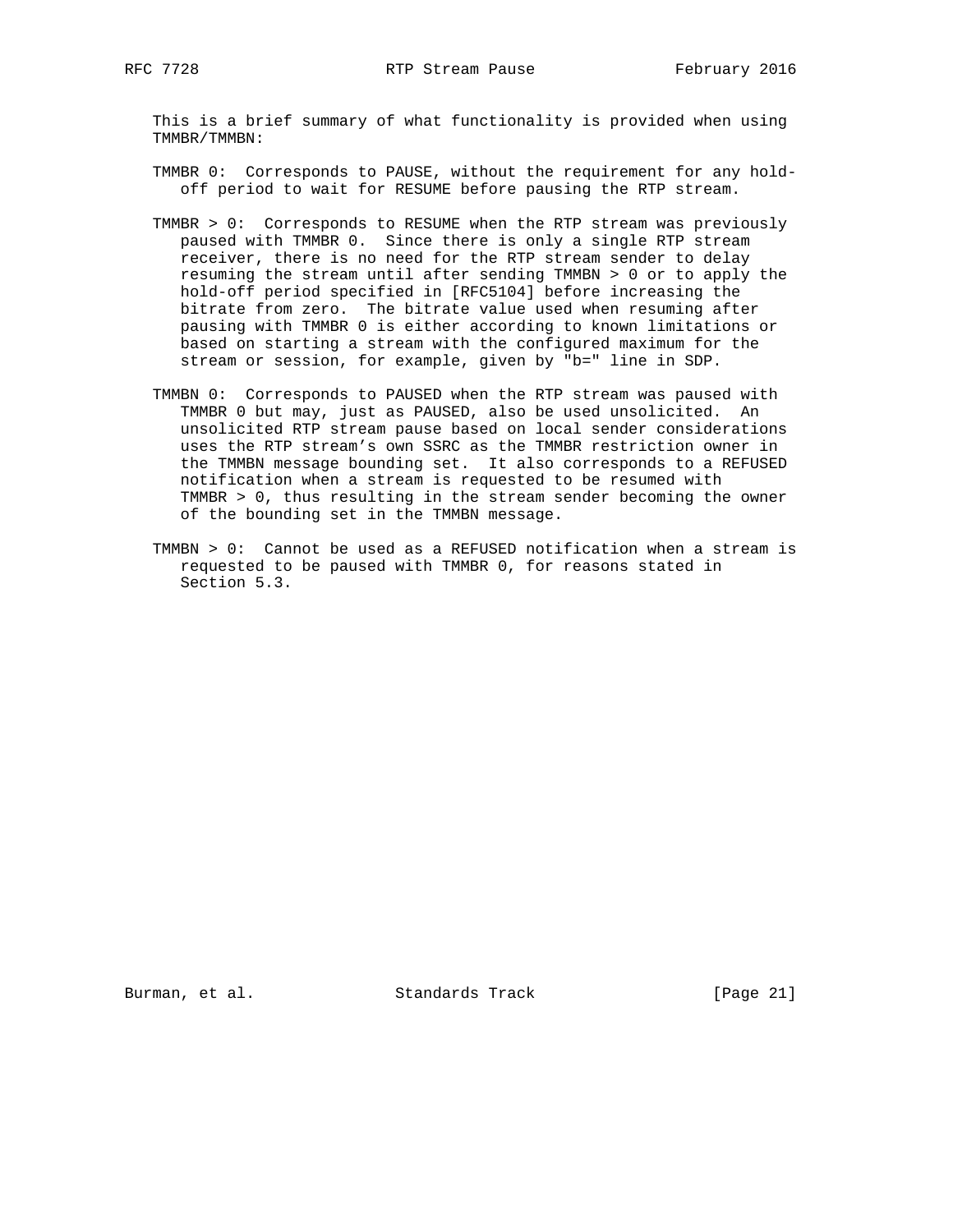## 6. Participant States

 This document introduces three new states for a stream in an RTP sender, according to the figure and subsections below. Any references to PAUSE, PAUSED, RESUME, and REFUSED in this section SHALL be taken to apply to the extent possible also when TMMBR/TMMBN are used (Section 5.6) for this functionality.



Figure 4: RTP Pause States in Sender

## 6.1. Playing State

 This state is not new but is the normal media sending state from [RFC3550]. When entering the state, the current PauseID MUST be incremented by one in modulo arithmetic. The RTP sequence number for the first packet sent after a pause SHALL be incremented by one compared to the highest RTP sequence number sent before the pause. The first RTP timestamp for the first packet sent after a pause SHOULD be set according to capture times at the source, meaning the RTP timestamp difference compared to before the pause reflects the time the RTP stream was paused.

## 6.2. Pausing State

 In this state, the RTP stream sender has received at least one PAUSE message for the stream in question. The RTP stream sender SHALL wait during a hold-off period for the possible reception of RESUME messages for the RTP stream being paused before actually pausing RTP stream transmission. The hold-off period to wait SHALL be long enough to allow another RTP stream receiver to respond to the PAUSE with a RESUME, if it determines that it would not like to see the stream paused. This hold-off period is determined by the formula:

2 \* RTT + T\_dither\_max,

Burman, et al. Standards Track [Page 22]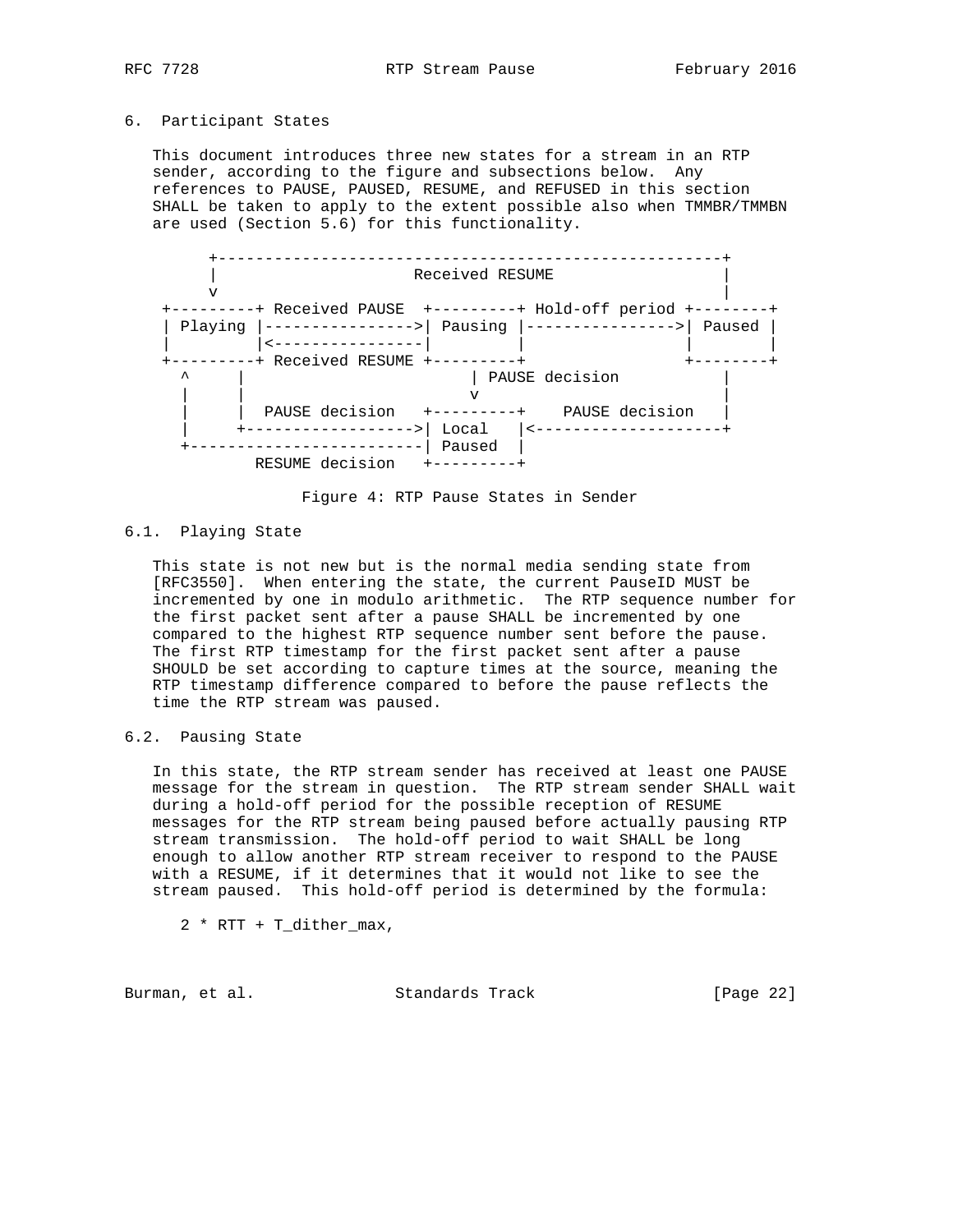where RTT is the longest round trip known to the RTP stream sender and T\_dither\_max is defined in Section 3.4 of [RFC4585]. The hold off period MAY be set to 0 by some signaling (Section 9) means when it can be determined that there is only a single receiver, for example, in point to point or some unicast situations.

 If the RTP stream sender has set the hold-off period to 0 and receives information that it was an incorrect decision and that there are in fact several receivers of the stream, it MUST change the hold off period to be based on the above formula instead.

 An RTP stream sender SHOULD use the following criteria to determine if there is only a single receiver, unless it has explicit and more reliable information:

- o Observing only a single CNAME across all received SSRCs (CNAMEs for received CSRCs are insignificant), or
- o If RTCP reporting groups [MULTI-STREAM-OPT] is used, observing only a single, endpoint external RTCP reporting group.

6.3. Paused State

 An RTP stream is in paused state when the sender pauses its transmission after receiving at least one PAUSE message and the hold off period has passed without receiving any RESUME message for that stream. Pausing transmission SHOULD only be done when reaching an appropriate place to pause in the stream, like a media boundary that avoids a media receiver to trigger repair or concealment actions.

 When entering the state, the RTP stream sender SHALL send a PAUSED indication to all known RTP stream receivers, and SHALL also repeat PAUSED in the next two regular RTCP reports, as long as it is then still in paused state.

 Pausing an RTP stream MUST NOT affect the sending of RTP keepalive [RFC6263][RFC5245] applicable to that RTP stream.

 The following subsections discuss some potential issues when an RTP sender goes into paused state. These conditions are also valid if an RTP Translator is used in the communication. When an RTP Mixer implementing this specification is involved between the participants (which forwards the stream by marking the RTP data with its own SSRC), it SHALL be a responsibility of the Mixer to control sending PAUSE and RESUME requests to the sender. The below conditions also apply to the sender and receiver parts of the RTP Mixer, respectively.

Burman, et al. Standards Track [Page 23]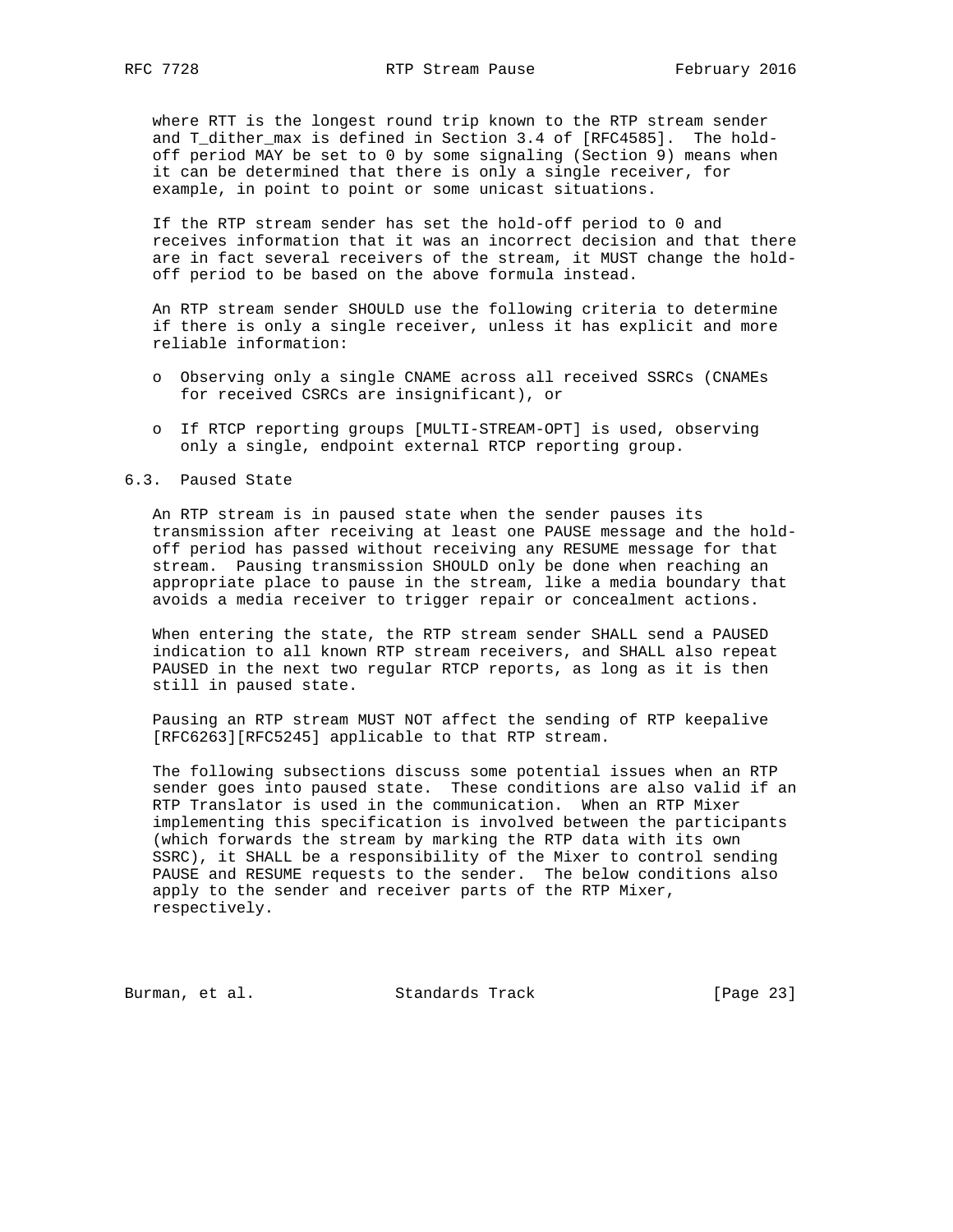#### 6.3.1. RTCP BYE Message

 When a participant leaves the RTP session, it sends an RTCP BYE message. In addition to the semantics described in Sections 6.3.4 and 6.3.7 of RTP [RFC3550], the following two conditions MUST also be considered when an RTP participant sends an RTCP BYE message:

- o If a paused sender sends an RTCP BYE message, receivers observing this SHALL NOT send further PAUSE or RESUME requests to it.
- o Since a sender pauses its transmission on receiving the PAUSE requests from any receiver in a session, the sender MUST keep record of which receiver caused the RTP stream to pause. If that receiver sends an RTCP BYE message observed by the sender, the sender SHALL resume the RTP stream. No receivers that were in the RTP session when the stream was paused objected that the stream was paused, but if there were so far undetected receivers added to the session during pause, those may not have learned about the existence of the paused stream because either there was no PAUSED sent for the paused RTP stream or those receivers did not support PAUSED. Resuming the stream when the pausing party leaves the RTP session allows those potentially undetected receivers to learn that the stream exists.
- 6.3.2. SSRC Time-Out

 Section 6.3.5 in RTP [RFC3550] describes the SSRC time-out of an RTP participant. Every RTP participant maintains a sender and receiver list in a session. If a participant does not get any RTP or RTCP packets from some other participant for the last five RTCP reporting intervals, it removes that participant from the receiver list. Any streams that were paused by that removed participant SSRC SHALL be resumed.

6.4. Local Paused State

 This state can be entered at any time, based on local decision from the RTP stream sender. Pausing transmission SHOULD only be done when reaching an appropriate place to pause in the stream, like a media boundary that avoids a media receiver to trigger repair or concealment actions.

 As with paused state (Section 6.3), the RTP stream sender SHALL send a PAUSED indication to all known RTP stream receivers, when entering the state, unless the stream was already in paused state (Section 6.3). Such PAUSED indication SHALL be repeated a sufficient

Burman, et al. Standards Track [Page 24]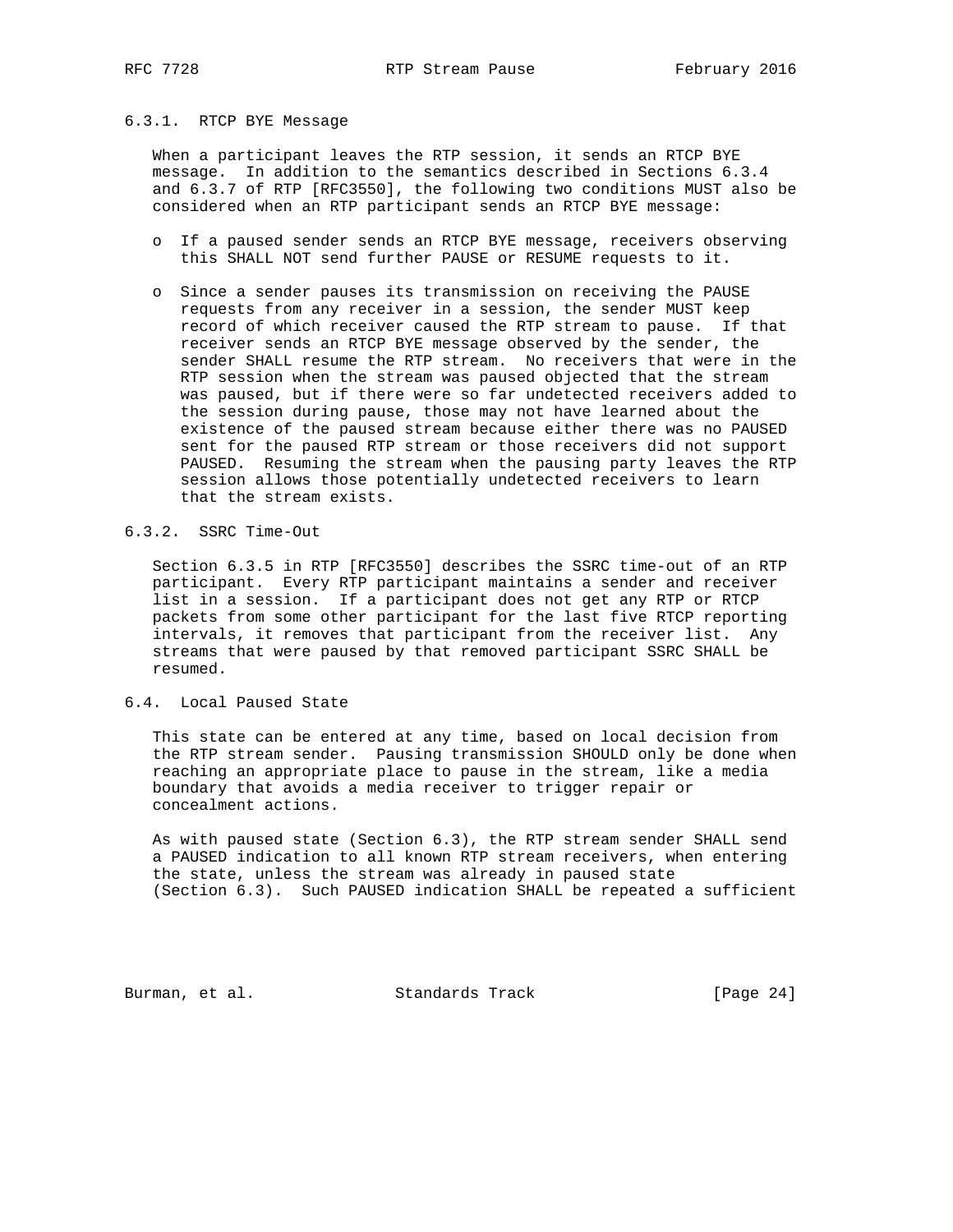number of times to reach a high probability that the message is correctly delivered, stopping such repetition whenever leaving the state.

 When using TMMBN 0 as a PAUSED indication and when already in paused state, the actions when entering local paused state depends on the bounding set overhead value in the received TMMBR 0 that caused the paused state and the bounding set overhead value used in (the RTP stream sender's own) TMMBN 0:

- TMMBN 0 overhead <= TMMBR 0 overhead: The RTP stream sender SHALL NOT send any new TMMBN 0 replacing that active (more restrictive) bounding set, even if entering local paused state.
- TMMBN 0 overhead > TMMBR 0 overhead: The RTP stream sender SHALL send TMMBN 0 with itself in the TMMBN bounding set when entering local paused state.

 The case above, when using TMMBN 0 as a PAUSED indication, being in local paused state, and having received a TMMBR 0 with a bounding set overhead value greater than the value the RTP stream sender would itself use in a TMMBN 0, requires further consideration and is for clarity henceforth referred to as "restricted local paused state".

 As indicated in Figure 4, local paused state has higher precedence than paused state (Section 6.3), and RESUME messages alone cannot resume a paused RTP stream as long as the local decision still applies. An RTP stream sender in local paused state is responsible for leaving the state whenever the conditions that caused the decision to enter the state no longer apply.

 If the RTP stream sender is in restricted local paused state, it cannot leave that state until the TMMBR 0 limit causing the state is removed by a TMMBR > 0 (RESUME). If the RTP stream sender then needs to stay in local paused state due to local considerations, it MAY continue pausing the RTP stream by entering local paused state and MUST then act accordingly, including sending a TMMBN 0 with itself in the bounding set.

 Pausing an RTP stream MUST NOT affect the sending of RTP keepalive [RFC6263][RFC5245] applicable to that RTP stream.

 When leaving the local paused state, the stream state SHALL become Playing, regardless of whether or not there were any RTP stream receivers that sent PAUSE for that stream during the local paused state, effectively clearing the RTP stream sender's memory for that stream.

Burman, et al. Standards Track [Page 25]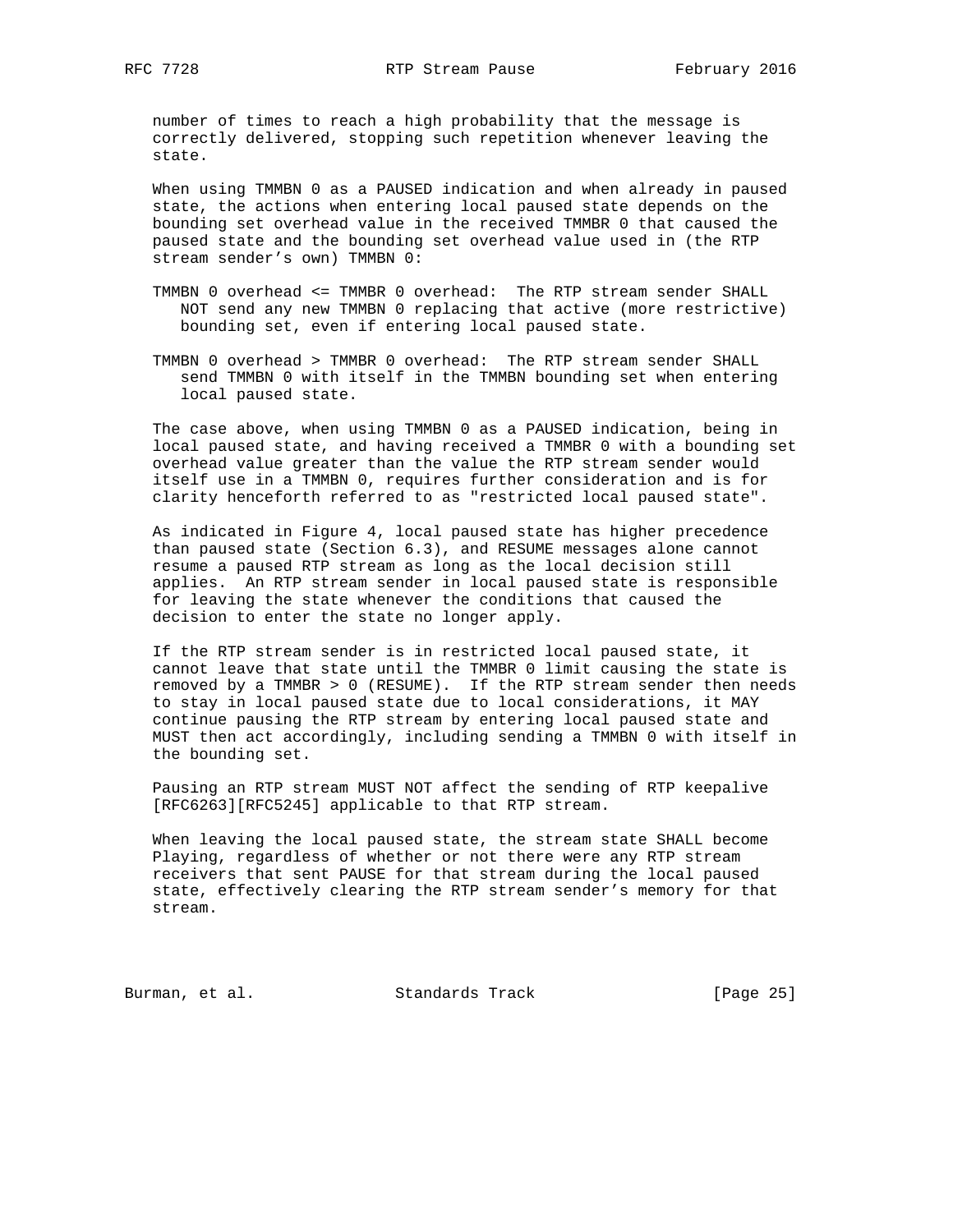#### 7. Message Format

 Section 6 of AVPF [RFC4585] defines three types of low-delay RTCP feedback messages, i.e., transport-layer, payload-specific, and application-layer feedback messages. This document defines a new transport-layer feedback message, which is further subtyped into either a PAUSE request, a RESUME request, a PAUSED indication, or a REFUSED notification.

 The transport-layer feedback messages are identified by having the RTCP payload type be RTPFB (205) as defined by AVPF [RFC4585]. This transport-layer feedback message, containing one or more of the subtyped messages, is henceforth referred to as the PAUSE-RESUME message. The specific FCI format is identified by a Feedback Message Type (FMT) value in a common packet header for the feedback message defined in Section 6.1 of AVPF [RFC4585]. The PAUSE-RESUME transport-layer feedback message FCI is identified by FMT value = 9.

 The Common Packet Format for feedback messages defined by AVPF [RFC4585] is:

0  $1$   $2$   $3$  0 1 2 3 4 5 6 7 8 9 0 1 2 3 4 5 6 7 8 9 0 1 2 3 4 5 6 7 8 9 0 1 +-+-+-+-+-+-+-+-+-+-+-+-+-+-+-+-+-+-+-+-+-+-+-+-+-+-+-+-+-+-+-+-+  $|V=2|P|$  FMT | PT | Length +-+-+-+-+-+-+-+-+-+-+-+-+-+-+-+-+-+-+-+-+-+-+-+-+-+-+-+-+-+-+-+-+ SSRC of packet sender +-+-+-+-+-+-+-+-+-+-+-+-+-+-+-+-+-+-+-+-+-+-+-+-+-+-+-+-+-+-+-+-+ SSRC of media source +-+-+-+-+-+-+-+-+-+-+-+-+-+-+-+-+-+-+-+-+-+-+-+-+-+-+-+-+-+-+-+-+ : Feedback Control Information (FCI) : in the second contract of the second contract of the second contract of the second contract of the second contract of the second contract of the second contract of the second contract of the second contract of the second c

Figure 5: AVPF Common Feedback Message Packet Format

 For the PAUSE-RESUME message defined in this memo, the following interpretations of the packet fields apply:

FMT: The FMT value identifying the PAUSE-RESUME FCI: 9

PT: Payload Type = 205 (RTPFB)

 Length: As defined by AVPF, i.e., the length of this packet in 32-bit words minus one, including the header and any padding.

Burman, et al. Standards Track [Page 26]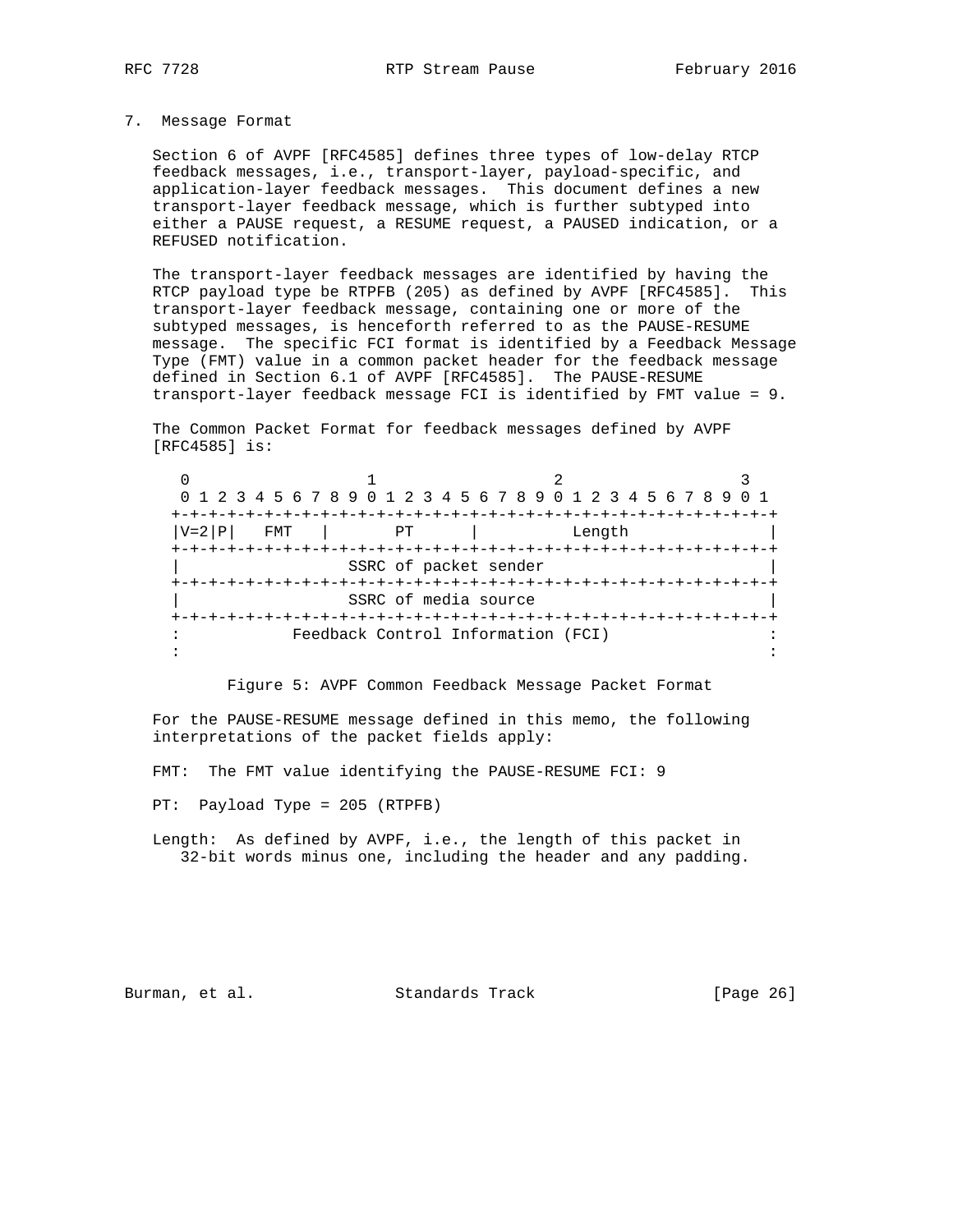- SSRC of packet sender: The SSRC of the RTP session participant sending the messages in the FCI. Note, for endpoints that have multiple SSRCs in an RTP session, any of its SSRCs MAY be used to send any of the pause message types.
	- SSRC of media source: Not used; SHALL be set to 0. The FCI identifies the SSRC the message is targeted for.

 The FCI field consists of one or more PAUSE, RESUME, PAUSED, or REFUSED messages or any future extension. These messages have the following FCI format:

|      | 0 1 2 3 4 5 6 7 8 9 0 1 2 3 4 5 6 7 8 9 0 1 2 3 4 5 6 7 8 9 0 1 |               |         |  |
|------|-----------------------------------------------------------------|---------------|---------|--|
|      |                                                                 |               |         |  |
|      |                                                                 | Target SSRC   |         |  |
|      |                                                                 |               |         |  |
| Type | Parameter Len<br>Res                                            |               | PauseID |  |
|      |                                                                 |               |         |  |
|      |                                                                 | Type Specific |         |  |
|      |                                                                 |               |         |  |

Figure 6: Syntax of FCI Entry in the PAUSE and RESUME Message

The FCI fields have the following definitions:

- Target SSRC (32 bits): For a PAUSE-RESUME message, this value is the SSRC that the request is intended for. For PAUSED, it MUST be the SSRC being paused. If pausing is the result of a PAUSE request, the value in PAUSED is effectively the same as Target SSRC in a related PAUSE request. For REFUSED, it MUST be the Target SSRC of the PAUSE or RESUME request that cannot change state. A CSRC MUST NOT be used as a target as the interpretation of such a request is unclear.
- Type (4 bits): The pause feedback type. The values defined in this specification are as follows:
	- 0: PAUSE request message.
	- 1: RESUME request message.
	- 2: PAUSED indication message.
	- 3: REFUSED notification message.

Burman, et al. Standards Track [Page 27]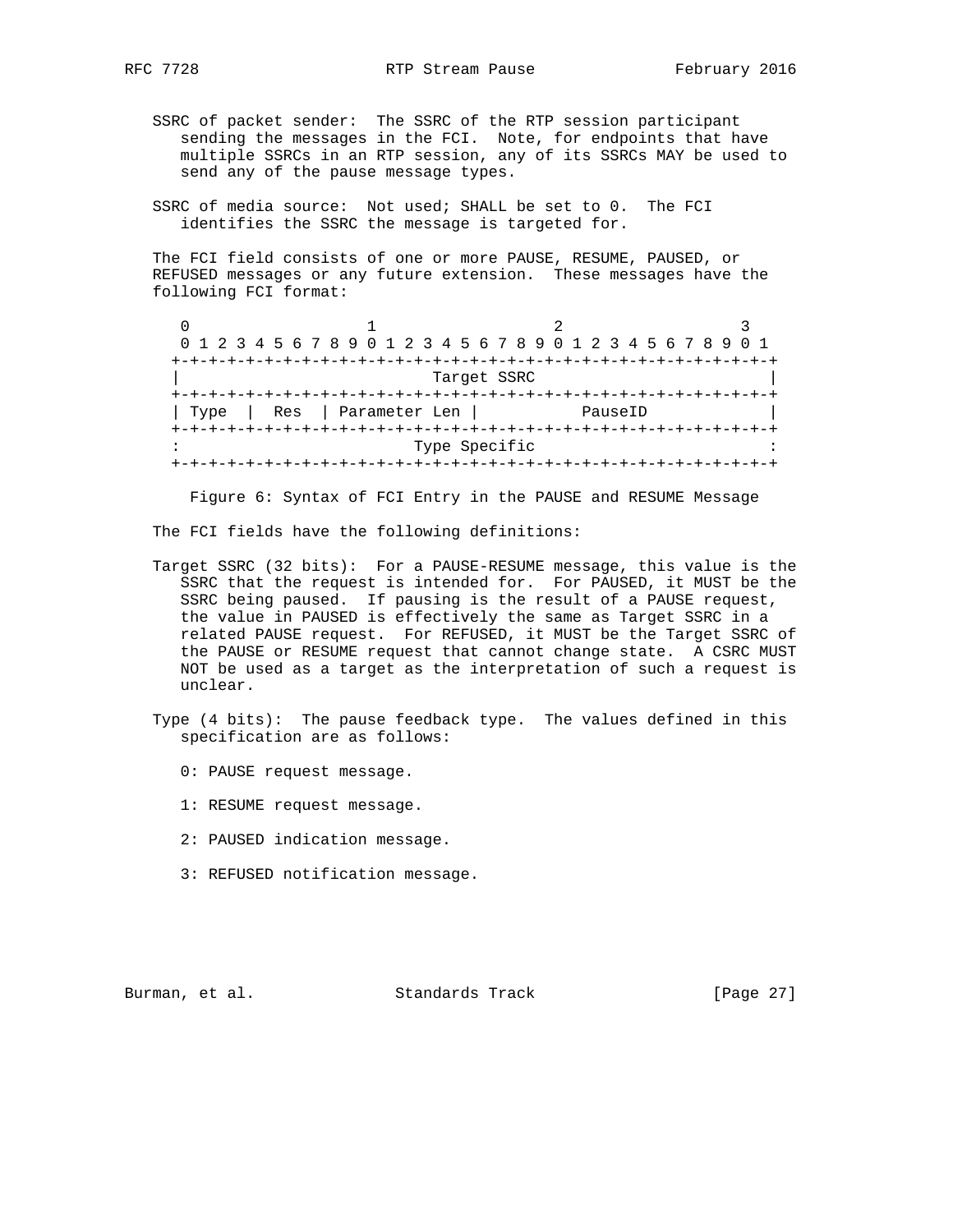- 4-15: Reserved for future use. FCI fields with these Type values SHALL be ignored on reception by receivers and MUST NOT be used by senders implementing this specification.
- Res: (4 bits): Type Specific reserved. It SHALL be ignored by receivers implementing this specification and MUST be set to 0 by senders implementing this specification.
- Parameter Len (8 bits): Length of the Type Specific field in 32-bit words. MAY be 0.
- PauseID (16 bits): Message sequence identification, as described in Section 5.2. SHALL be incremented by one modulo 2^16 for each new PAUSE message, unless the message is retransmitted. The initial value SHOULD be 0. The PauseID is scoped by the Target SSRC, meaning that PAUSE, RESUME, and PAUSED messages therefore share the same PauseID space for a specific Target SSRC.
	- Type Specific (variable): Defined per pause feedback type. MAY be empty. A receiver implementing this specification MUST be able to skip and ignore any unknown Type Specific data, even for Type values defined in this specification.
- 8. Message Details

 This section contains detailed explanations of each message defined in this specification. All transmissions of requests and indications are governed by the transmission rules as defined by Section 8.5.

 Any references to PAUSE, PAUSED, RESUME, and REFUSED in this section SHALL be taken to apply to the extent possible and also when TMMBR/ TMMBN are used (Section 5.6) for this functionality. TMMBR/TMMBN MAY be used instead of the messages defined in this specification when the effective topology is point to point. This use is expected to be mainly for interworking with implementations that don't support the messages defined in this specification but make use of TMMBR/TMMBN to achieve a similar effect. If either sender or receiver learns that the topology is not point to point, TMMBR/TMMBN MUST NOT be used for pause/resume functionality. If the messages defined in this specification are supported in addition to TMMBR/TMMBN by all involved parties, pause/resume signaling MUST use messages from this specification. If the topology is not point to point and the messages defined in this specification are not supported, pause/ resume functionality with TMMBR/TMMBN MUST NOT be used.

 For the scope of this specification, a past PauseID (Section 5.2) is defined as having a value between and including (PauseID - 2^15) MOD 2^16 and (PauseID - 1) MOD 2^16, where "MOD" is the modulo operator.

Burman, et al. Standards Track [Page 28]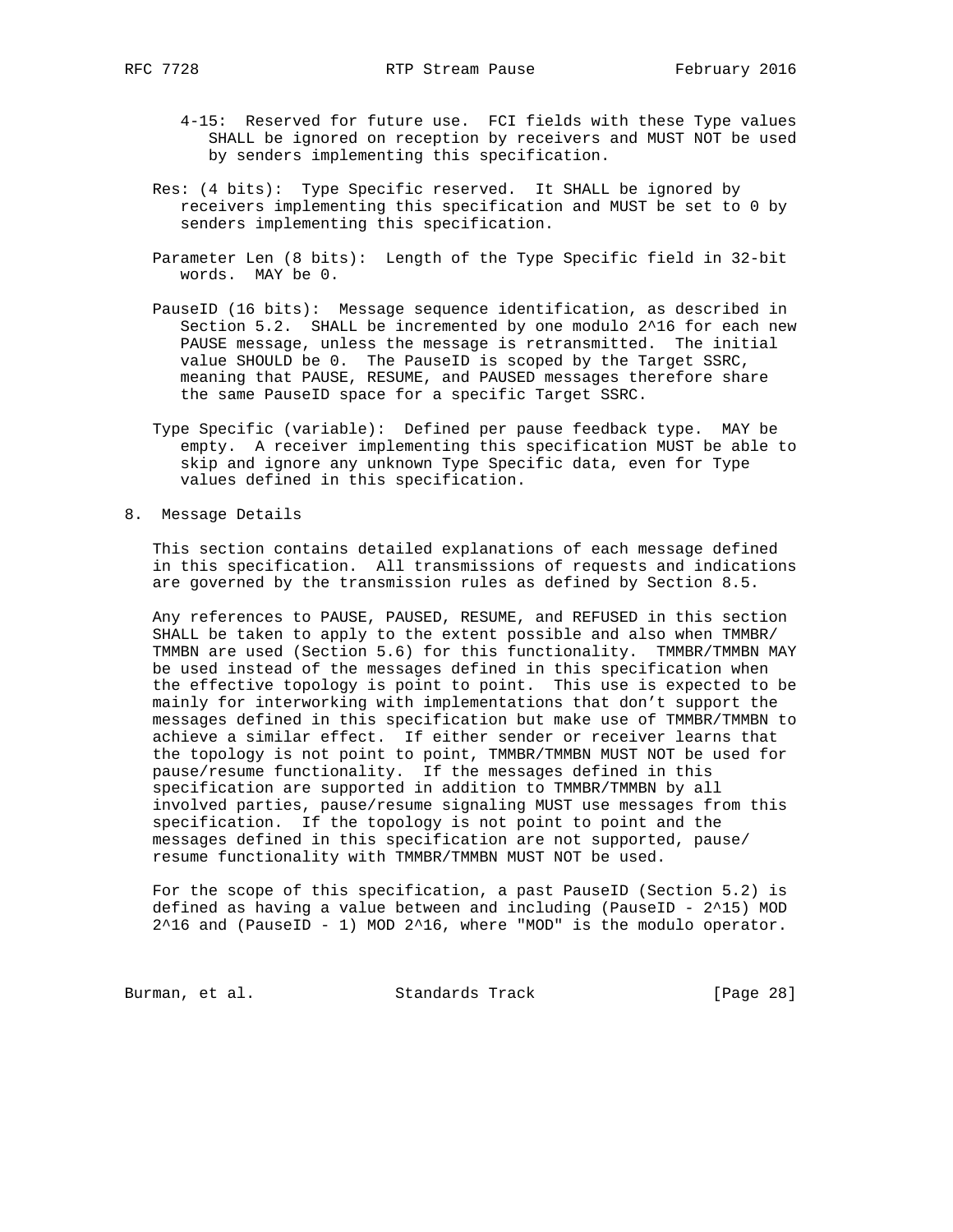Similarly, a future PauseID is defined as having a value between and including (PauseID + 1) MOD  $2^16$  and (PauseID +  $2^14$ ) MOD  $2^16$ . It is intentional that future PauseID is not defined as the entire range outside that of past PauseID. The remaining range of PauseID is simply "not current".

## 8.1. PAUSE

 An RTP stream receiver MAY schedule PAUSE for transmission at any time.

PAUSE has no defined Type Specific parameters.

 PauseID SHOULD be the current PauseID, as indicated by PAUSED (Section 8.2), REFUSED (Section 8.4), or implicitly determined by previously received PAUSE or RESUME (Section 8.3) requests. A randomly chosen PauseID MAY be used if it was not possible to retrieve current PauseID information, in which case the PAUSE will either succeed or the current PauseID can be found in the returned REFUSED (Section 8.4).

 It can be noted that as a result of what is described in Section 6.1, PauseID is incremented by one, in modulo arithmetic, for each PAUSE request that is not a retransmission, compared to what was used in the last PAUSED indication sent by the media sender. PauseID in the message is supposed to match current PauseID at the RTP stream sender.

 If an RTP stream receiver that sent a PAUSE with a certain PauseID for a Target SSRC receives a RESUME or a REFUSED with the same PauseID for the same Target SSRC, it is RECOMMENDED that it refrains from scheduling further PAUSE requests for some appropriate time. This is because the RESUME indicates that there are other receivers that still wish to receive the stream, and the REFUSED indicates that the RTP stream sender is currently not able to pause the stream. What is an appropriate time can vary from application to application and will also depend on the importance of achieving the bandwidth saving, but 2-5 regular RTCP intervals is expected to be appropriate.

 If the targeted RTP stream does not pause, if no PAUSED indication with a future PauseID compared to the one used in PAUSE is received, and if no REFUSED with the current or a future PauseID is received within 2 \* RTT + T\_dither\_max, the PAUSE MAY be scheduled for retransmission, using the same current PauseID. RTT is the observed round trip to the RTP stream sender, and T\_dither\_max is defined in Section 3.4 of [RFC4585]. An RTP stream receiver in a bi-directional RTP communication will generally have an RTT estimate to the RTP stream sender, e.g., from RTCP SR/RR as described in Section 6.4 of

Burman, et al. Standards Track [Page 29]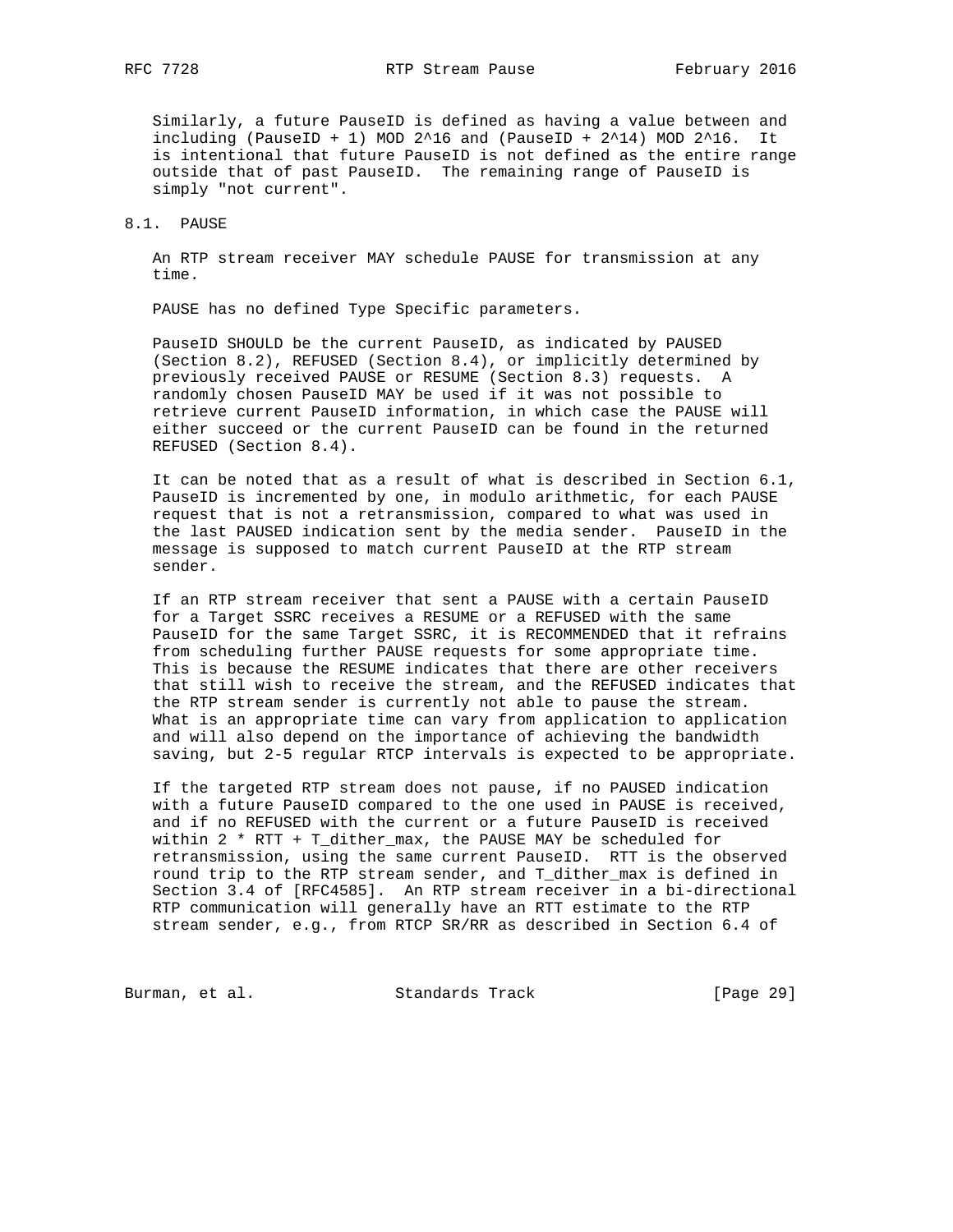[RFC3550]. However, RTP stream receivers that don't send any RTP streams will lack an RTT estimate unless they use additional mechanisms, such as the "Receiver Reference Time Report Block" part of RTCP XR [RFC3611]. RTP stream receivers that lack an RTT estimate to the sender SHOULD use 500 ms as the default value.

 When an RTP stream sender in playing state (Section 6.1) receives a PAUSE with the current PauseID, and unless local considerations currently make it impossible to pause the stream, it SHALL enter pausing state (Section 6.2) and act accordingly.

 If an RTP stream sender receives a PAUSE with the current PauseID while in pausing, paused (Section 6.3), or local paused (Section 6.4) states, the received PAUSE SHALL be ignored.

8.2. PAUSED

 The PAUSED indication, if supported, MUST be sent whenever entering paused state (Section 6.3) or local paused state (Section 6.4).

 PauseID in the PAUSED message MUST contain the current PauseID that can be included in a subsequent RESUME (Section 8.3). For local paused state, this means that PauseID in the message is the current PauseID, just as if the RTP stream sender had sent a PAUSE to itself.

 PAUSED SHALL contain a fixed-length 32-bit parameter at the start of the Type Specific field with the extended RTP sequence number of the last RTP packet sent before the RTP stream was paused, in the same format as the extended highest sequence number received (Section 6.4.1 of [RFC3550]).

 After having entered paused or local paused state and thus having sent PAUSED once, PAUSED MUST also be included in (at least) the next two regular RTCP reports, given that the pause condition is then still effective.

 PAUSED indications MAY be retransmitted, subject to transmission rules (Section 8.5), to increase the probability that the message reaches the receiver in a timely fashion. This can be especially important when entering local paused state. The number of repetitions to use could be tuned to observed loss rate and desired loss probability, for example, based on RTCP reports received from the intended message target.

 While remaining in paused or local paused states, PAUSED MAY be included in all compound RTCP reports, as long as the negotiated RTCP bandwidth is not exceeded.

Burman, et al. Standards Track [Page 30]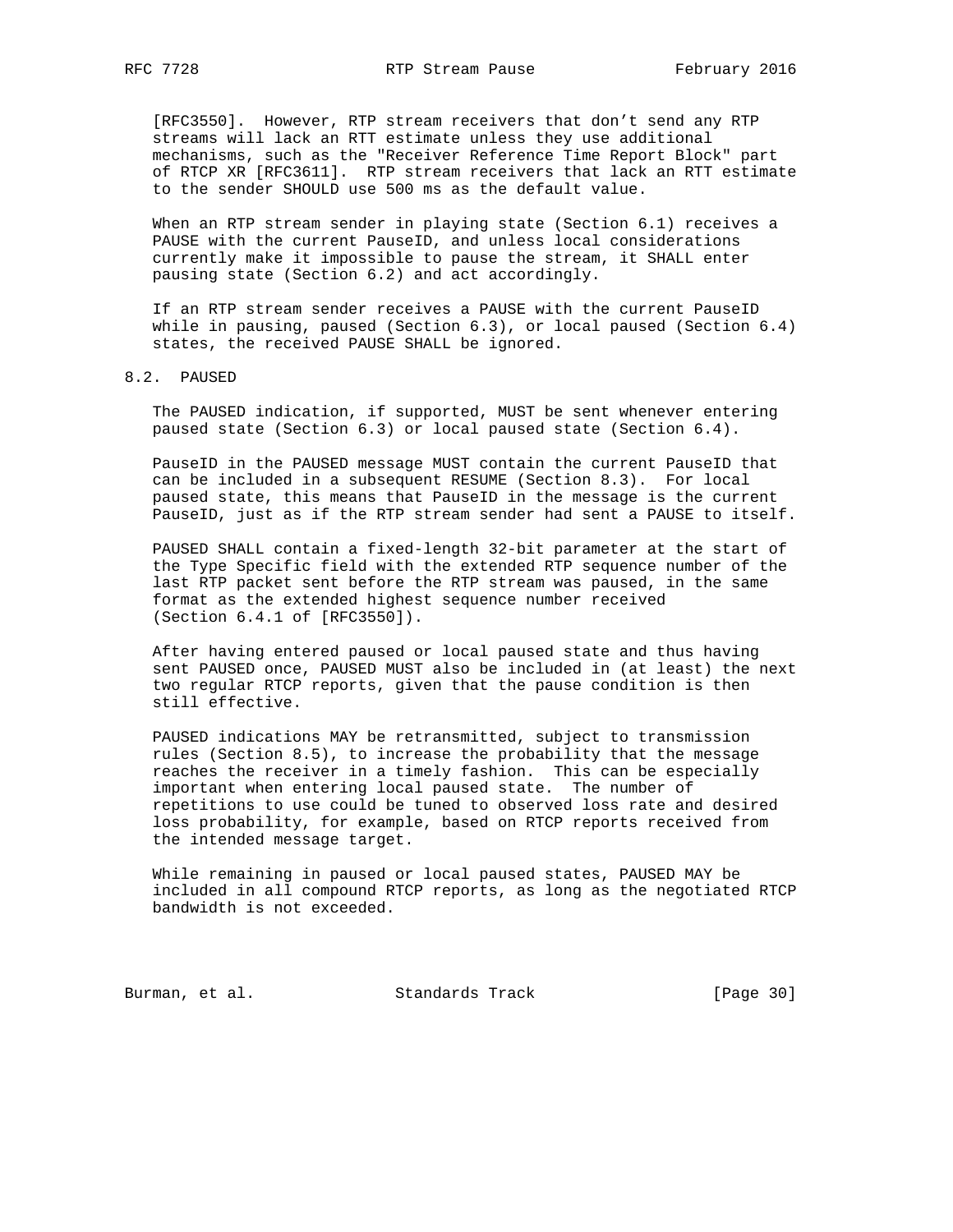When in paused or local paused states, whenever the RTP stream sender learns that there are endpoints that did not previously receive the stream, for example, by RTCP reports with an SSRC and a CNAME that were not previously seen in the RTP session, it is RECOMMENDED to send PAUSED at the earliest opportunity and also to include it in (at least) the next two regular RTCP reports, given that the pause condition is then still effective.

## 8.3. RESUME

 An RTP stream receiver MAY schedule RESUME for transmission whenever it wishes to resume a paused stream or disapprove a stream from being paused.

 PauseID SHOULD be the current PauseID, as indicated by PAUSED (Section 8.2) or implicitly determined by previously received PAUSE (Section 8.1) or RESUME requests. A randomly chosen PauseID MAY be used if it was not possible to retrieve current PauseID information, in which case the RESUME will either succeed or the current PauseID can be found in a returned REFUSED (Section 8.4).

 If an RTP stream receiver that sent a RESUME with a certain PauseID receives a REFUSED with the same PauseID, it is RECOMMENDED that it refrains from scheduling further RESUME requests for some appropriate time since the REFUSE indicates that it is currently not possible to resume the stream. What is an appropriate time can vary from application to application and will also depend on the importance of resuming the stream, but 1-2 regular RTCP intervals is expected to be appropriate.

 RESUME requests MAY be retransmitted, subject to transmission rules (Section 8.5), to increase the probability that the message reaches the receiver in a timely fashion. The number of repetitions to use could be tuned to observed loss rate and desired loss probability, for example, based on RTCP reports received from the intended message target. Such retransmission SHOULD stop as soon as RTP packets from the targeted stream are received or when a REFUSED with the current PauseID for the targeted RTP stream is received.

RESUME has no defined Type Specific parameters.

 When an RTP stream sender in pausing (Section 6.2), paused (Section 6.3), or local paused state (Section 6.4) receives a RESUME with the current PauseID, and unless local considerations currently make it impossible to resume the stream, it SHALL enter playing state (Section 6.1) and act accordingly. If the RTP stream sender is incapable of honoring a RESUME request with the current PauseID, or if it receives a RESUME request with a PauseID that is not the

Burman, et al. Standards Track [Page 31]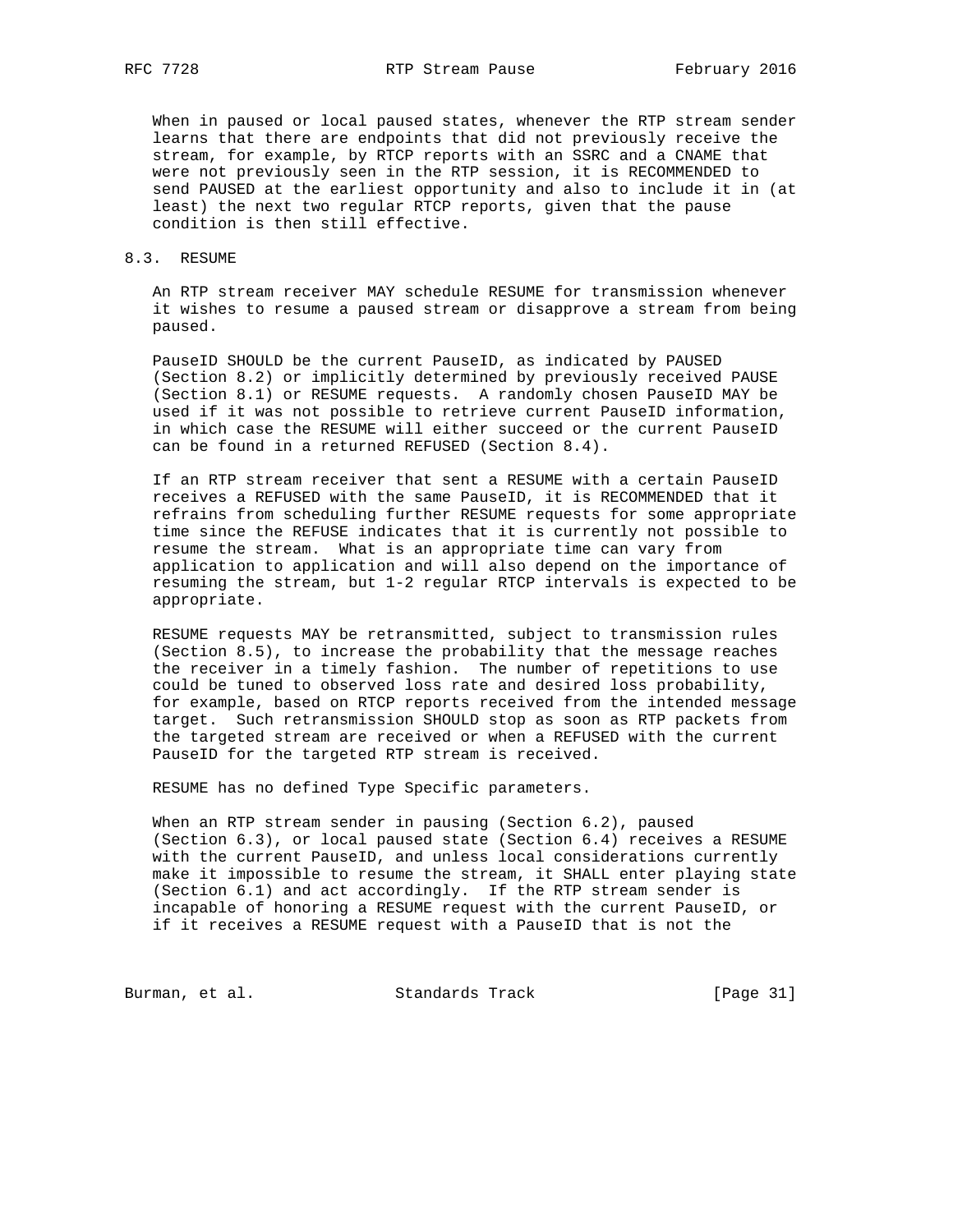current PauseID while in paused or pausing state, the RTP stream sender SHALL schedule a REFUSED message for transmission as specified below.

 If an RTP stream sender in playing state receives a RESUME containing either the current PauseID or a past PauseID, the received RESUME SHALL be ignored.

## 8.4. REFUSED

 If an RTP stream sender receives a PAUSE (Section 8.1) or RESUME (Section 8.3) request containing the current PauseID, where the requested action cannot be fulfilled by the RTP stream sender due to some local consideration, it SHALL schedule transmission of a REFUSED notification containing the current PauseID from the rejected request.

REFUSED has no defined Type Specific parameters.

 If an RTP stream sender receives a PAUSE or RESUME request with a PauseID that is not the current PauseID, it SHALL schedule a REFUSED notification containing the current PauseID, except if the RTP stream sender is in playing state and receives a RESUME with a past PauseID, in which case the RESUME SHALL be ignored.

 If several PAUSE or RESUME requests that would render identical REFUSED notifications are received before the scheduled REFUSED is sent, duplicate REFUSED notifications MUST NOT be scheduled for transmission. This effectively lets a single REFUSED respond to several ineffective PAUSE or RESUME requests.

 An RTP stream receiver that sent a PAUSE or RESUME request and receives a REFUSED containing the same PauseID as in the request SHOULD refrain from sending an identical request for some appropriate time to allow the condition that caused REFUSED to clear. For PAUSE, an appropriate time is suggested in Section 8.1. For RESUME, an appropriate time is suggested in Section 8.3.

 An RTP stream receiver that sent a PAUSE or RESUME request and receives a REFUSED containing a PauseID different from the request MAY schedule another request using the PauseID from the REFUSED notification.

## 8.5. Transmission Rules

 The transmission of any RTCP feedback messages defined in this specification MUST follow the normal AVPF-defined timing rules and depend on the session's mode of operation.

Burman, et al. Standards Track [Page 32]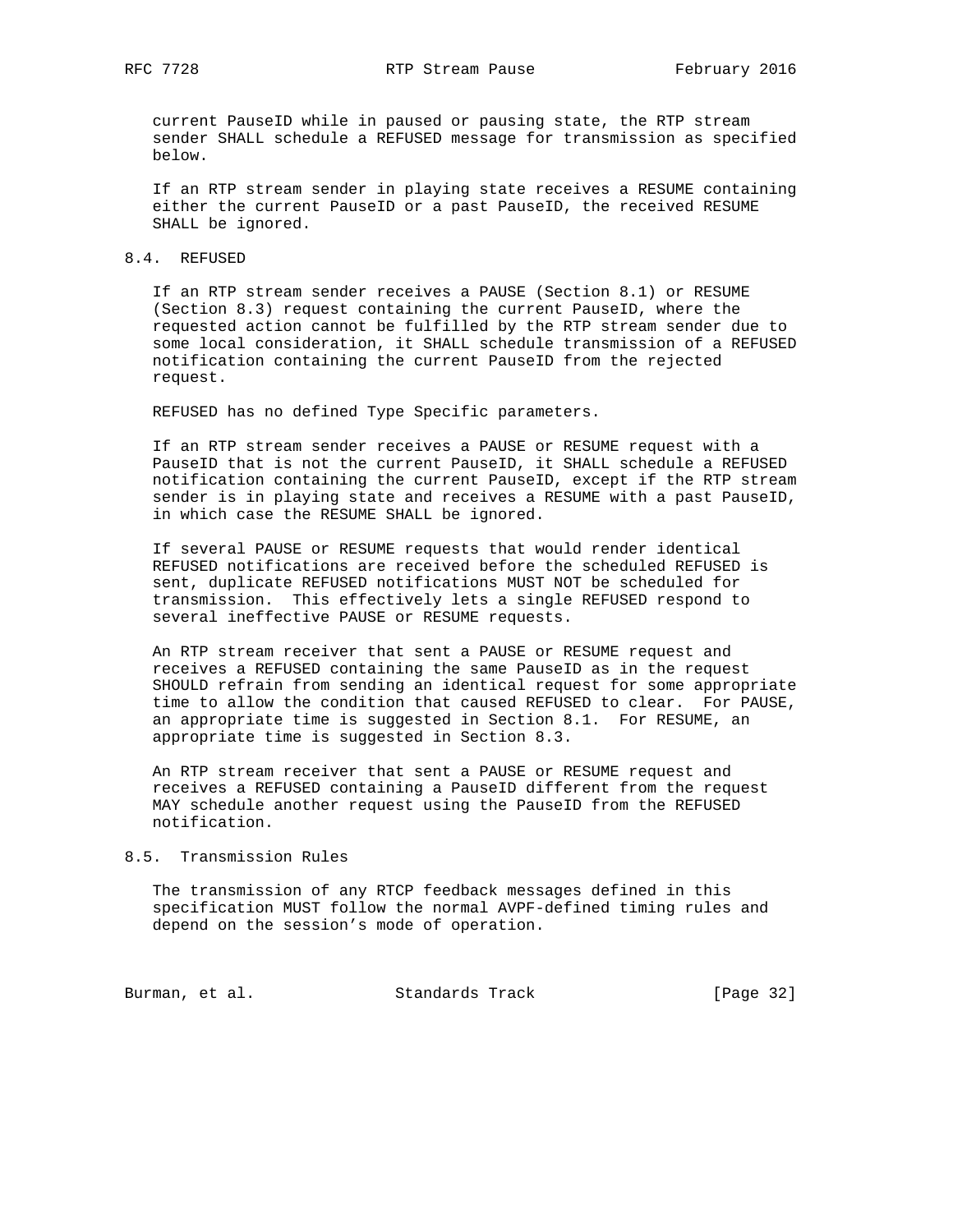All messages defined in this specification, as well as TMMBR/TMMBN used for pause/resume purposes (Section 5.6), can use either Regular, Early, or Immediate timings but should make a trade-off between timely transmission (Section 4.1) and RTCP bandwidth consumption. This can be achieved by taking the following into consideration:

- o It is recommended that PAUSE use Early or Immediate timing, except for retransmissions where RTCP bandwidth can motivate the use of Regular timing.
- o The first transmission of PAUSED for each (non-wrapped) PauseID is recommended to be sent with Immediate or Early timing to stop unnecessary repetitions of PAUSE. It is recommended that subsequent transmissions of PAUSED for that PauseID use Regular timing to avoid excessive PAUSED RTCP bandwidth caused by multiple PAUSE requests.
- o It is recommended that unsolicited PAUSED (sent when entering local paused state (Section 6.4)) always use Immediate or Early timing, until PAUSED for that PauseID is considered delivered at least once to all receivers of the paused RTP stream, to avoid RTP stream receivers that take unnecessary corrective action when the RTP stream is no longer received, after which it is recommended that PAUSE uses Regular timing (as for PAUSED triggered by PAUSE above).
- o RESUME is often time critical, and it is recommended that it always uses Immediate or Early timing.
- o The first transmission of REFUSED for each (non-wrapped) PauseID is recommended to be sent with Immediate or Early timing to stop unnecessary repetitions of PAUSE or RESUME. It is recommended that subsequent REFUSED notifications for that PauseID use Regular timing to avoid excessive REFUSED RTCP bandwidth caused by multiple unreasonable requests.
- 9. Signaling

 The capability of handling messages defined in this specification MAY be exchanged at a higher layer such as SDP. This document extends the "rtcp-fb" attribute defined in Section 4 of AVPF [RFC4585] to include the request for pause and resume. This specification follows all the rules defined in AVPF [RFC4585] and CCM [RFC5104] for an "rtcp-fb" attribute relating to the payload type in a session description.

Burman, et al. Standards Track [Page 33]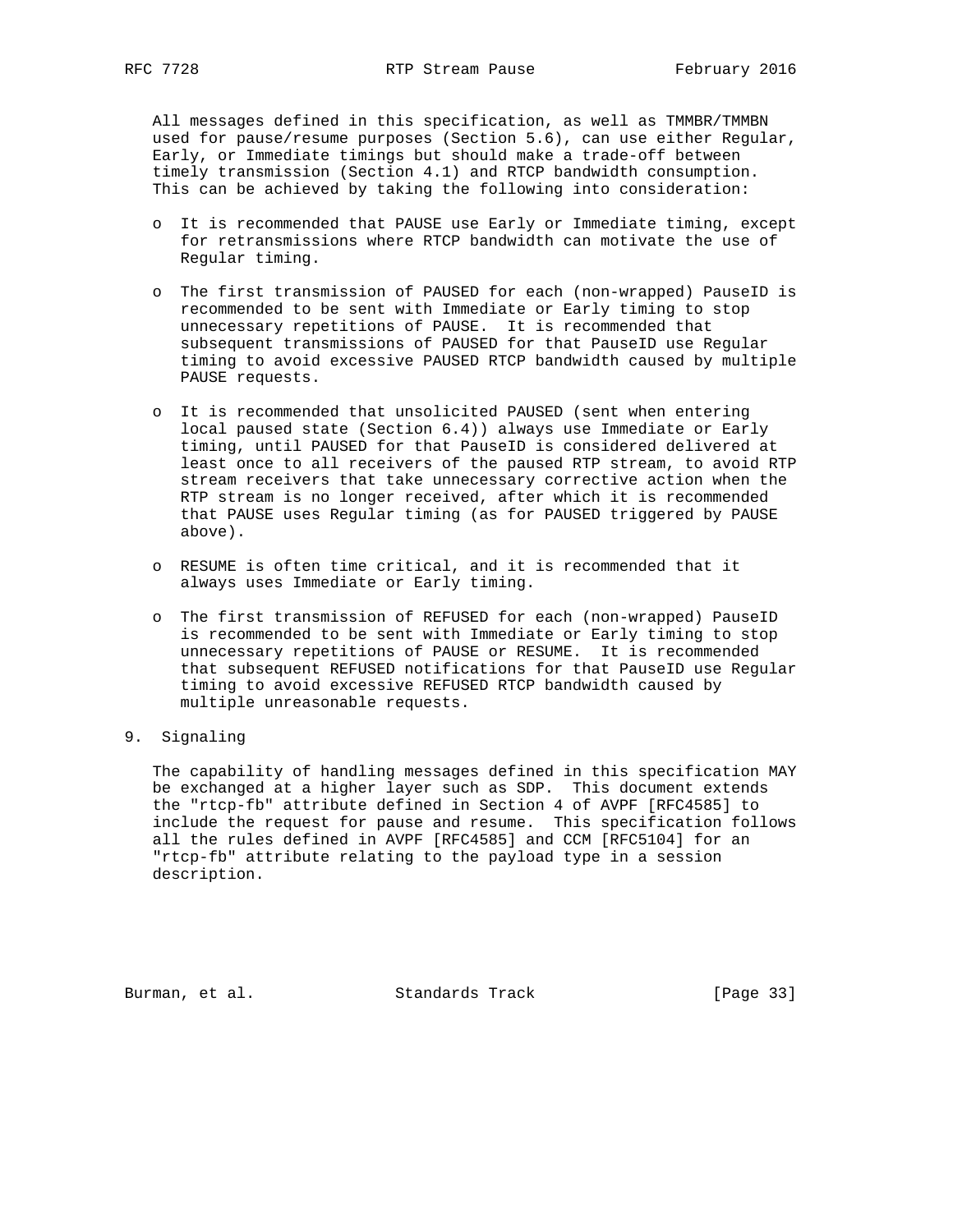This specification defines a new parameter "pause" to the "ccm" feedback value defined in CCM [RFC5104], representing the capability to understand the RTCP feedback message and all of the defined FCIs of PAUSE, RESUME, PAUSED, and REFUSED.

 Note: When TMMBR 0 / TMMBN 0 are used to implement pause and resume functionality (with the restrictions described in this specification), signaling the "rtcp-fb" attribute with the "ccm" and "tmmbr" parameters is sufficient and no further signaling is necessary. There is, however, no guarantee that TMMBR/TMMBN implementations predating this specification work exactly as described here when used with a bitrate value of 0.

 The "pause" parameter has two optional attributes, which are "nowait" and "config":

- o "nowait" indicates that the hold-off period defined in Section 6.2 can be set to 0, reducing the latency before the stream can be paused after receiving a PAUSE request. This condition occurs when there will only be a single receiver per direction in the RTP session, for example, in point-to-point sessions. It is also possible to use in scenarios using unidirectional media. The conditions that allow "nowait" to be set (Section 6.2) also indicate that it would be possible to use CCM TMMBR/TMMBN as pause/resume signaling.
- o "config" allows for partial implementation of this specification according to the different roles in the use-cases section (Section 3) and takes a value that describes what subset is implemented:
	- 1 Full implementation of this specification. This is the default configuration. A missing "config" pause attribute MUST be treated equivalent to providing a "config" value of 1.
	- 2 The implementation intends to send PAUSE and RESUME requests for received RTP streams and is thus also capable of receiving PAUSED and REFUSED. It does not support receiving PAUSE and RESUME requests, but it may pause sent RTP streams due to local considerations and then intend to send PAUSED for them.
	- 3 The implementation supports receiving PAUSE and RESUME requests targeted for RTP streams it sends. It will send PAUSED and REFUSED as needed. The node will not send any PAUSE and RESUME requests but supports and desires receiving PAUSED if received RTP streams are paused.

Burman, et al. Standards Track [Page 34]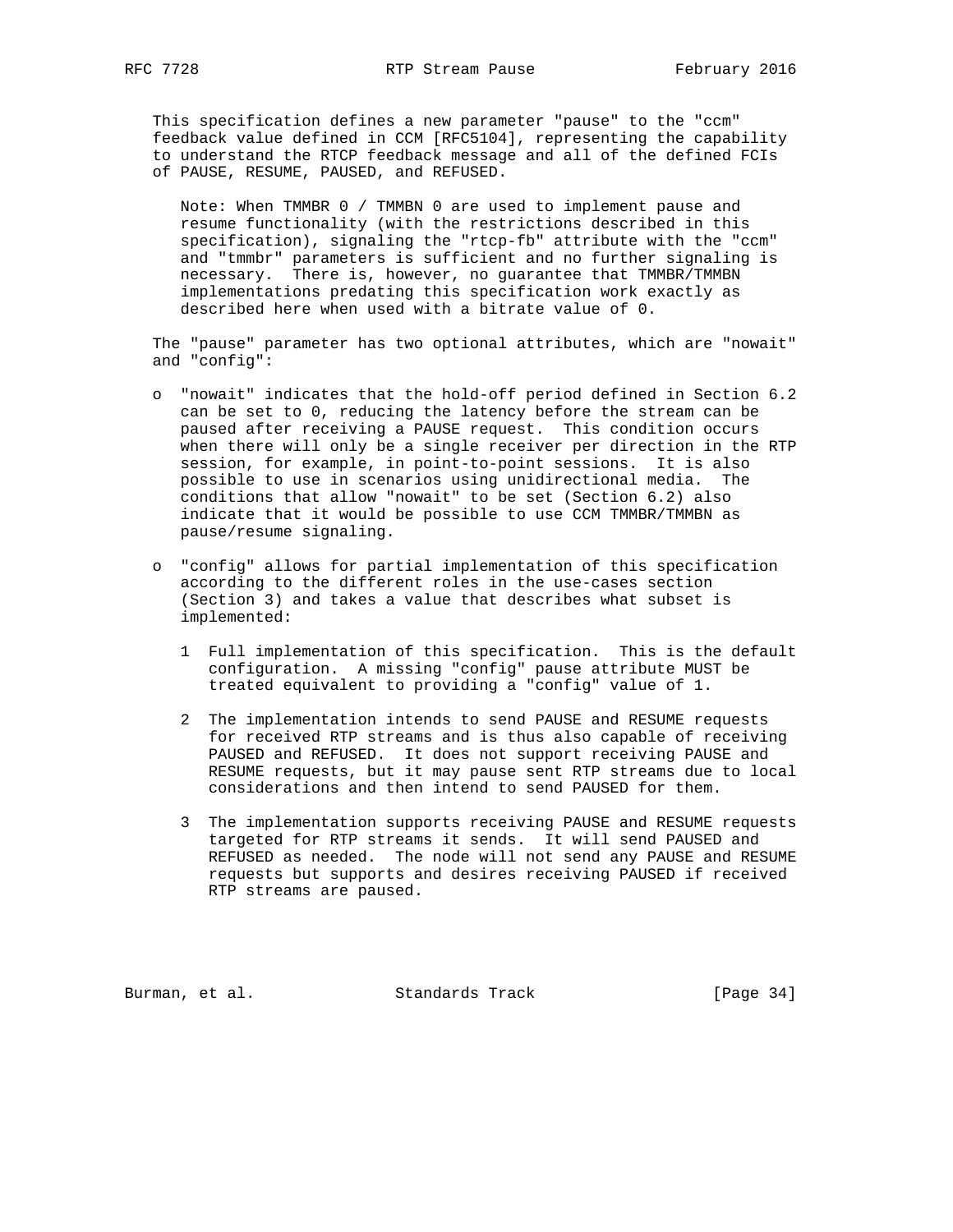- 4 The implementation intends to send PAUSE and RESUME requests for received RTP streams and is thus also capable of receiving PAUSED and REFUSED. It cannot pause any RTP streams it sends, and thus does not support receiving PAUSE and RESUME requests, and it also does not support sending PAUSED indications.
- 5 The implementation supports receiving PAUSE and RESUME requests targeted for RTP streams it sends. It will send PAUSED and REFUSED as needed. It does not support sending PAUSE and RESUME requests to pause received RTP streams, and it also does not support receiving PAUSED indications.
- 6 The implementation supports sent and received RTP streams being paused due to local considerations and thus supports sending and receiving PAUSED indications.
- 7 The implementation supports and desires to receive PAUSED indications for received RTP streams but does not pause or send PAUSED indications for sent RTP streams. It does not support any other messages defined in this specification.
- 8 The implementation supports pausing sent RTP streams and sending PAUSED indications for them but does not support receiving PAUSED indications for received RTP streams. It does not support any other messages defined in this specification.

 All implementers of this specification are encouraged to include full support for all messages ("config=1"), but it is recognized that this is sometimes not meaningful for implementations operating in an environment where only parts of the functionality provided by this specification are needed. The above defined "config" functionality subsets provide a trade-off between completeness and the need for implementation interoperability, achieving at least a level of functionality corresponding to what is desired by the least-capable party when used as specified here. Implementing any functionality subsets other than those defined above is NOT RECOMMENDED.

 When signaling a "config" value other than 1, an implementation MUST ignore non-supported messages on reception and SHOULD omit sending messages not supported by the remote peer. One example where it can be motivated to send messages that some receivers do not support is when there are multiple message receivers with different message support (different "config" values). That approach avoids letting the least-capable receiver limit the functionality provided to others. The below table summarizes per-message send and receive support for the different "config" pause attribute values ("X" indicating support and "-" indicating non-support):

Burman, et al. Standards Track [Page 35]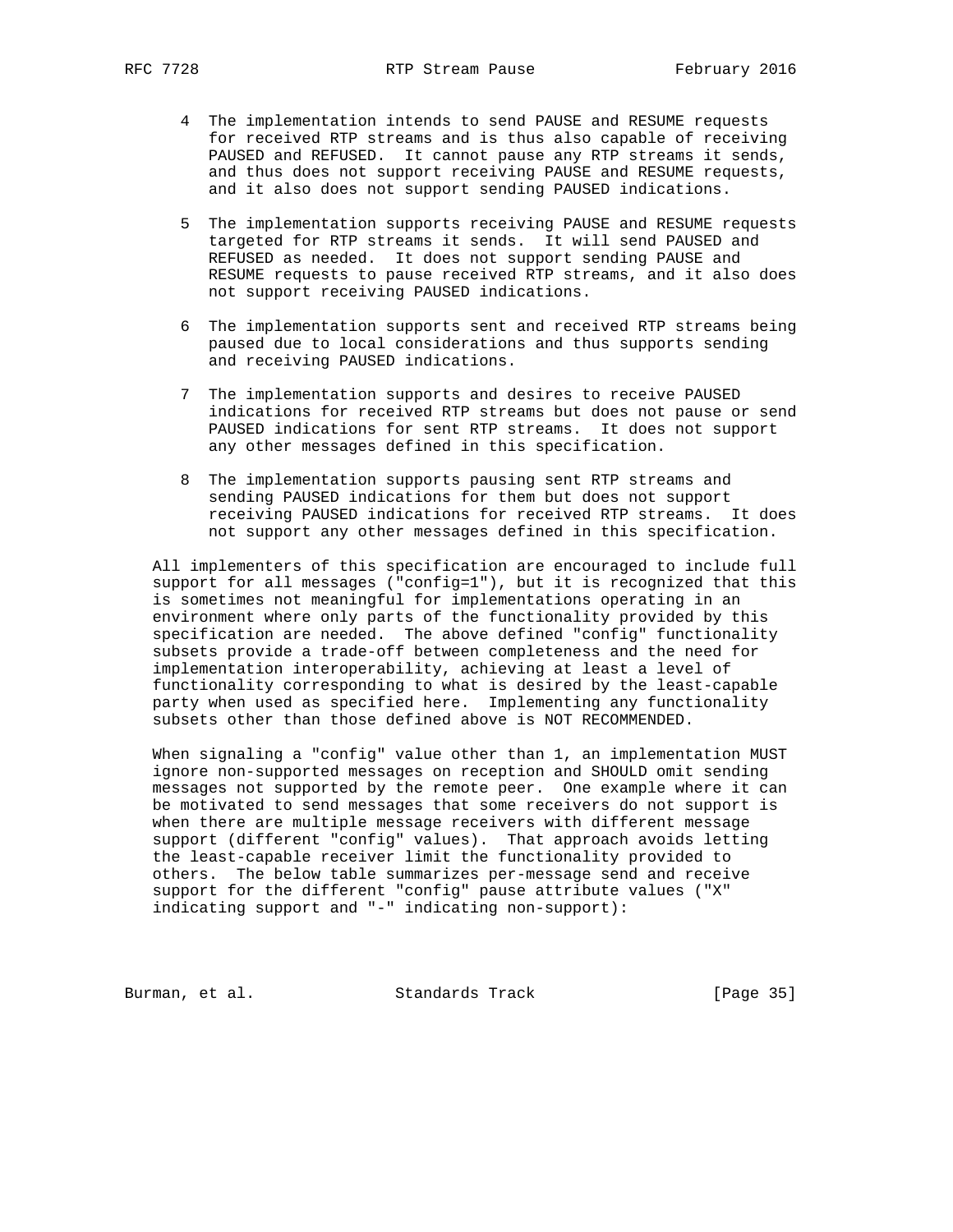| # | Send |   |   | PAUSE RESUME PAUSED REFUSED | Receive |   |   | PAUSE RESUME PAUSED REFUSED |
|---|------|---|---|-----------------------------|---------|---|---|-----------------------------|
|   | Χ    | X | X | X                           | Χ       | X | X | Χ                           |
|   | Χ    | Χ | X |                             |         |   | Χ | Χ                           |
|   |      |   | Χ | Х                           | Χ       | Χ | Χ |                             |
| 4 | X    | Х |   |                             |         |   | Х | Х                           |
|   |      |   | X | Х                           | X       | Х |   |                             |
| ี |      |   |   |                             |         |   | х |                             |
|   |      |   |   |                             |         |   | Х |                             |
| я |      |   | Х |                             |         |   |   |                             |

Figure 7: Supported Messages for Different "config" Values

 In the above description of partial implementations, "config" values 2 and 4 correspond to the RTP Mixer in the 'RTP Mixer to Media Sender' use case (Section 3.2), and "config" values 3 and 5 correspond to the media sender in that same use case. For that use case, it should be clear that an RTP Mixer implementing only "config" values 3 or 5 will not provide a working solution. Similarly, for that use case, a media sender implementing only "config" values 2 or 4 will not provide a working solution. Both the RTP Mixer and the media sender will of course work when implementing the full set of messages, corresponding to "config=1".

 A partial implementation is not suitable for pause/resume support between cascaded RTP Mixers, but it would require support corresponding to "config=1" between such RTP Mixers. This is because an RTP Mixer is then also a media sender towards the other RTP Mixer, requiring support for the union of "config" values 2 and 3 or "config" values 4 and 5, which effectively becomes "config=1".

 As can be seen from Figure 7 above, "config" values 2 and 3 differ from "config" values 4 and 5 only in that in the latter, the PAUSE/ RESUME message sender (e.g., the RTP Mixer side) does not support local pause (Section 6.4) for any of its own streams and therefore also does not support sending PAUSED.

 Partial implementations that only support local pause functionality can declare this capability through "config" values 6-8.

 Viable fallback rules between different "config" values are described in Section 9.1 and Figure 9.

Burman, et al. Standards Track [Page 36]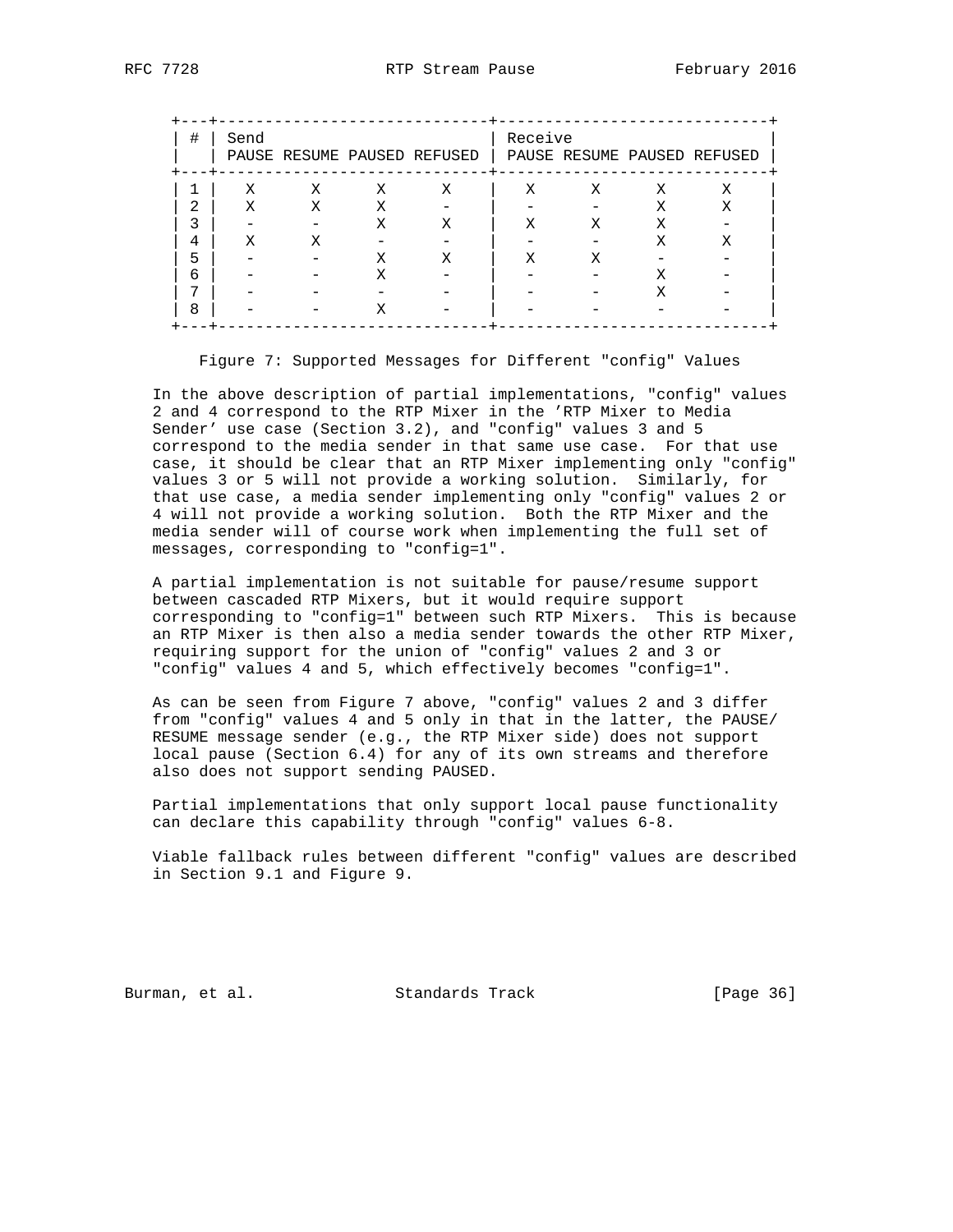This is the resulting ABNF [RFC5234], extending the existing ABNF in Section 7.1 of CCM [RFC5104]:

|                                      | $r \text{tcp-fb-ccm-param}$ =/ SP "pause" *(SP pause-attr) |
|--------------------------------------|------------------------------------------------------------|
| pause-attr                           | $=$ pause-config ; partial message support                 |
|                                      | / "nowait" ; no hold-off period                            |
|                                      | / byte-string : for future extensions                      |
| pause-confiq                         | = "config=" pause-config-value                             |
| $pause-control = 1 * 2DIGIT$         |                                                            |
| ; byte-string as defined in RFC 4566 |                                                            |
|                                      |                                                            |

#### Figure 8: ABNF

 An endpoint implementing this specification and using SDP to signal capability SHOULD indicate the new "pause" parameter with "ccm" signaling but MAY instead use existing "ccm tmmbr" signaling [RFC5104] if the limitations in functionality when using TMMBR/TMMBN as described in this specification (Section 5.6) are considered acceptable. In that case, no partial message support is possible. The messages from this specification (Section 8) SHOULD NOT be used towards receivers that did not declare capability to receive those messages.

 The pause functionality can normally be expected to work independently of the payload type. However, there might exist situations where an endpoint needs to restrict or at least configure the capabilities differently depending on the payload type carrying the media stream. Reasons for this might relate to capabilities to correctly handle media boundaries and avoid any pause or resume operation to occur where it would leave a receiver or decoder with no choice than to attempt to repair or discard the media received just prior to or at the point of resuming.

 There MUST NOT be more than one "a=rtcp-fb" line with "pause" applicable to a single payload type in the SDP, unless the additional line uses "\*" as the payload type, in which case "\*" SHALL be interpreted as applicable to all listed payload types that do not have an explicit "pause" specification. The "config" pause attribute MUST NOT appear more than once for each "pause" CCM parameter. The "nowait" pause attribute MUST NOT appear more than once for each "pause" CCM parameter.

## 9.1. Offer/Answer Use

 An offerer implementing this specification needs to include the "pause" CCM parameter with a suitable configuration attribute ("config") in the SDP, according to what messages it intends to send and desires to receive in the session.

Burman, et al. Standards Track [Page 37]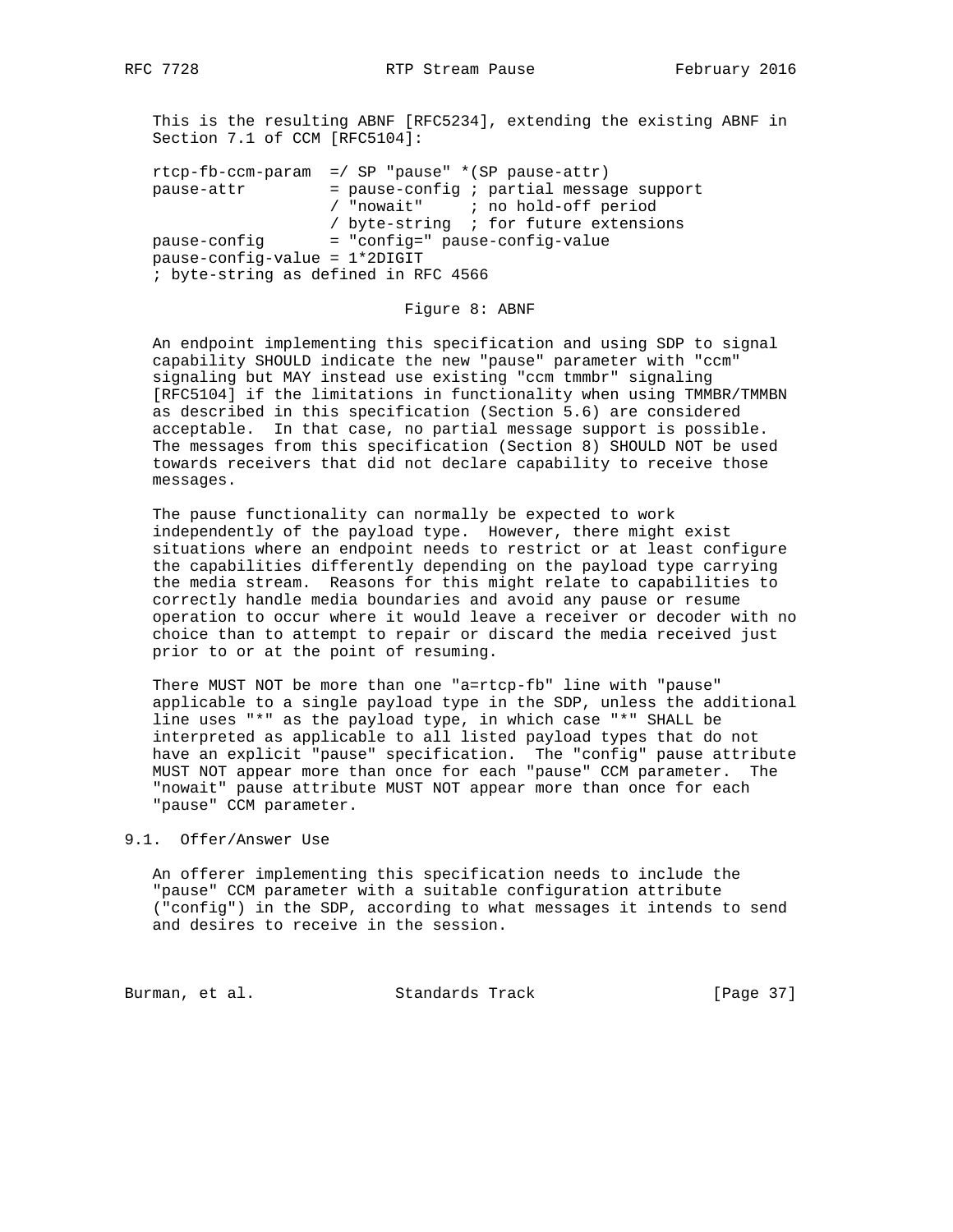In SDP offer/answer, the "config" pause attribute and its message directions are interpreted based on the agent providing the SDP. The offerer is described in an offer, and the answerer is described in an answer.

 An answerer receiving an offer with a "pause" CCM line and a "config" pause attribute with a certain value, describing a certain capability to send and receive messages, MAY change the "config" pause attribute value in the answer to another configuration. The permitted answers are listed in the below table.

|        | SDP Offer "config" value   Permitted SDP Answer "config" values                                                       |
|--------|-----------------------------------------------------------------------------------------------------------------------|
| 5<br>6 | 1, 2, 3, 4, 5, 6, 7, 8<br>3, 4, 5, 6, 7, 8<br>2, 4, 5, 6, 7, 8<br>5, 6, 7, 8<br>4, 6, 7, 8<br>6, 7, 8<br>$\mathsf{B}$ |

Figure 9: "config" Values in Offer/Answer

 An offer or answer omitting the "config" pause attribute MUST be interpreted as equivalent to "config=1". Implementations of this specification MUST NOT use any "config" values other than those defined above in an offer or answer and MUST remove the "pause" CCM line in the answer when receiving an offer with a "config" value it does not understand. In all cases, the answerer MAY also completely remove any "pause" CCM line to indicate that it does not understand or desire to use any pause functionality for the affected payload types.

 If the offerer believes that itself and the intended answerer are likely the only endpoints in the RTP session, it MAY include the "nowait" pause attribute on the "pause" line in the offer. If an answerer receives the "nowait" pause attribute on the "pause" line in the SDP, and if it has information that the offerer and itself are not the only endpoints in the RTP session, it MUST NOT include any "nowait" pause attribute on its "pause" line in the SDP answer. The answerer MUST NOT add "nowait" on the "pause" line in the answer unless it is present on the "pause" line in the offer. If both offer and answer contain a "nowait" pause attribute, then the hold-off period is configured to 0 at both the offerer and answerer.

 Unknown pause attributes MUST be ignored in the offer and MUST then be omitted from the answer.

Burman, et al. Standards Track [Page 38]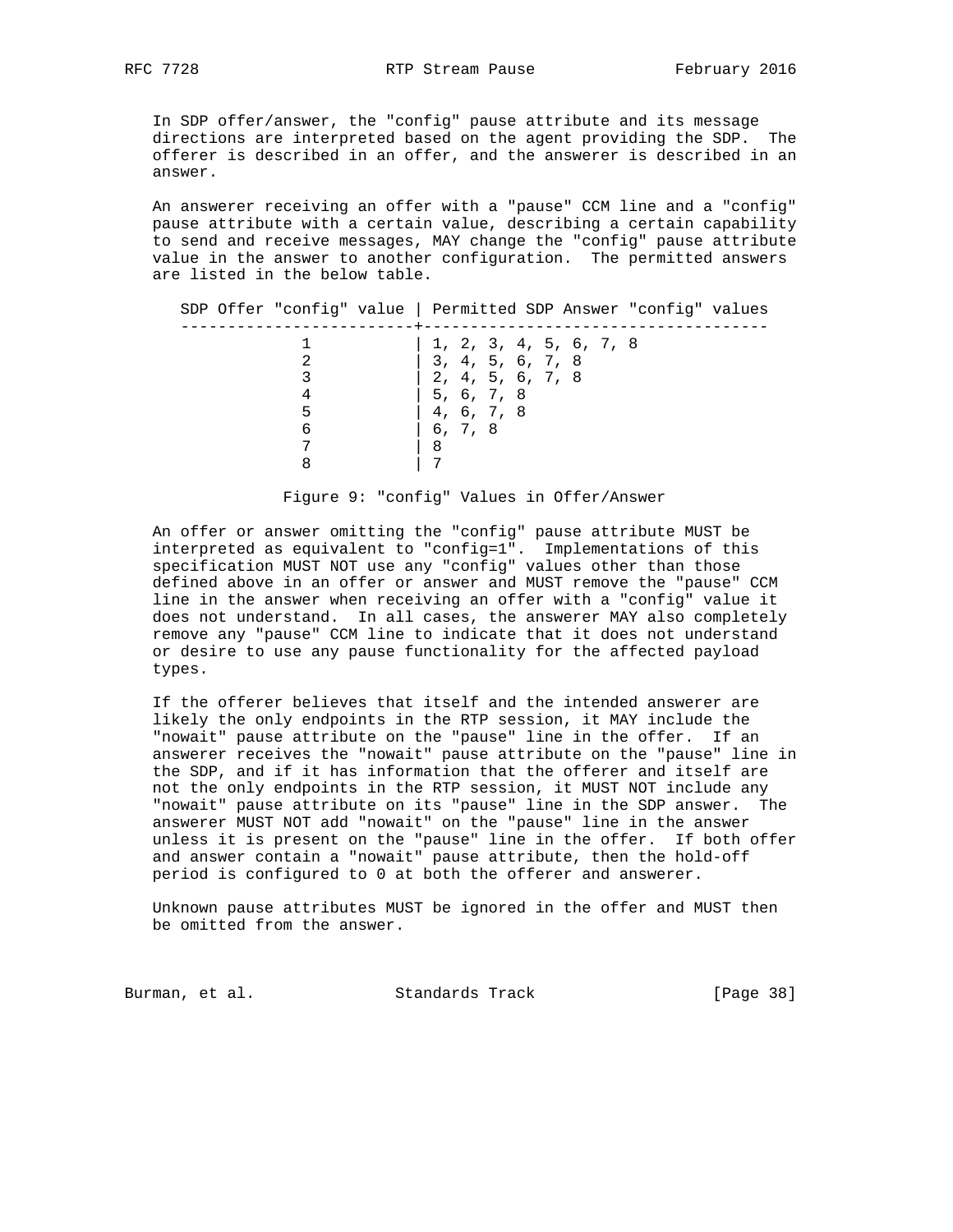If both "pause" and "tmmbr" are present in the offer, both MAY be included also in the answer, in which case TMMBR/TMMBN MUST NOT be used for pause/resume purposes (with a bitrate value of 0), to avoid signaling ambiguity.

## 9.2. Declarative Use

 In declarative use, the SDP is used to configure the node receiving the SDP. This has implications on the interpretation of the SDP signaling extensions defined in this specification.

 First, the "config" pause attribute and its message directions are interpreted based on the node receiving the SDP, and it describes the RECOMMENDED level of operation. If the joining client does not support the indicated "config" value, some RTP session stream optimizations may not be possible in that some RTP streams will not be paused by the joining client, and/or the joining client may not be able to resume and receive wanted streams because they are paused.

 Second, the "nowait" pause attribute, if included, is followed as specified. It is the responsibility of the declarative SDP sender to determine if a configured node will participate in a session that will be point to point, based on the usage. For example, a conference client being configured for an any source multicast session using the Session Announcement Protocol (SAP) [RFC2974] will not be in a point-to-point session, thus "nowait" cannot be included. A Real-Time Streaming Protocol (RTSP) [RFC2326] client receiving a declarative SDP may very well be in a point-to-point session, although it is highly doubtful that an RTSP client would need to support this specification, considering the inherent PAUSE support in RTSP.

Unknown pause attributes MUST be ignored.

 If both "pause" and "tmmbr" are present in the SDP, TMMBR/TMMBN MUST NOT be used for pause/resume purposes (with a bitrate value of 0) to avoid signaling ambiguity.

10. Examples

 The following examples show use of PAUSE and RESUME messages, including use of offer/answer:

- 1. Offer/Answer
- 2. Point-to-Point Session
- 3. Point to Multipoint using Mixer

Burman, et al. Standards Track [Page 39]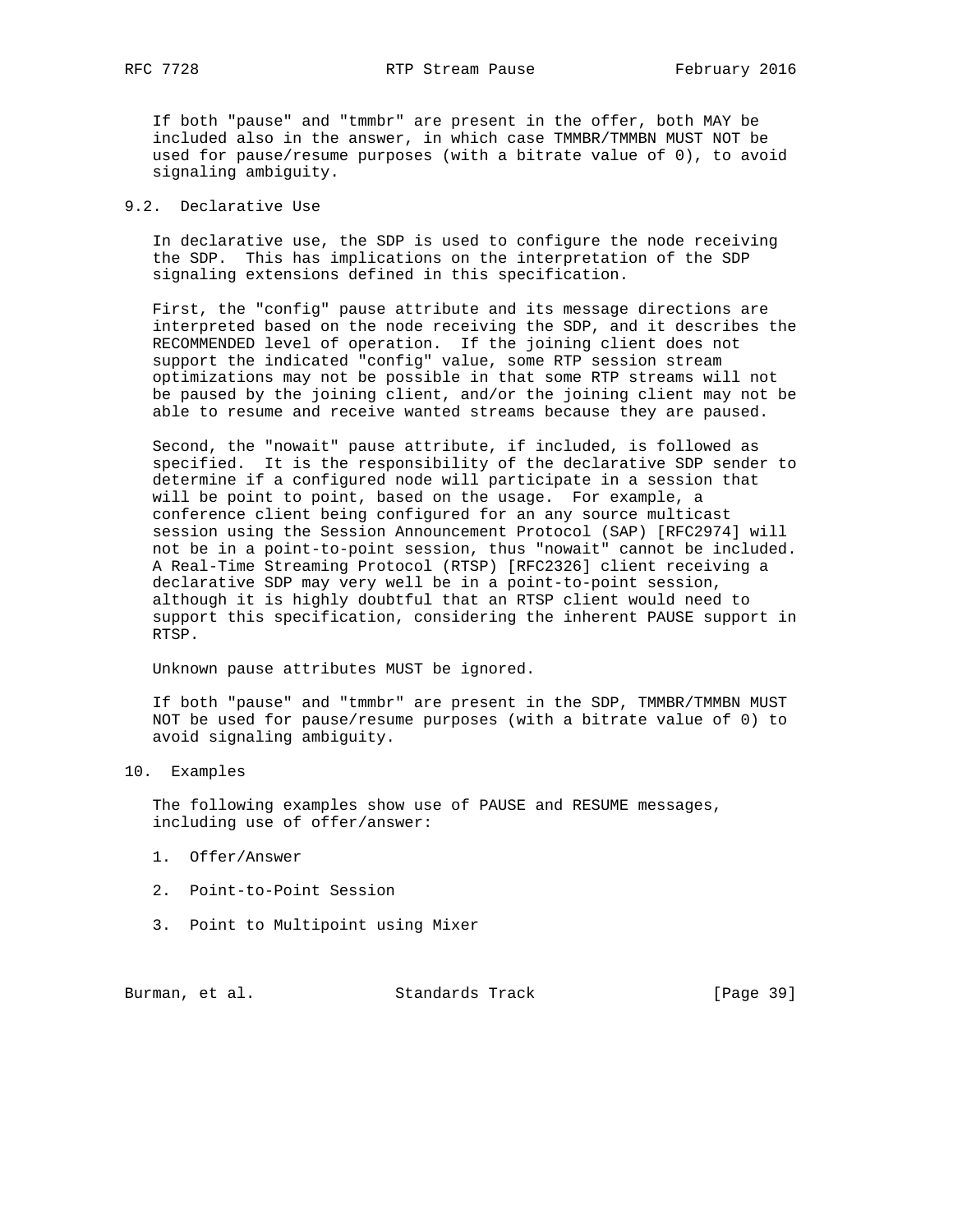4. Point to Multipoint using Relay

#### 10.1. Offer/Answer

 The below figures contain an example of how to show support for pausing and resuming the streams, as well as indicating whether or not the hold-off period can be set to 0.

 $v=0$  o=alice 3203093520 3203093520 IN IP4 alice.example.com s=Pausing Media  $t=0$  0 c=IN IP4 alice.example.com m=audio 49170 RTP/AVPF 98 99 a=rtpmap:98 G719/48000 a=rtpmap:99 PCMA/8000 a=rtcp-fb:\* ccm pause nowait

Figure 10: SDP Offer with Pause and Resume Capability

 The offerer supports all of the messages defined in this specification, leaving out the optional "config" pause attribute. The offerer also believes that it will be the sole receiver of the answerer's stream as well as that the answerer will be the sole receiver of the offerer's stream and thus includes the "nowait" pause attribute for the "pause" parameter.

This is the SDP answer:

 $v=0$  o=bob 293847192 293847192 IN IP4 bob.example.com  $s =$  $t=0$  0 c=IN IP4 bob.example.com m=audio 49202 RTP/AVPF 98 a=rtpmap:98 G719/48000 a=rtcp-fb:98 ccm pause config=2

Figure 11: SDP Answer with Pause and Resume Capability

 The answerer will not allow its sent streams to be paused or resumed and thus restricts the answer to indicate "config=2". It also supports pausing its own RTP streams due to local considerations, which is why "config=2" is chosen rather than "config=4". The answerer somehow knows that it will not be a point-to-point RTP session and has therefore removed "nowait" from the "pause" line, meaning that the offerer must use a non-zero hold-off period when being requested to pause the stream.

Burman, et al. Standards Track [Page 40]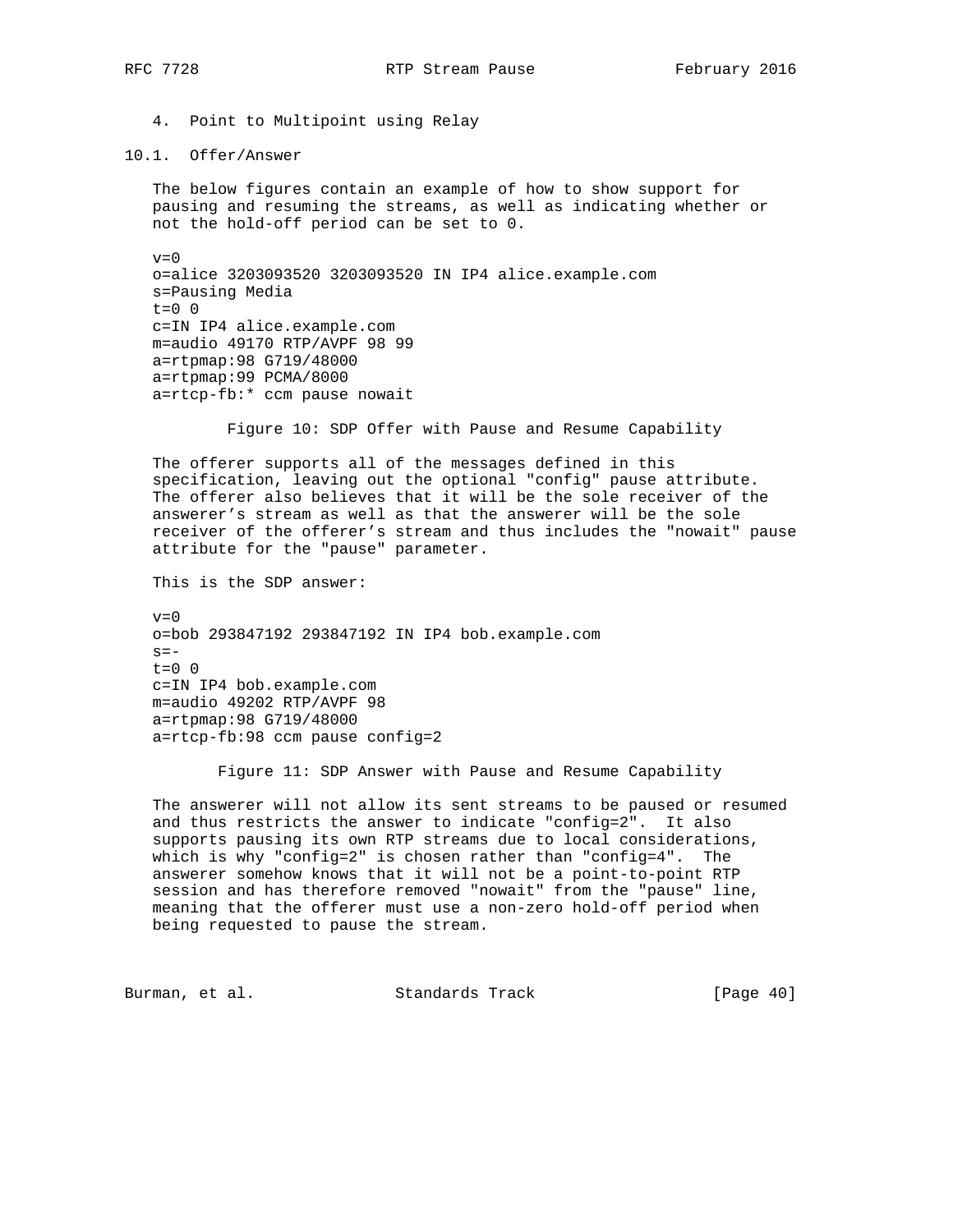When using TMMBR 0 / TMMBN 0 to achieve pause and resume functionality, there are no differences in SDP compared to CCM [RFC5104]; therefore, no such examples are included here.

10.2. Point-to-Point Session

 This is the most basic scenario, which involves two participants, each acting as a sender and/or receiver. Any RTP data receiver sends PAUSE or RESUME messages to the sender, which pauses or resumes transmission accordingly. The hold-off period before pausing a stream is 0.



Figure 12: Pause and Resume Operation in Point to Point

 Figure 12 shows the basic pause and resume operation in a point-to-point scenario. At time t1, an RTP sender sends data to a receiver. At time t2, the RTP receiver requests the sender to pause the stream, using PauseID 3 (which it knew since before in this example). The sender pauses the data and replies with a PAUSED containing the same PauseID. Some time later (at time t4), the receiver requests the sender to resume, which resumes its transmission. The next PAUSE, sent at time t6, contains an updated PauseID (4), with a corresponding PAUSED being sent at time t7.

Burman, et al. Standards Track [Page 41]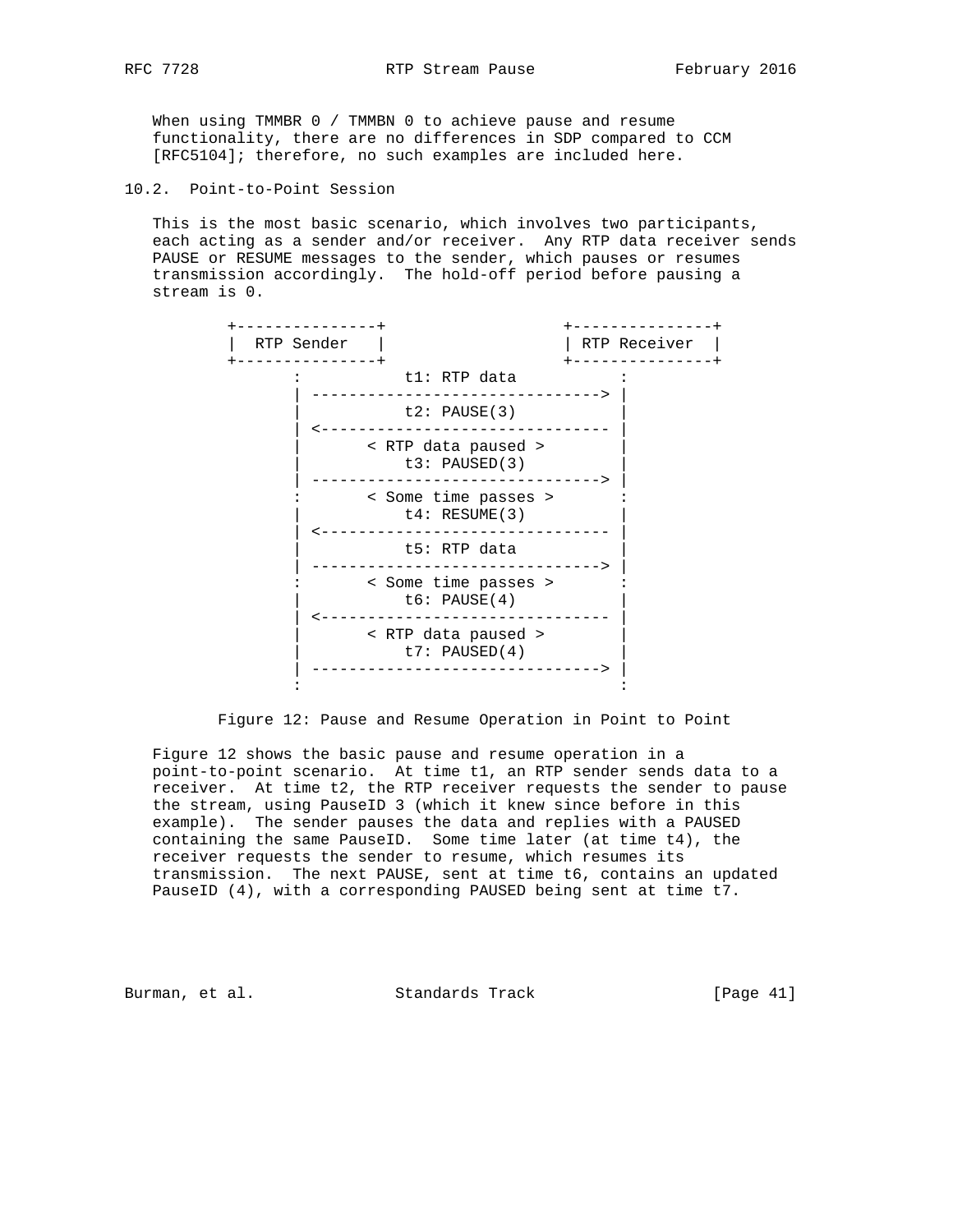

Figure 13: TMMBR Pause and Resume in Point to Point

 Figure 13 describes the same point-to-point scenario as above, but using TMMBR/TMMBN signaling.

Burman, et al. Standards Track [Page 42]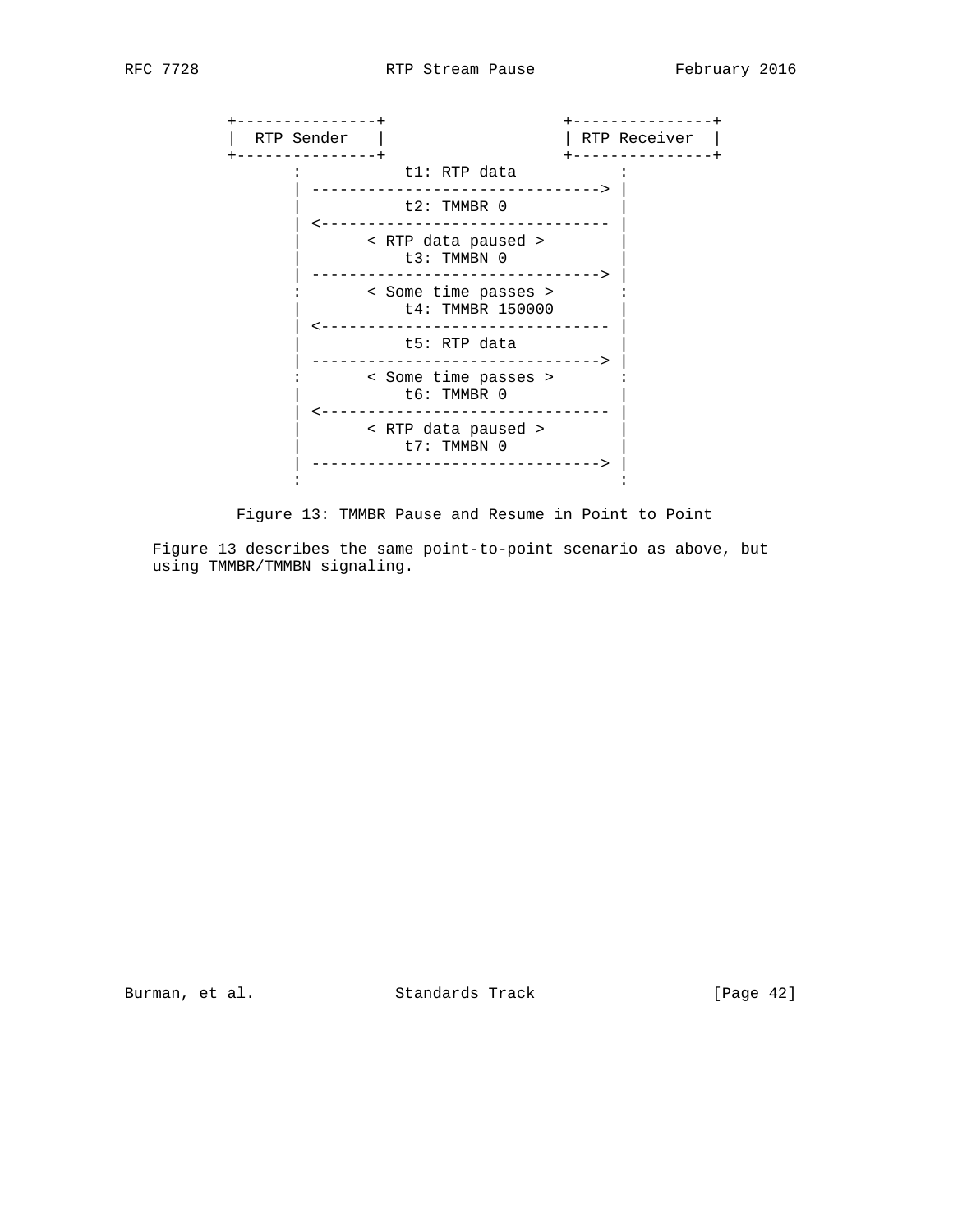

Figure 14: Unsolicited PAUSED Using TMMBN

 Figure 14 describes the case when an RTP stream sender (A) chooses to pause an RTP stream due to local considerations. Both A and the RTP stream receiver (B) use TMMBR/TMMBN signaling for pause/resume purposes. A decides to pause the RTP stream at time t2 and uses TMMBN 0 to signal PAUSED, including itself in the TMMBN bounding set. At time t3, despite the fact that the RTP stream is still paused, B decides that it is no longer interested in receiving the RTP stream and signals PAUSE by sending a TMMBR 0. As a result of that, the bounding set now contains both A and B, and A sends out a new TMMBN reflecting that. After a while, at time t5, the local considerations that caused A to pause the RTP stream no longer apply, causing it to remove itself from the bounding set and to send a new TMMBN indicating this. At time t6, B decides that it is now interested in receiving the RTP stream again and signals RESUME by sending a TMMBR containing a bitrate value greater than 0, causing A to resume sending RTP data.

Burman, et al. Standards Track [Page 43]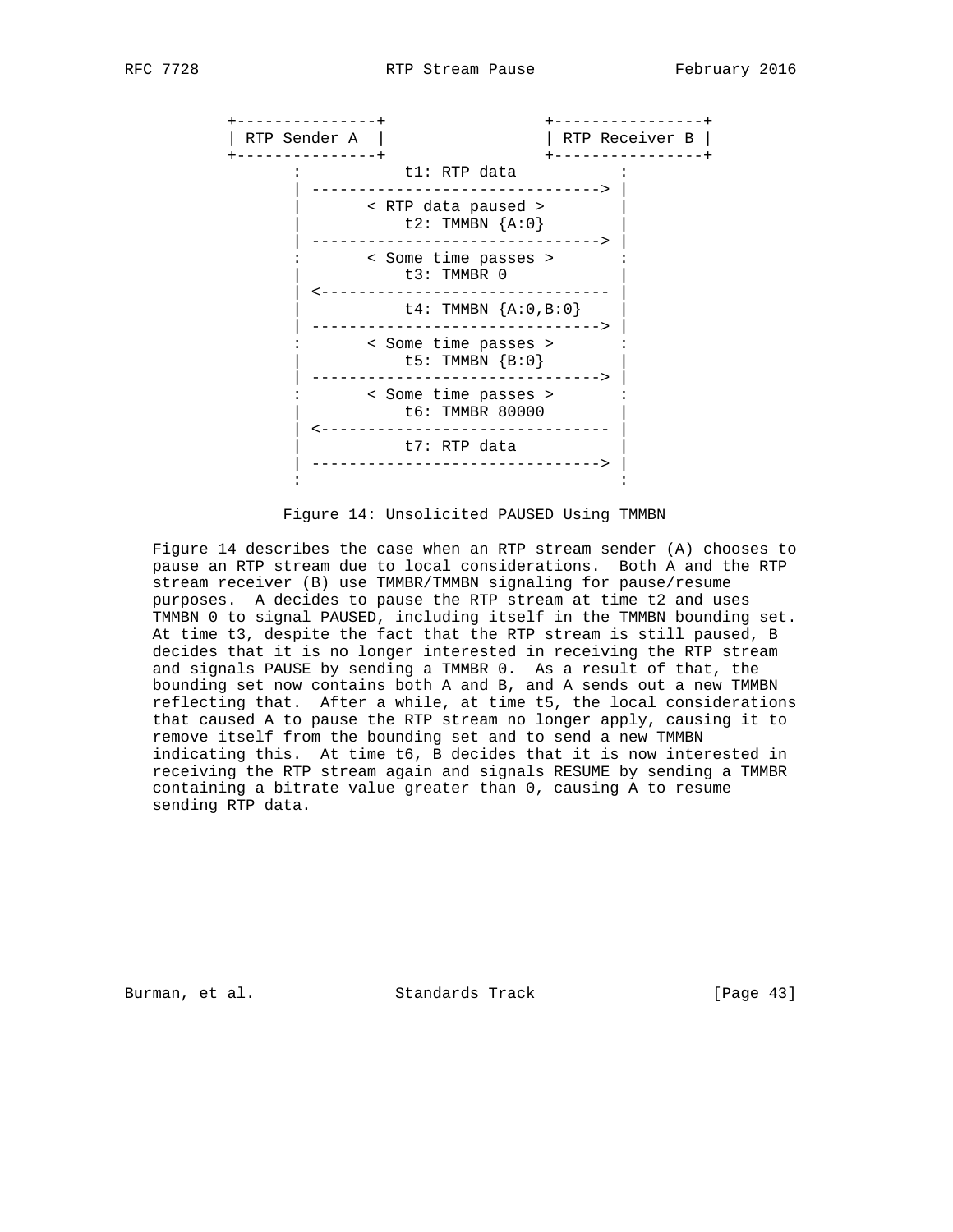

Figure 15: Pause and Resume Operation with Messages Lost

 Figure 15 describes what happens if a PAUSE message from an RTP stream receiver does not reach the RTP stream sender. After sending a PAUSE message, the RTP stream receiver waits for a time-out to detect if the RTP stream sender has paused the data transmission or has sent a PAUSED indication according to the rules discussed in Section 6.3. As the PAUSE message is lost on the way (at time t2), RTP data continues to reach to the RTP stream receiver. When the timer expires, the RTP stream receiver schedules a retransmission of the PAUSE message, which is sent at time t4. If the PAUSE message now reaches the RTP stream sender, it pauses the RTP stream and replies with PAUSED.

 At time t6, the RTP stream receiver wishes to resume the stream again and sends a RESUME, which is lost. This does not cause any severe effect, since there is no requirement to wait until further RESUME requests are sent, and another RESUME is sent already at time t7, which now reaches the RTP stream sender that consequently resumes the stream at time t8. The time interval between t6 and t7 can vary but

Burman, et al. Standards Track [Page 44]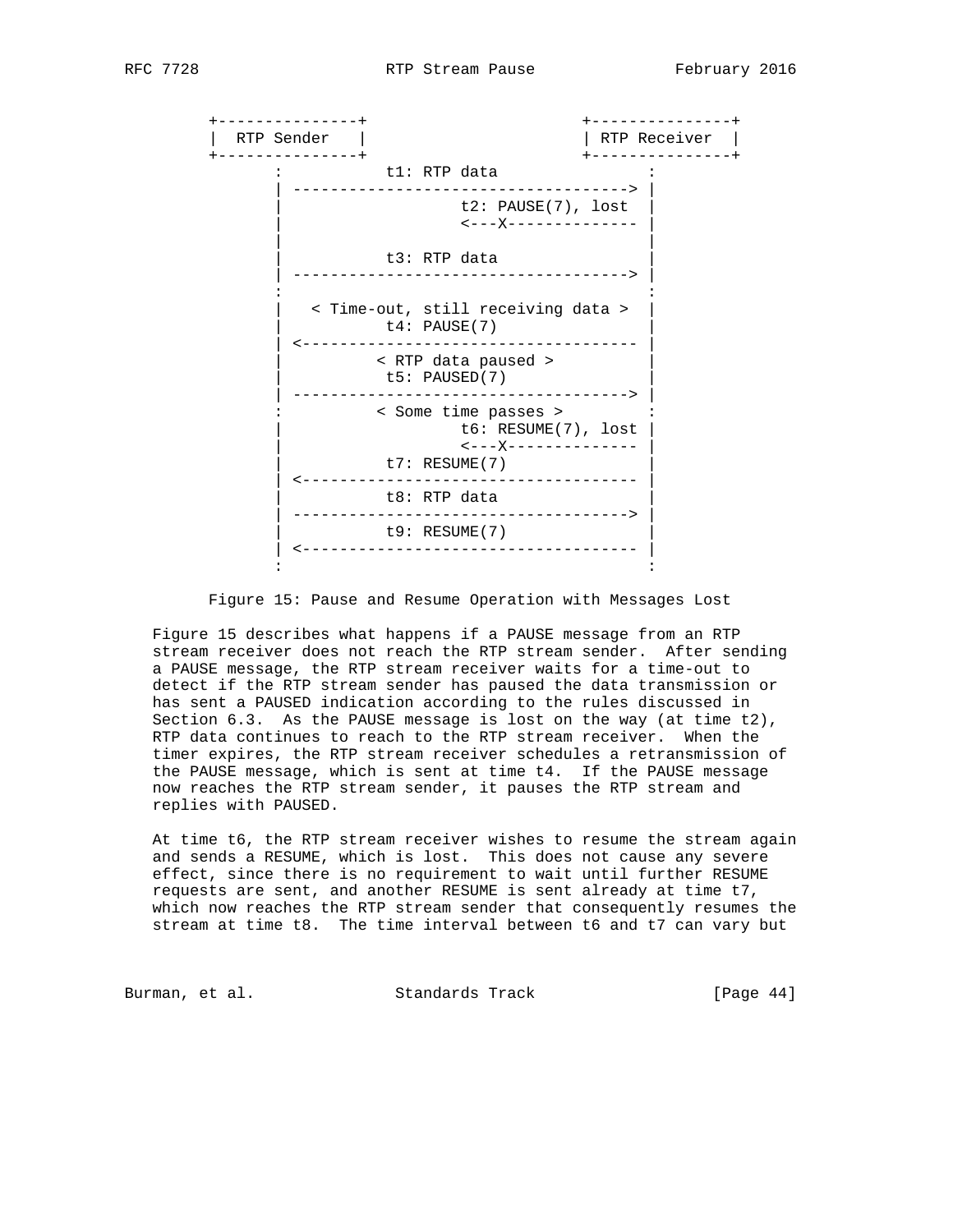may, for example, be one RTCP feedback transmission interval as determined by the AVPF rules.

 The RTP stream receiver did not realize that the RTP stream was resumed in time to stop yet another scheduled RESUME from being sent at time t9. This is, however, harmless since RESUME contains a past PauseID and will be ignored by the RTP stream sender. It will also not cause the RTP stream to be resumed even if the stream was paused again based on a PAUSE from some other receiver before receiving the RESUME, since the current PauseID was updated compared to the one in the stray RESUME, which contains a past PauseID and will be ignored by the RTP stream sender.



Figure 16: Pause Request is Refused in Point to Point

 In Figure 16, the receiver requests to pause the sender, which refuses to pause due to some consideration local to the sender and responds with a REFUSED message.

10.3. Point to Multipoint Using Mixer

 An RTP Mixer is an intermediate node connecting different transport level clouds. The Mixer receives streams from different RTP sources, selects or combines them based on the application's needs, and forwards the generated stream(s) to the destination. The Mixer typically puts its own SSRC(s) in RTP data packets instead of the original source(s).

 The Mixer keeps track of all the streams delivered to the Mixer and how they are currently used. In this example, Mixer (M) selects the video stream to deliver to the RTP stream receiver (R) based on the voice activity of the RTP stream senders (S1 and S2). The video

Burman, et al. Standards Track [Page 45]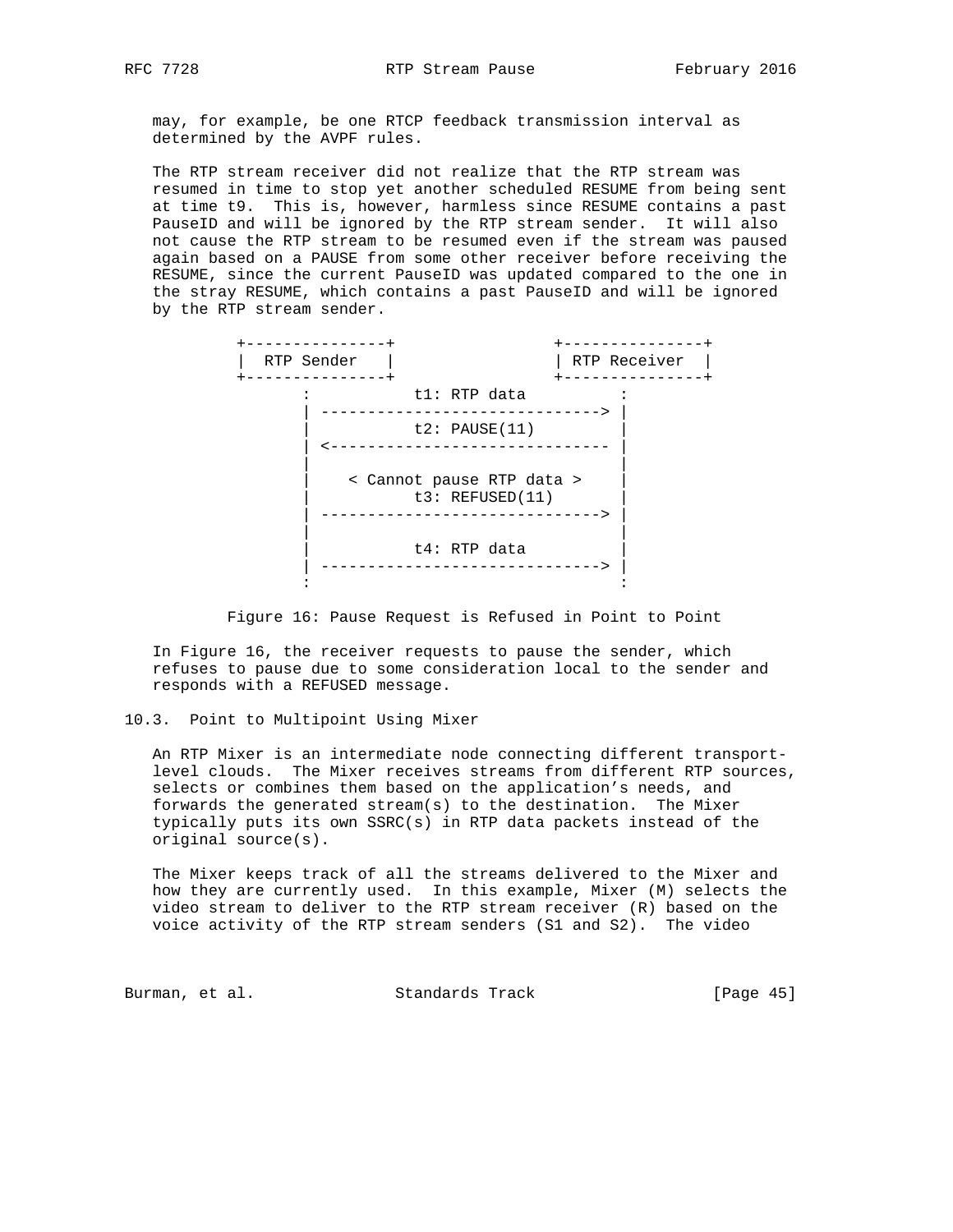stream will be delivered to R using M's SSRC and with a CSRC indicating the original source.

 Note that PauseID is not of any significance for the example and is therefore omitted in the description.



Figure 17: Pause and Resume Operation for a Voice-Activated Mixer

 The session starts at t1 with S1 being the most active speaker and thus being selected as the single video stream to be delivered to R (t2) using M's SSRC but with S1 as the CSRC (indicated after the colon in the figure). Then S2 joins the session at t3 and starts delivering an RTP stream to M. As S2 has less voice activity then S1, M decides to pause S2 at t4 by sending S2 a PAUSE request. At t5, S2 acknowledges with PAUSED and at the same instant stops delivering RTP to M. At t6, the user at S2 starts speaking and becomes the most active speaker and M decides to switch the video stream to S2 and therefore quickly sends a RESUME request to S2. At t7, S2 has received the RESUME request and acts on it by resuming RTP stream delivery to M. When the RTP stream from t7 arrives at M, it switches this RTP stream into its SSRC (M) at t8 and changes the CSRC to S2. As S1 now becomes unused, M issues a PAUSE request to S1 at

Burman, et al. Standards Track [Page 46]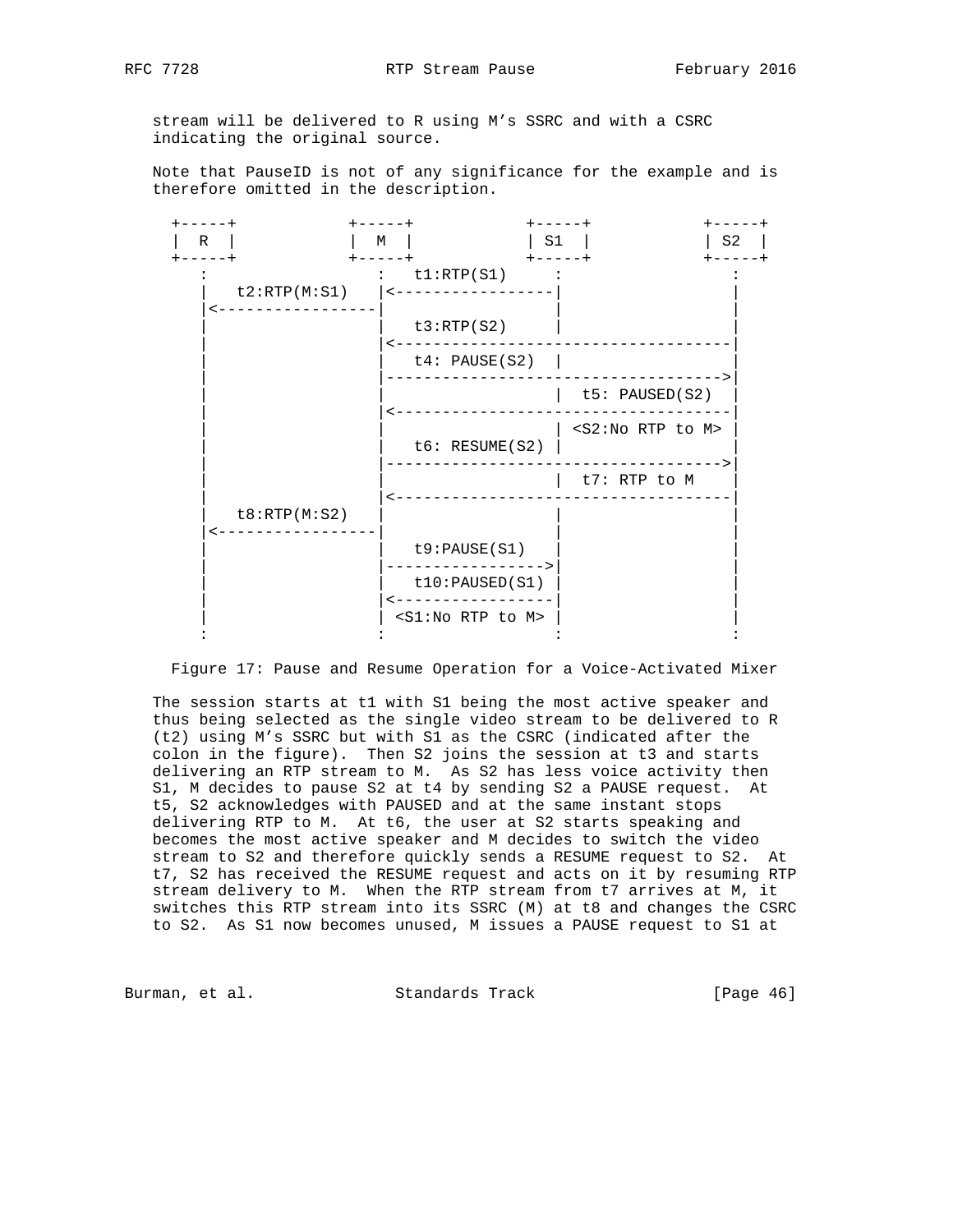t9, which is acknowledged at t10 with PAUSED, and the RTP stream from S1 stops being delivered.

10.4. Point to Multipoint Using Translator

 A transport Relay in an RTP session forwards the message from one peer to all the others. Unlike Mixer, the Relay does not mix the streams or change the SSRC of the messages or RTP media. These examples are to show that the messages defined in this specification can be safely used also in a transport Relay case. The parentheses in the figures contains (Target SSRC, PauseID) information for the messages defined in this specification.

| Sender(S)                                                                      |                     | Relay |                               | Receiver(R) |
|--------------------------------------------------------------------------------|---------------------|-------|-------------------------------|-------------|
| : $t1: RTP(S)$                                                                 |                     |       |                               |             |
|                                                                                |                     |       | t2: RTP(S)<br>t3: PAUSE(S, 3) |             |
| $t4$ : PAUSE (S, 3)                                                            |                     |       |                               |             |
| <sender for="" possible="" resume="" waiting=""><br/>t5: PAUSED(S, 3)</sender> | < RTP data paused > |       |                               |             |
|                                                                                |                     |       | t6: PAUSED(S, 3)              |             |
|                                                                                |                     |       | $t7:$ RESUME(S, 3)            |             |
| $t8:$ RESUME(S, 3)<br>t9: RTP(S)                                               |                     |       |                               |             |
|                                                                                |                     |       | t10: RTP(S)                   |             |

 Figure 18: Pause and Resume Operation between Two Participants Using a Relay

 Figure 18 describes how a Relay can help the receiver (R) in pausing and resuming the sender (S). S sends RTP data to R through the Relay, which just forwards the data without modifying the SSRCs. R sends a PAUSE request to S which, in this example, knows that there

Burman, et al. Standards Track [Page 47]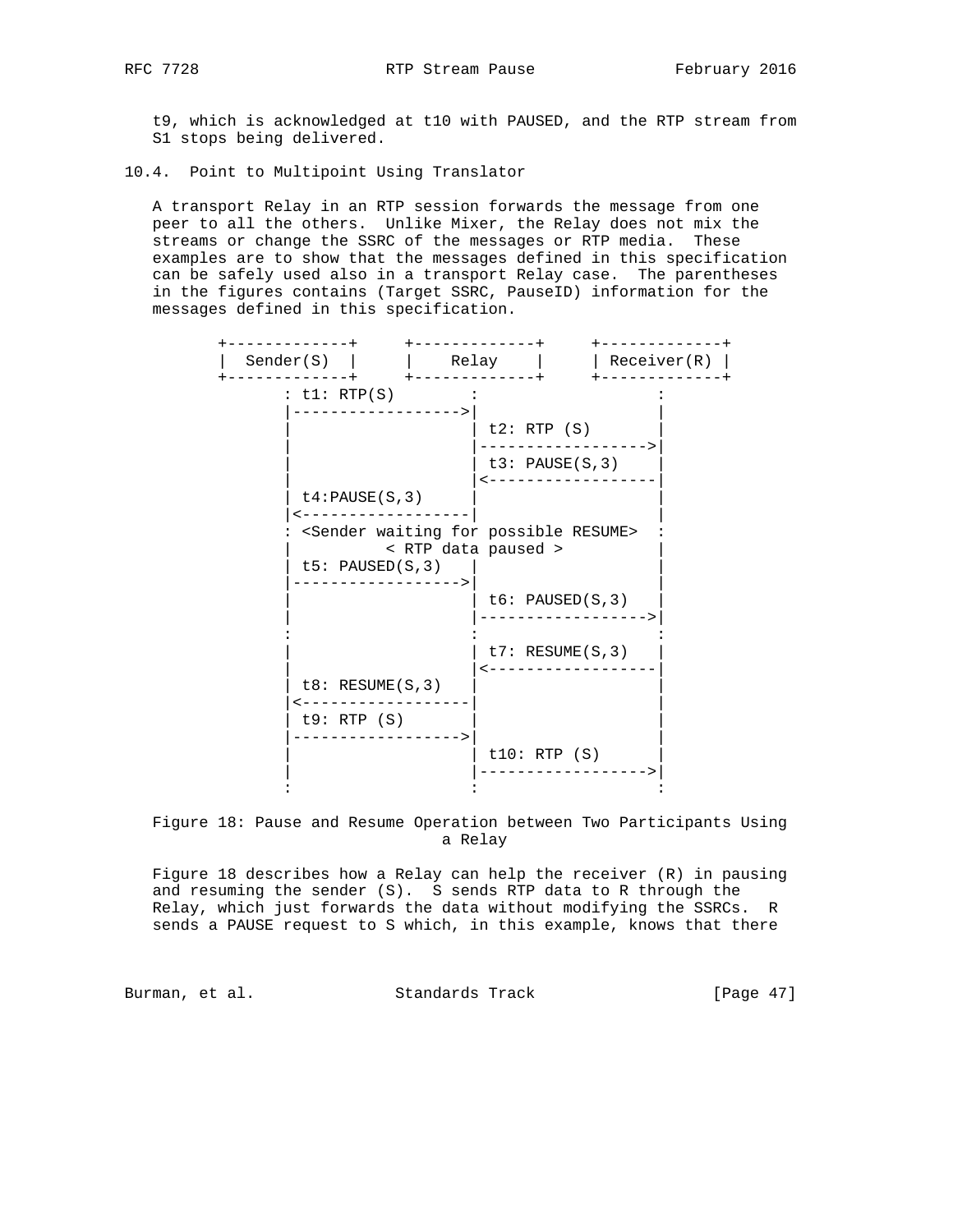may be more receivers of the stream and waits a non-zero hold-off period to see if there is any other receiver that wants to receive the data, and when no disapproving RESUME messages are received, it pauses itself and replies with PAUSED. Similarly R resumes S by sending a RESUME request through the Relay. Since this describes only a single pause and resume operation for a single RTP stream sender, all messages use a single PauseID; in this example, it's three.

| ----+<br>S<br>$- - - - +$                | $+ - - - - +$<br>Rel<br>$+ - - - - +$ | $+ - - - - +$<br>R1<br>$+ - - - - +$                                                          | -----+          |
|------------------------------------------|---------------------------------------|-----------------------------------------------------------------------------------------------|-----------------|
| : $t1:RTP(S)$                            |                                       |                                                                                               |                 |
|                                          | t2:RTP(S)                             |                                                                                               |                 |
|                                          | t3:PAUSE(S,7)<br>------------------   |                                                                                               |                 |
| $t4$ : PAUSE (S, 7)                      | _______________                       |                                                                                               |                 |
|                                          |                                       |                                                                                               | t5:RESUME(S, 7) |
| $t6:$ RESUME $(S, 7)$                    |                                       |                                                                                               |                 |
|                                          | .   ___________________               | <rtp and="" continues="" r1="" r2="" stream="" to=""><br/><math> </math> t7: PAUSE(S,8)</rtp> |                 |
| t8:PAUSE(S, 8)                           |                                       |                                                                                               |                 |
| < Pauses RTP stream ><br>t9:PAUSED(S, 8) |                                       |                                                                                               |                 |
|                                          | $t10$ : PAUSED $(S, 8)$               | ------------->                                                                                |                 |
|                                          | t11:RESUME(S, 8)<br>----------------- |                                                                                               |                 |
| t12:RESUME(S, 8)                         |                                       |                                                                                               |                 |
|                                          |                                       |                                                                                               |                 |
| ---------<br>t13:RTP(S)                  |                                       |                                                                                               |                 |

 Figure 19: Pause and Resume Operation between One Sender and Two Receivers through Relay

Burman, et al. Standards Track [Page 48]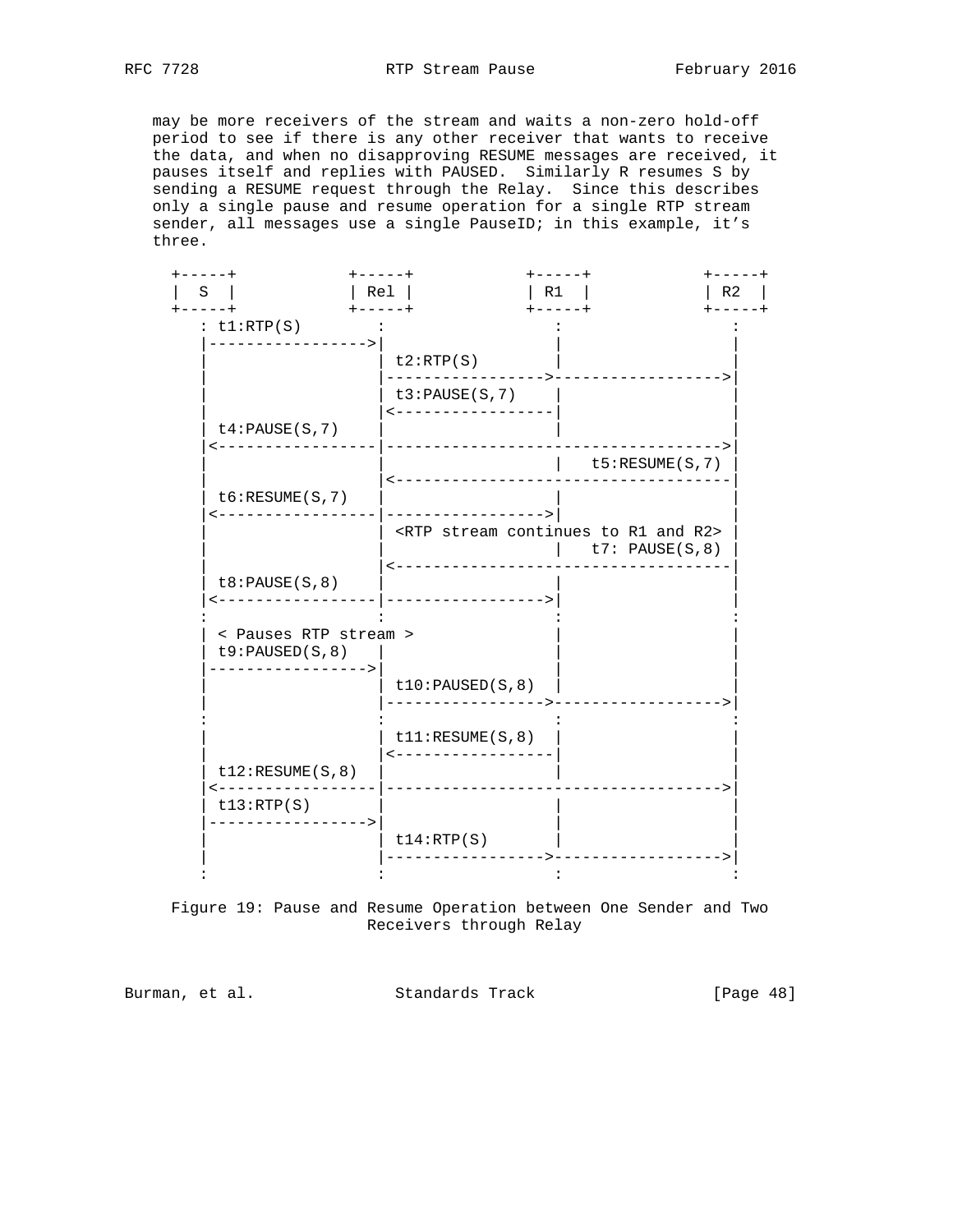Figure 19 explains the pause and resume operations when a transport Relay (Rel) is involved between a sender (S) and two receivers (R1 and R2) in an RTP session. Each message exchange is represented by the time it happens. At time t1, S starts sending an RTP stream to Rel, which forwards it to R1 and R2. R1 and R2 receives RTP data from Rel at t2. At this point, both R1 and R2 will send RTCP Receiver Reports to S informing that they received S's stream.

 After some time (at t3), R1 chooses to pause the stream. On receiving the PAUSE request from R1 at t4, S knows that there is at least one receiver that may still want to receive the data and uses a non-zero hold-off period to wait for possible RESUME messages. R2 did also receive the PAUSE request at time t4 and since it still wants to receive the stream, it sends a RESUME for it at time t5, which is forwarded to sender S by Rel. S sees the RESUME at time t6 and continues to send data to Rel, which forwards it to both R1 and R2. At t7, R2 chooses to pause the stream by sending a PAUSE request with an updated PauseID. S still knows that there is more than one receiver (R1 and R2) that may want the stream and again waits a non zero hold-off period, after which, and not having received any disapproving RESUME messages, it concludes that the stream must be paused. S now stops sending the stream and replies with PAUSED to R1 and R2. When any of the receivers (R1 or R2) choose to resume the stream from S, in this example R1, it sends a RESUME request to S (also seen by R2). S immediately resumes the stream.

 Consider also an RTP session that includes one or more receivers, paused sender(s), and a Relay. Further assume that a new participant joins the session, which is not aware of the paused sender(s). On receiving knowledge about the newly joined participant, e.g., any RTP traffic or RTCP report (i.e., either SR or RR) from the newly joined participant, the paused sender(s) immediately sends PAUSED indications for the paused streams since there is now a receiver in the session that did not pause the sender(s) and may want to receive the streams. Having this information, the newly joined participant has the same possibility as any other participant to resume the paused streams.

Burman, et al. Standards Track [Page 49]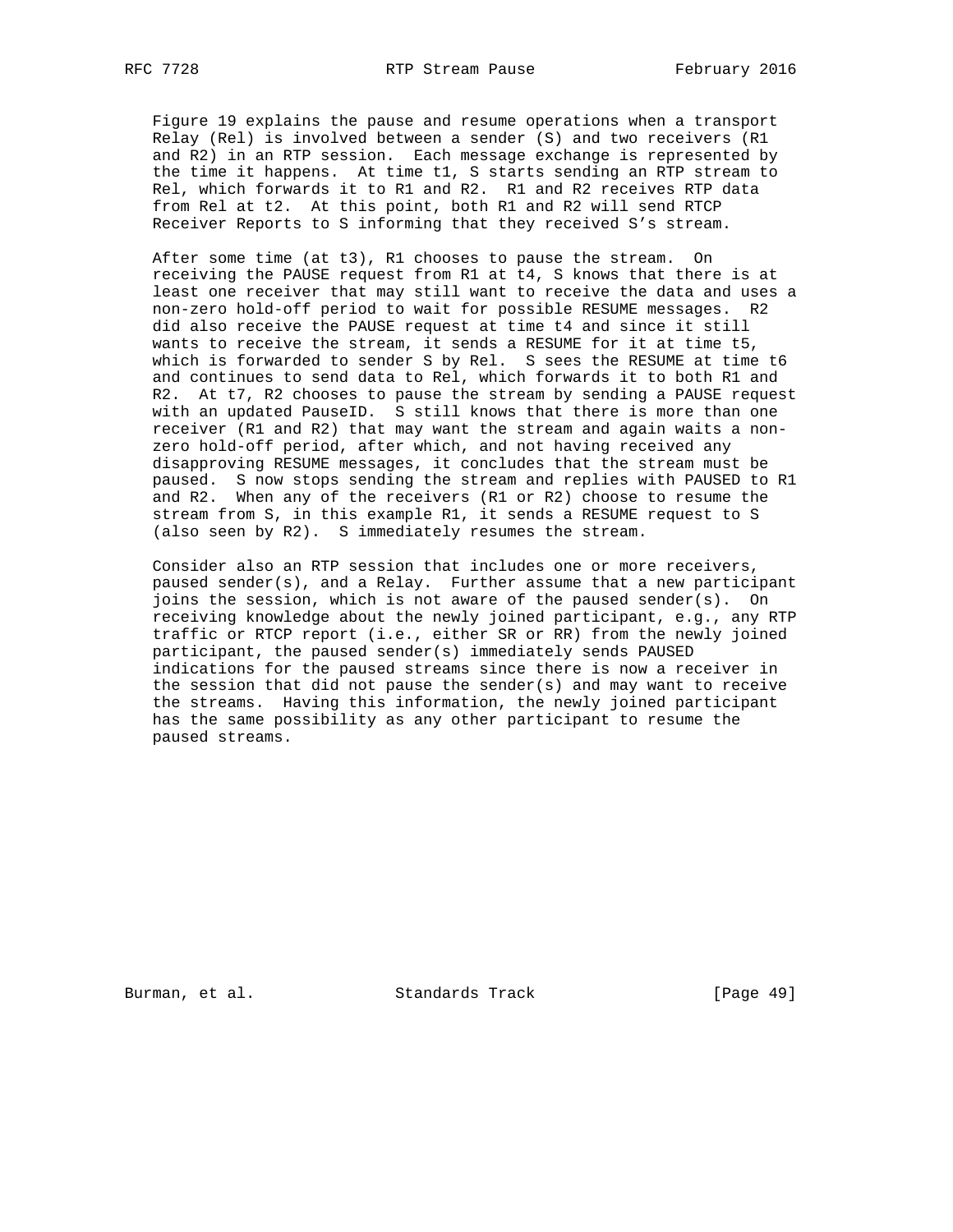### 11. IANA Considerations

Per this specification, IANA has made the following registrations:

 1. A new value for media stream pause/resume has been registered in the "FMT Values for RTPFB Payload Types" registry located at the time of publication at: <http://www.iana.org/assignments/rtp parameters>

 Value: 9 Name: PAUSE-RESUME Long Name: Media Pause/Resume Reference: RFC 7728

 2. A new value "pause" to be registered with IANA in the "Codec Control Messages" registry located at the time of publication at: <http://www.iana.org/assignments/sdp-parameters>

 Value Name: pause Long Name: Media Pause/Resume Usable with: ccm Reference: RFC 7728

12. Security Considerations

 This document extends CCM [RFC5104] and defines new messages, i.e., PAUSE, RESUME, PAUSED, and REFUSED. The exchange of these new messages has some security implications, which need to be addressed by the user.

 The messages defined in this specification can have a substantial impact on the perceived media quality if used in a malicious way. First of all, there is the risk for Denial of Service (DoS) on any RTP session that uses the PAUSE-RESUME functionality. By injecting one or more PAUSE requests into the RTP session, an attacker can potentially prevent any media from flowing, especially when the hold off period is zero. The injection of PAUSE messages is quite simple, requiring knowledge of the SSRC and the PauseID. This information is visible to an on-path attacker unless RTCP messages are encrypted. Even off-path attacks are possible as signaling messages often carry the SSRC value, while the 16-bit PauseID has to be guessed or tried. The way of protecting the RTP session from these injections is to

Burman, et al. Standards Track [Page 50]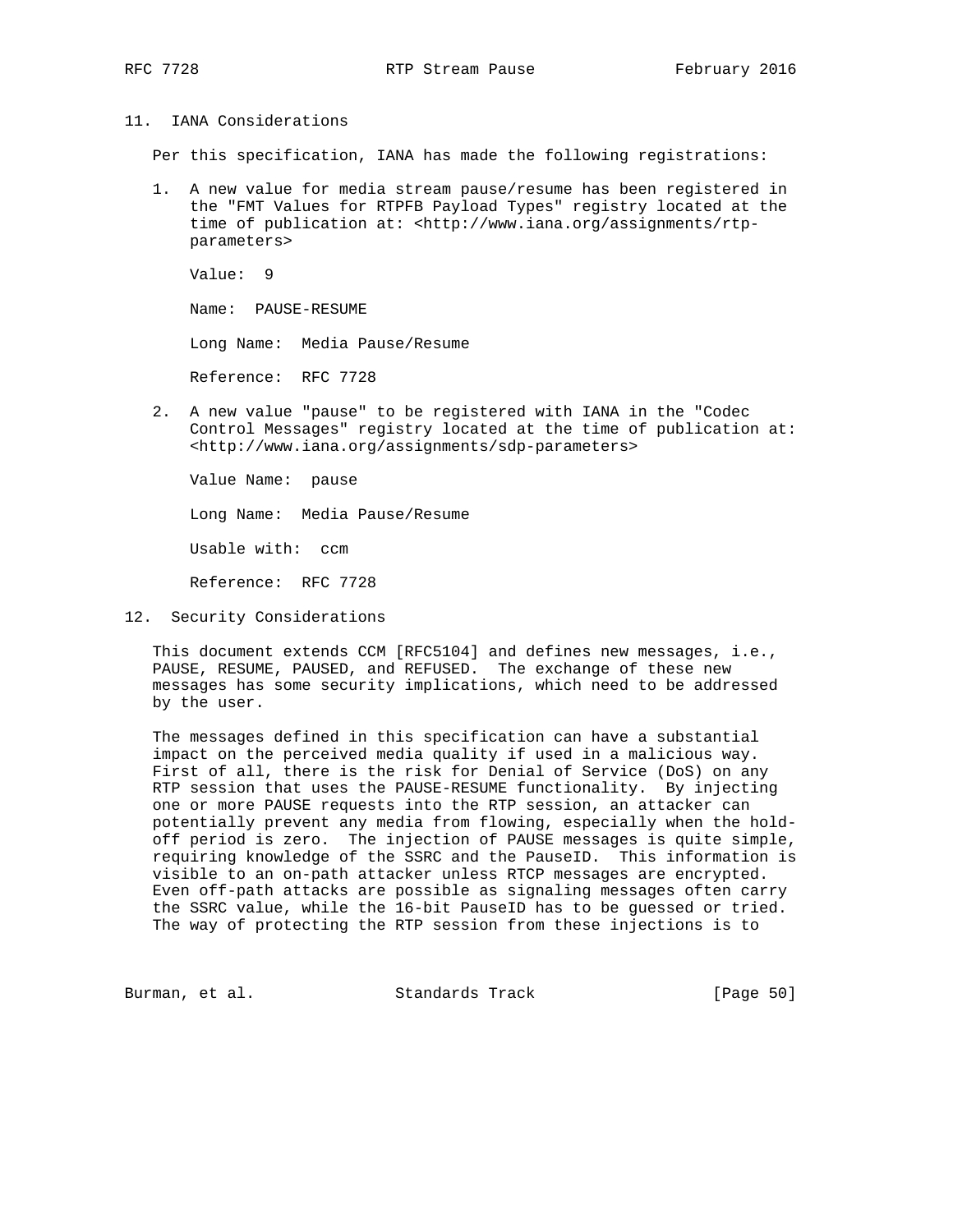perform source authentication combined with message integrity to prevent other than intended session participants from sending these messages. The security solution should provide replay protection. Otherwise, if a session is long lived enough for the PauseID value to wrap, an attacker could replay old messages at the appropriate time to influence the media sender state. There exist several different choices for securing RTP sessions to prevent this type of attack. The Secure Real-time Transport Protocol (SRTP) is the most common, but also other methods exist as discussed in "Options for Securing RTP Sessions" [RFC7201].

 Most of the methods for securing RTP, however, do not provide source authentication of each individual participant in a multiparty use case. In case one of the session participants is malicious, it can wreck significant havoc within the RTP session and similarly cause a DoS on the RTP session from within. That damage can also be attempted to be obfuscated by having the attacker impersonate other endpoints within the session. These attacks can be mitigated by using a solution that provides true source authentication of all participants' RTCP packets. However, that has other implications. For multiparty sessions including a middlebox, that middlebox is RECOMMENDED to perform checks on all forwarded RTCP packets so that each participant only uses its set of SSRCs to prevent the attacker from utilizing another participant's SSRCs. An attacker that can send a PAUSE request that does not reach any participants other than the media sender can cause a stream to be paused without providing opportunity for opposition. This is mitigated in multiparty topologies that ensure that requests are seen by all or most of the RTP session participants, enabling these participants to send a RESUME. In topologies with middleboxes that consume and process PAUSE requests, the middlebox can also mitigate such behavior as it will commonly not generate or forward a PAUSE message if it knows of another participant having use for the media stream.

 The above text has been focused on using the PAUSE message as the tool for malicious impact on the RTP session. That is because of the greater impact from denying users access to RTP media streams. In contrast, if an attacker attempts to use RESUME in a malicious purpose, it will result in the media streams being delivered. However, such an attack basically prevents the use of the pause and resume functionality. Thus, it potentially forces a reduction of the media quality due to limitation in available resources, like bandwidth that must be shared.

 The session establishment signaling is also a potential venue of attack, as that can be used to prevent the enabling of pause and resume functionality by modifying the signaling messages. The above mitigation of attacks based on source authentication also requires

Burman, et al. Standards Track [Page 51]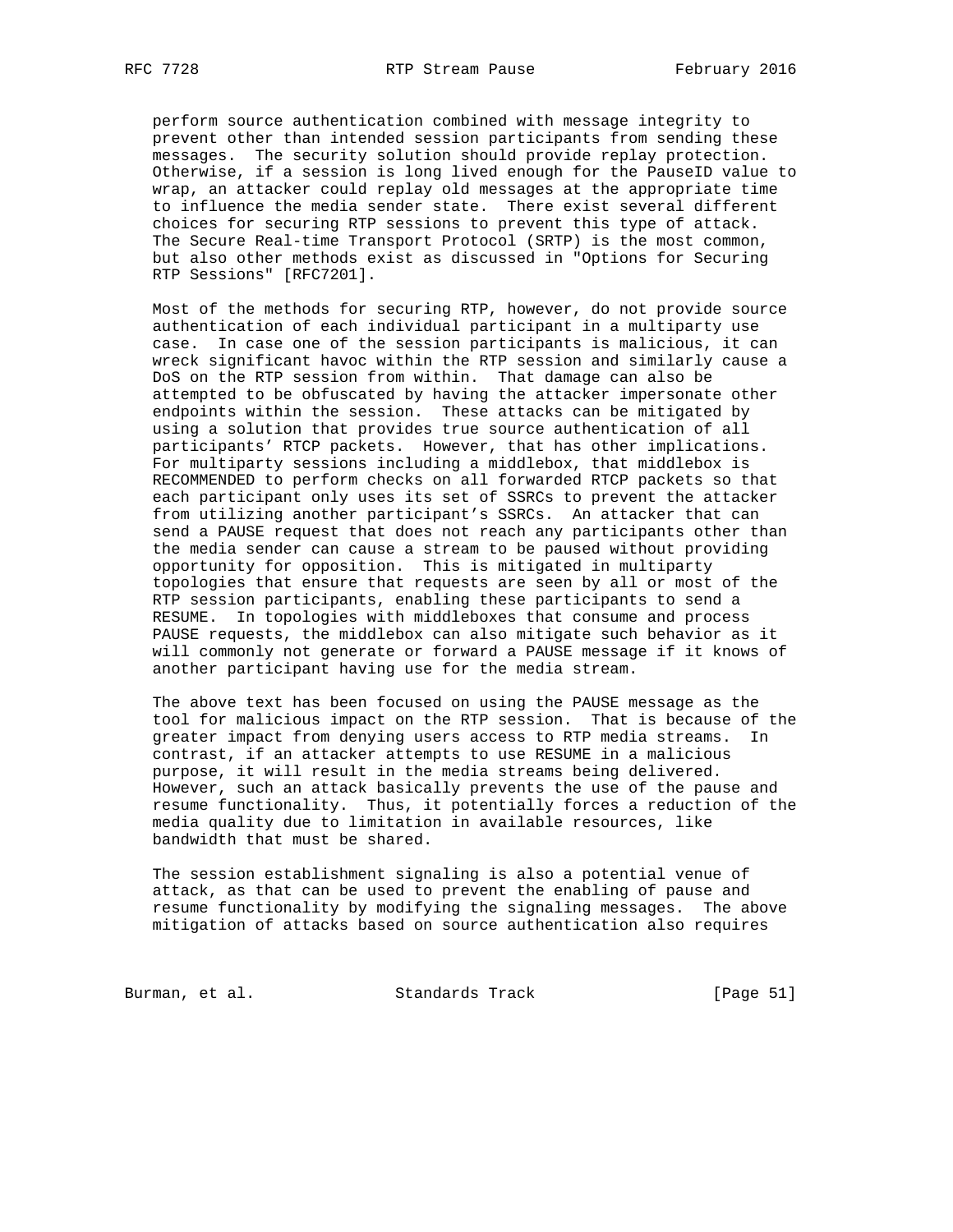the signaling system to securely handle identities and assert that only the intended identities are allowed into the RTP session and provided with the relevant security contexts.

- 13. References
- 13.1. Normative References
	- [RFC2119] Bradner, S., "Key words for use in RFCs to Indicate Requirement Levels", BCP 14, RFC 2119, DOI 10.17487/RFC2119, March 1997, <http://www.rfc-editor.org/info/rfc2119>.
	- [RFC3264] Rosenberg, J. and H. Schulzrinne, "An Offer/Answer Model with Session Description Protocol (SDP)", RFC 3264, DOI 10.17487/RFC3264, June 2002, <http://www.rfc-editor.org/info/rfc3264>.
	- [RFC3550] Schulzrinne, H., Casner, S., Frederick, R., and V. Jacobson, "RTP: A Transport Protocol for Real-Time Applications", STD 64, RFC 3550, DOI 10.17487/RFC3550, July 2003, <http://www.rfc-editor.org/info/rfc3550>.
	- [RFC4566] Handley, M., Jacobson, V., and C. Perkins, "SDP: Session Description Protocol", RFC 4566, DOI 10.17487/RFC4566, July 2006, <http://www.rfc-editor.org/info/rfc4566>.
	- [RFC4585] Ott, J., Wenger, S., Sato, N., Burmeister, C., and J. Rey, "Extended RTP Profile for Real-time Transport Control Protocol (RTCP)-Based Feedback (RTP/AVPF)", RFC 4585, DOI 10.17487/RFC4585, July 2006, <http://www.rfc-editor.org/info/rfc4585>.
	- [RFC5104] Wenger, S., Chandra, U., Westerlund, M., and B. Burman, "Codec Control Messages in the RTP Audio-Visual Profile with Feedback (AVPF)", RFC 5104, DOI 10.17487/RFC5104, February 2008, <http://www.rfc-editor.org/info/rfc5104>.
	- [RFC5234] Crocker, D., Ed. and P. Overell, "Augmented BNF for Syntax Specifications: ABNF", STD 68, RFC 5234, DOI 10.17487/RFC5234, January 2008, <http://www.rfc-editor.org/info/rfc5234>.
	- [RFC5245] Rosenberg, J., "Interactive Connectivity Establishment (ICE): A Protocol for Network Address Translator (NAT) Traversal for Offer/Answer Protocols", RFC 5245, DOI 10.17487/RFC5245, April 2010, <http://www.rfc-editor.org/info/rfc5245>.

Burman, et al. Standards Track [Page 52]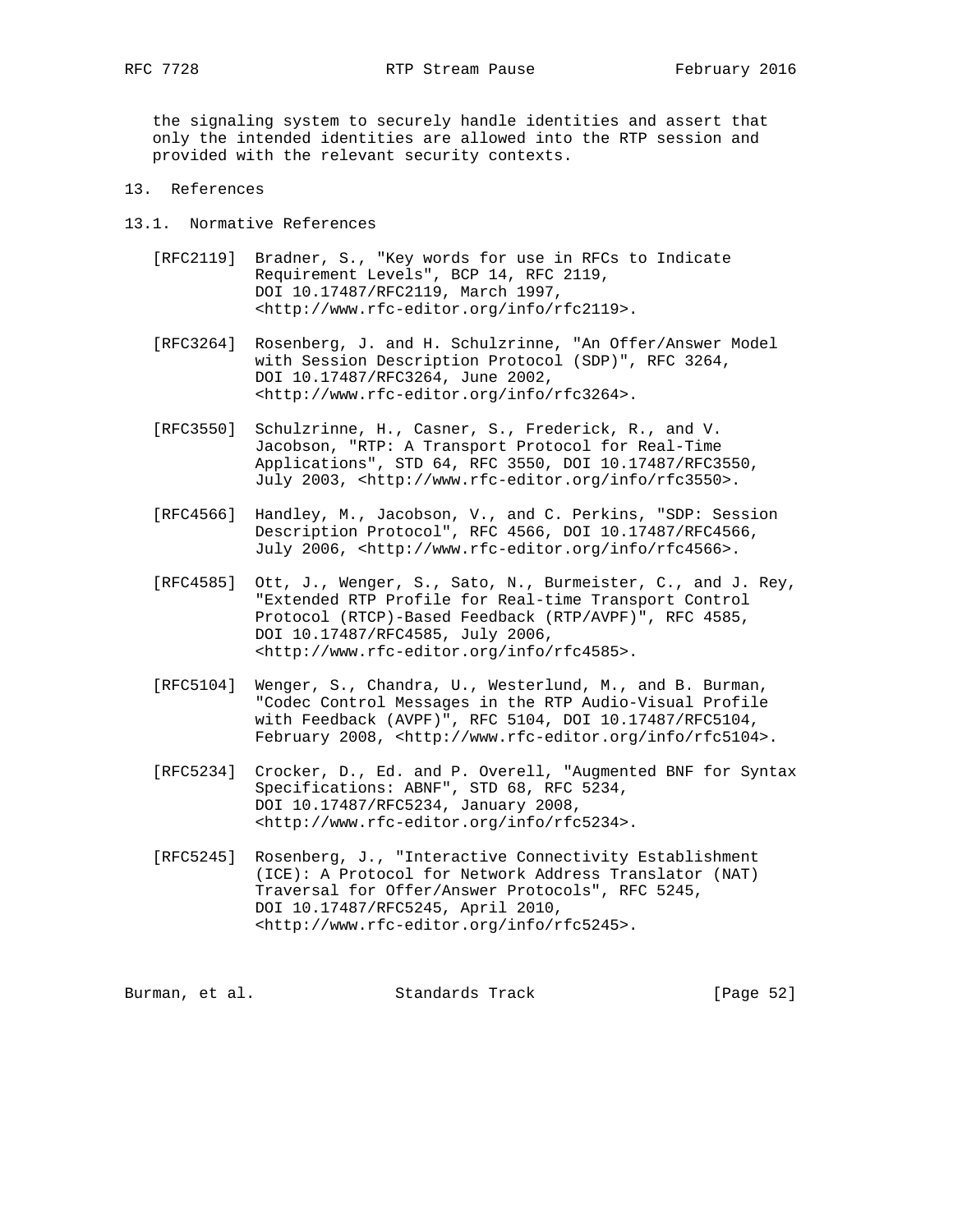[RFC6263] Marjou, X. and A. Sollaud, "Application Mechanism for Keeping Alive the NAT Mappings Associated with RTP / RTP Control Protocol (RTCP) Flows", RFC 6263, DOI 10.17487/RFC6263, June 2011, <http://www.rfc-editor.org/info/rfc6263>.

### 13.2. Informative References

[MULTI-STREAM-OPT]

 Lennox, J., Westerlund, M., Wu, W., and C. Perkins, "Sending Multiple Media Streams in a Single RTP Session: Grouping RTCP Reception Statistics and Other Feedback", Work in Progress, draft-ietf-avtcore-rtp-multi-stream optimisation-11, December 2015.

- [RFC2326] Schulzrinne, H., Rao, A., and R. Lanphier, "Real Time Streaming Protocol (RTSP)", RFC 2326, DOI 10.17487/RFC2326, April 1998, <http://www.rfc-editor.org/info/rfc2326>.
- [RFC2974] Handley, M., Perkins, C., and E. Whelan, "Session Announcement Protocol", RFC 2974, DOI 10.17487/RFC2974, October 2000, <http://www.rfc-editor.org/info/rfc2974>.
- [RFC3261] Rosenberg, J., Schulzrinne, H., Camarillo, G., Johnston, A., Peterson, J., Sparks, R., Handley, M., and E. Schooler, "SIP: Session Initiation Protocol", RFC 3261, DOI 10.17487/RFC3261, June 2002, <http://www.rfc-editor.org/info/rfc3261>.
- [RFC3611] Friedman, T., Ed., Caceres, R., Ed., and A. Clark, Ed., "RTP Control Protocol Extended Reports (RTCP XR)", RFC 3611, DOI 10.17487/RFC3611, November 2003, <http://www.rfc-editor.org/info/rfc3611>.
- [RFC6190] Wenger, S., Wang, Y., Schierl, T., and A. Eleftheriadis, "RTP Payload Format for Scalable Video Coding", RFC 6190, DOI 10.17487/RFC6190, May 2011, <http://www.rfc-editor.org/info/rfc6190>.
- [RFC7201] Westerlund, M. and C. Perkins, "Options for Securing RTP Sessions", RFC 7201, DOI 10.17487/RFC7201, April 2014, <http://www.rfc-editor.org/info/rfc7201>.
- [RFC7478] Holmberg, C., Hakansson, S., and G. Eriksson, "Web Real- Time Communication Use Cases and Requirements", RFC 7478, DOI 10.17487/RFC7478, March 2015, <http://www.rfc-editor.org/info/rfc7478>.

| Burman, et al. | Standards Track | [Page 53] |
|----------------|-----------------|-----------|
|                |                 |           |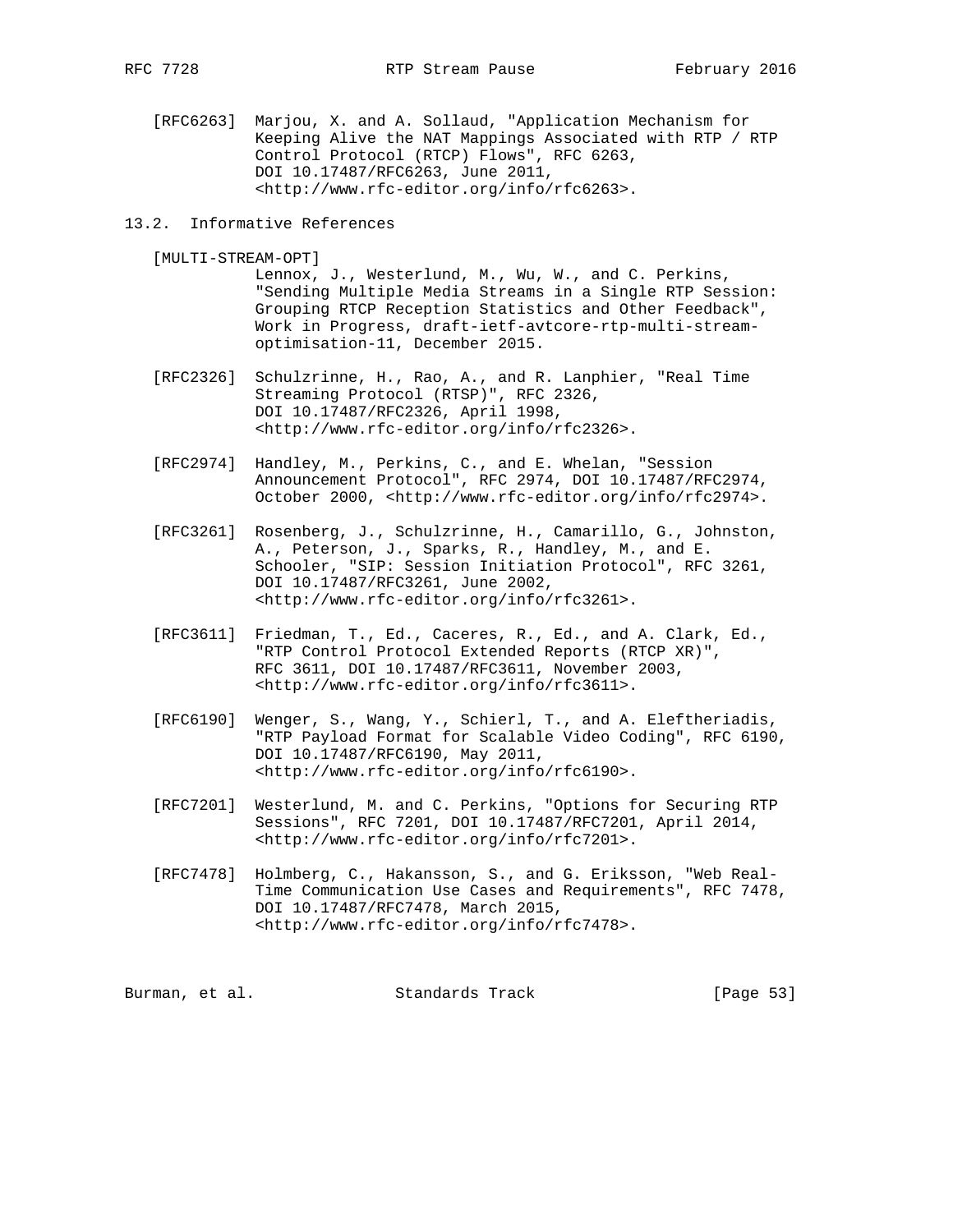- [RFC7656] Lennox, J., Gross, K., Nandakumar, S., Salgueiro, G., and B. Burman, Ed., "A Taxonomy of Semantics and Mechanisms for Real-Time Transport Protocol (RTP) Sources", RFC 7656, DOI 10.17487/RFC7656, November 2015, <http://www.rfc-editor.org/info/rfc7656>.
- [RFC7667] Westerlund, M. and S. Wenger, "RTP Topologies", RFC 7667, DOI 10.17487/RFC7667, November 2015, <http://www.rfc-editor.org/info/rfc7667>.
- [SDP-SIMULCAST]

 Burman, B., Westerlund, M., Nandakumar, S., and M. Zanaty, "Using Simulcast in SDP and RTP Sessions", Work in Progress, draft-ietf-mmusic-sdp-simulcast-04, February 2016.

## Acknowledgments

 Daniel Grondal made valuable contributions during the initial versions of this document. The authors would also like to thank Emil Ivov, Christian Groves, David Mandelberg, Meral Shirazipour, Spencer Dawkins, Bernard Aboba, and Ben Campbell, who provided valuable review comments.

## Contributors

 Daniel Grondal contributed in the creation and writing of early versions of this specification. Christian Groves contributed significantly to the SDP "config" pause attribute and its use in offer/answer.

Burman, et al. Standards Track [Page 54]